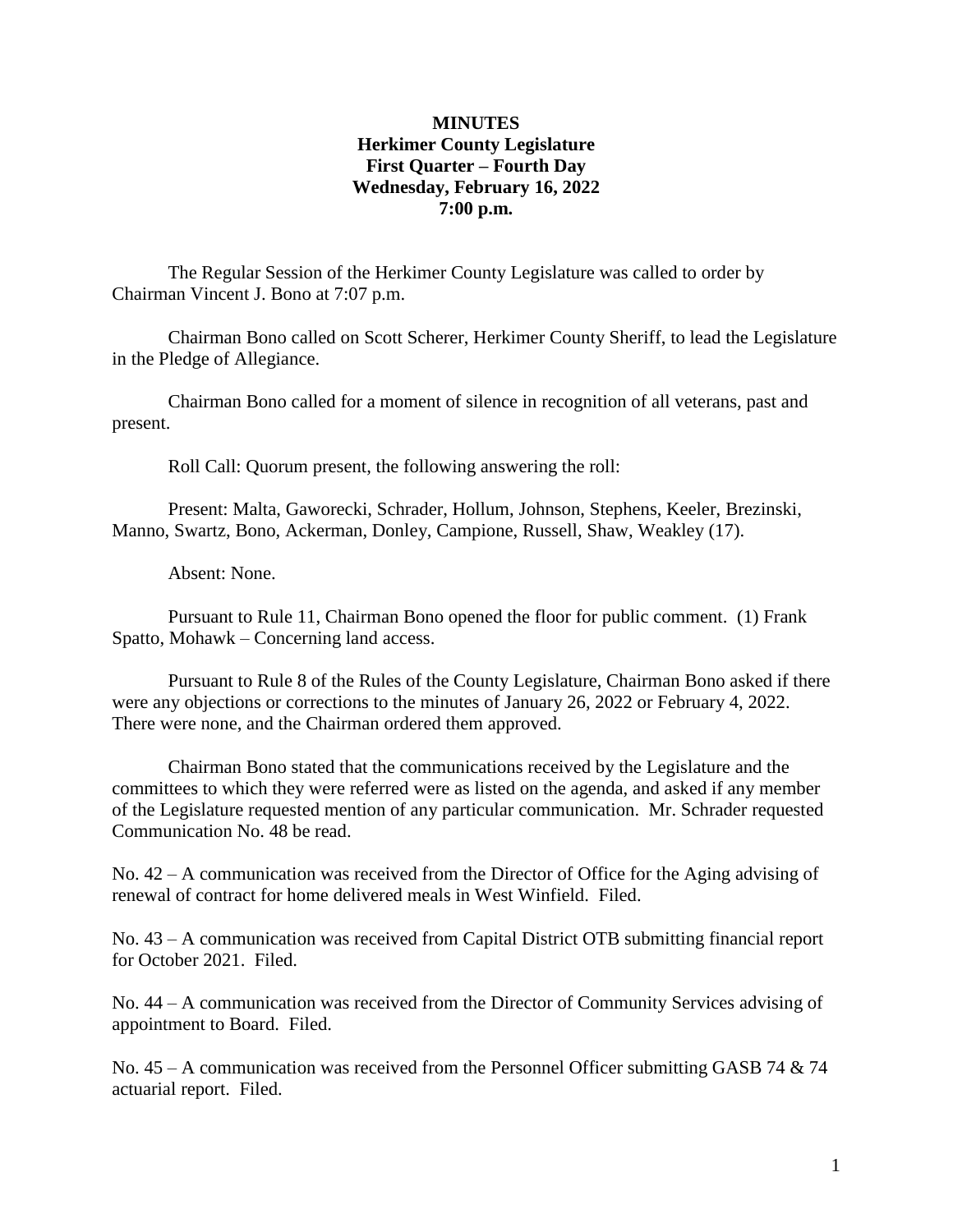No. 46 – A communication was received from the Commissioner of Social Services advising of grant extension. Filed.

No. 47 – A communication was received from the Commissioners of Elections requesting contract with Quadsimia. Referred to the Committee on Administration/Veterans' Affairs and the Committee on Ways & Means.

No. 48 – A communication was received from the County Attorney for a request of a proposed settlement. Referred to the Committee on Ways & Means.

No. 49 – A communication was received from the Sheriff submitting November Monthly Report. Referred to the Committee on Public Safety & Emergency Management.

No. 50 – A communication was received from the Sheriff submitting December Monthly Report. Referred to the Committee on Public Safety & Emergency Management.

No. 51 – A communication was received from the Director of Public Health requesting contract for upgrades to webpage. Referred to the Committee on Human Resources and the Committee on Ways & Means.

No. 52 – A communication was received from the Sewer District submitting reappointment to the Sewer Board. Referred to the Committee on Natural Resources.

No. 53 – A communication was received from the Director of Community Services requesting renewal of contract. Referred to the Committee on Human Resources and the Committee on Ways & Means.

No. 54 – A communication was received from the Personnel Officer submitting 2021 Annual Report. Referred to the Committee on Ways & Means.

No. 55 – A communication was received from the Personnel Officer submitting 2021 Annual Report for the Stand Alone Workers' Compensation self-insurance coverage. Referred to the Committee on Ways & Means.

No. 56 – A communication was received from the Personnel Officer submitting 2021 Annual Report for Herkimer County Self-Insured Workers' Compensation Plan. Referred to the Committee on Ways & Means.

No. 57 – A communication was received from the Director of Office for the Aging submitting 2021 Annual Report. Referred to the Committee on Human Resources.

No. 58 – A communication was received from the Commissioners of Elections submitting 2021 Annual Report. Referred to the Committee on Administration/Veterans' Affairs.

No. 59 – A communication was received from the Budget Officer/Purchasing Agent requesting budget amendment in connection with additional funding in STOP-DWI. Referred to the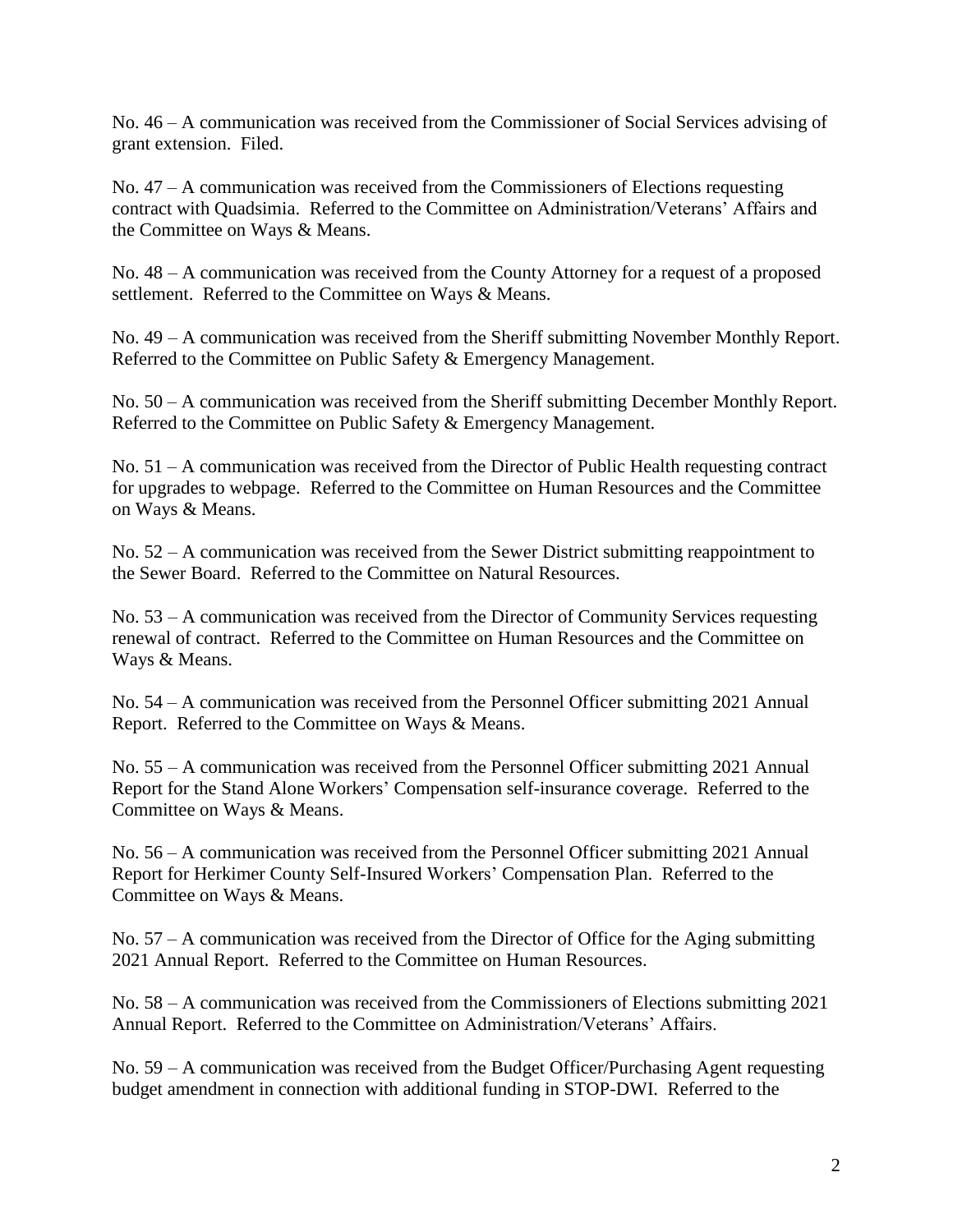Committee on Public Safety/Emergency Management and the Committee on Ways & Means.

No. 60 – A communication was received from the Budget Officer/Purchasing Agent requesting budget amendment in connection with a grant in Emergency Services. Referred to the Committee on Public Safety & Emergency Management and the Committee on Ways & Means.

No. 61 – A communication was received from the Director of Emergency Services requesting to purchase an extended service plan. Referred to the Committee on Public Safety & Emergency Management and the Committee on Ways & Means.

No. 62 – A communication was received from the Director of Emergency Services requesting to purchase an extended service plan. Referred to the Committee on Public Safety & Emergency Management and the Committee on Ways & Means.

No. 63 – A communication was received from the Director of Emergency Services requesting to purchase an extended service plan. Referred to the Committee on Public Safety & Emergency Management and the Committee on Ways & Means.

No. 64 – A communication was received from the Director of Office for the Aging requesting contract with DSS for NY Connects Expansion & Enhancement. Referred to the Committee on Human Resources and the Committee on Ways & Means.

No. 65 – A communication was received from the Director of Office for the Aging requesting to renew contracts for EISEP and Unmet Needs Programs. Referred to the Committee on Human Resources and the Committee on Ways & Means.

No. 66 – A communication was received from the Director of Office for the Aging requesting to renew contract with Catholic Charities for HIICAP. Referred to the Committee on Human Resources and the Committee on Ways & Means.

No. 67 – A communication was received from the Director of Public Health requesting contracts in connection with System of Care grant. Referred to the Committee on Human Resources and the Committee on Ways & Means.

No. 68 – A communication was received from the County Treasurer requesting to renew contract with Tyler Technologies. Referred to the Committee on Ways & Means.

No. 69– A communication was received from the Sheriff requesting renewal of contract with Black Creek Integrated Systems. Referred to the Committee on Public Safety & Emergency Management, the Committee on County Properties and the Committee on Ways & Means.

No. 70 – A communication was received from the Budget Officer/Purchasing Agent requesting budget amendment in connection with Childhood Lead Poisoning Prevention Grant in Public Health. Referred to the Committee on Human Resources and the Committee on Ways & Means.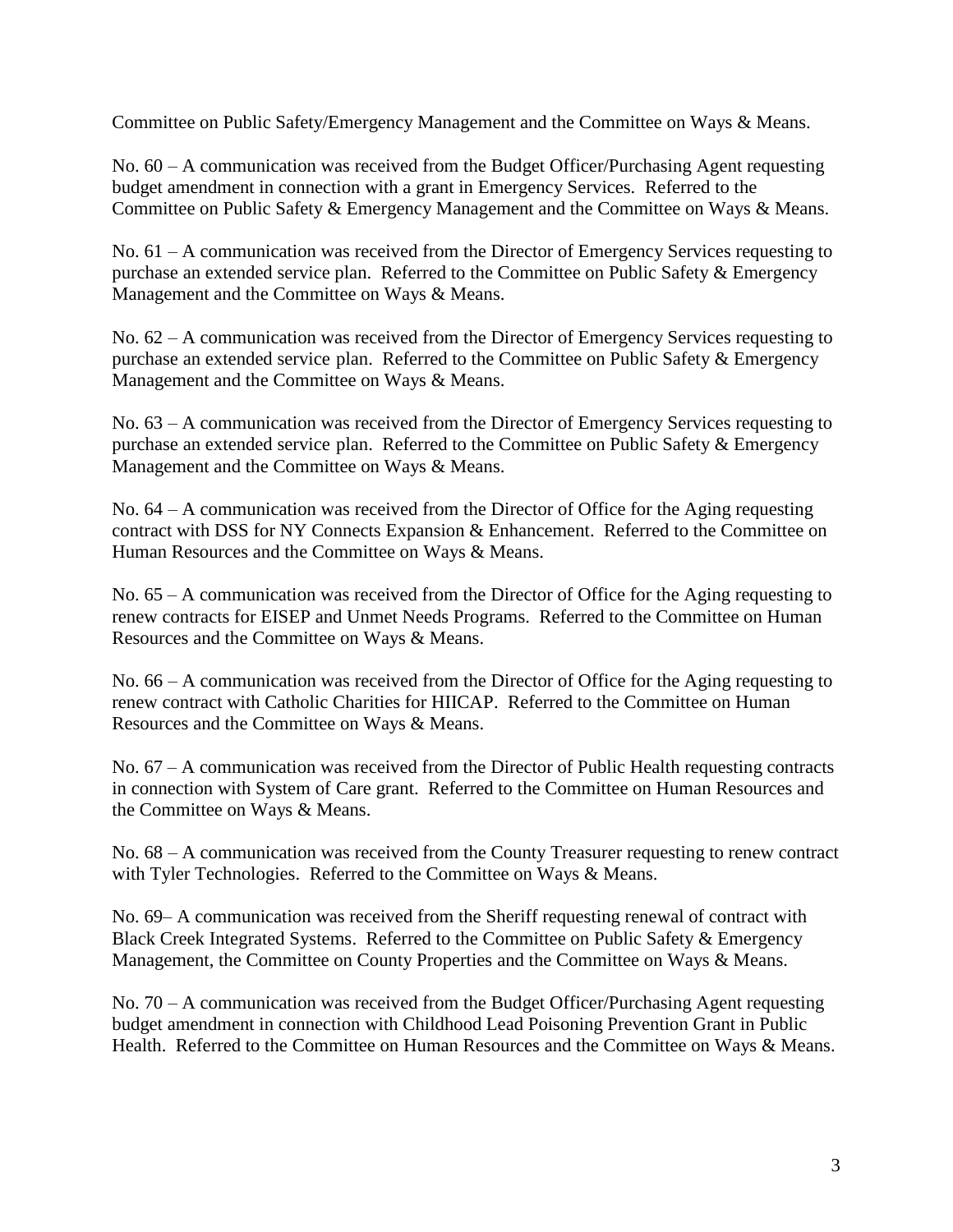No. 71 – A communication was received from the Budget Officer/Purchasing Agent requesting transfers in the 2021 budget. Referred to the Committee on Ways & Means.

No. 72 – A communication was received from the Budget Officer/Purchasing Agent requesting transfers in the 2022 budget. Referred to the Committee on Ways & Means.

No. 73 – A communication was received from the Sewer District requesting approval of SD Resolution for grant execution. Referred to the Committee on Natural Resources.

No. 74 – A communication was received from the Sewer District requesting approval of SD Resolution for SEQRA on proposed project. Referred to the Committee on Natural Resources.

No. 75 – A communication was received from the Sewer District requesting approval of grant and appropriation of local match. Referred to the Committee on Natural Resources and the Committee on Ways & Means.

No. 76 – A communication was received from the Budget Officer/Purchasing Agent requesting creation of new account and budget amendment for Sewer District. Referred to the Committee on Ways & Means.

No. 77 – A communication was received from the Sewer District Requesting approval of SD Resolution for annual field use lease. Referred to the Committee on Natural Resources and the Committee on Ways & Means.

No. 78 – A communication was received from the Commissioner of Social Services requesting contract for QI Assessment Services. Referred to the Committee on Human Resources and the Committee on Ways & Means.

No. 79 – A communication was received from the Budget Officer/Purchasing Agent requesting a transfer and creation of accounts for purchase in the Department of Social Services. Referred to the Committee on Ways & Means.

No. 80 – A communication was received from the Budget Officer/Purchasing Agent requesting appropriation of funds for Information Services. Referred to the Committee on Information Services and the Committee on Ways & Means.

No. 81 – A communication was received from the Information Services Director requesting purchase of protection software and licenses. Referred to the Committee on Information Services and the Committee on Ways & Means.

No. 82 – A communication was received from the Budget Officer/Purchasing Agent requesting budget amendment and creation of accounts in connection with grant in Public Health. Referred to the Committee on Human Resources and the Committee on Ways & Means.

No. 83 – A communication was received from the Sheriff requesting contract with Black Creek Integrated Systems VMS Support Plan and Level One Service Plan. Referred to the Committee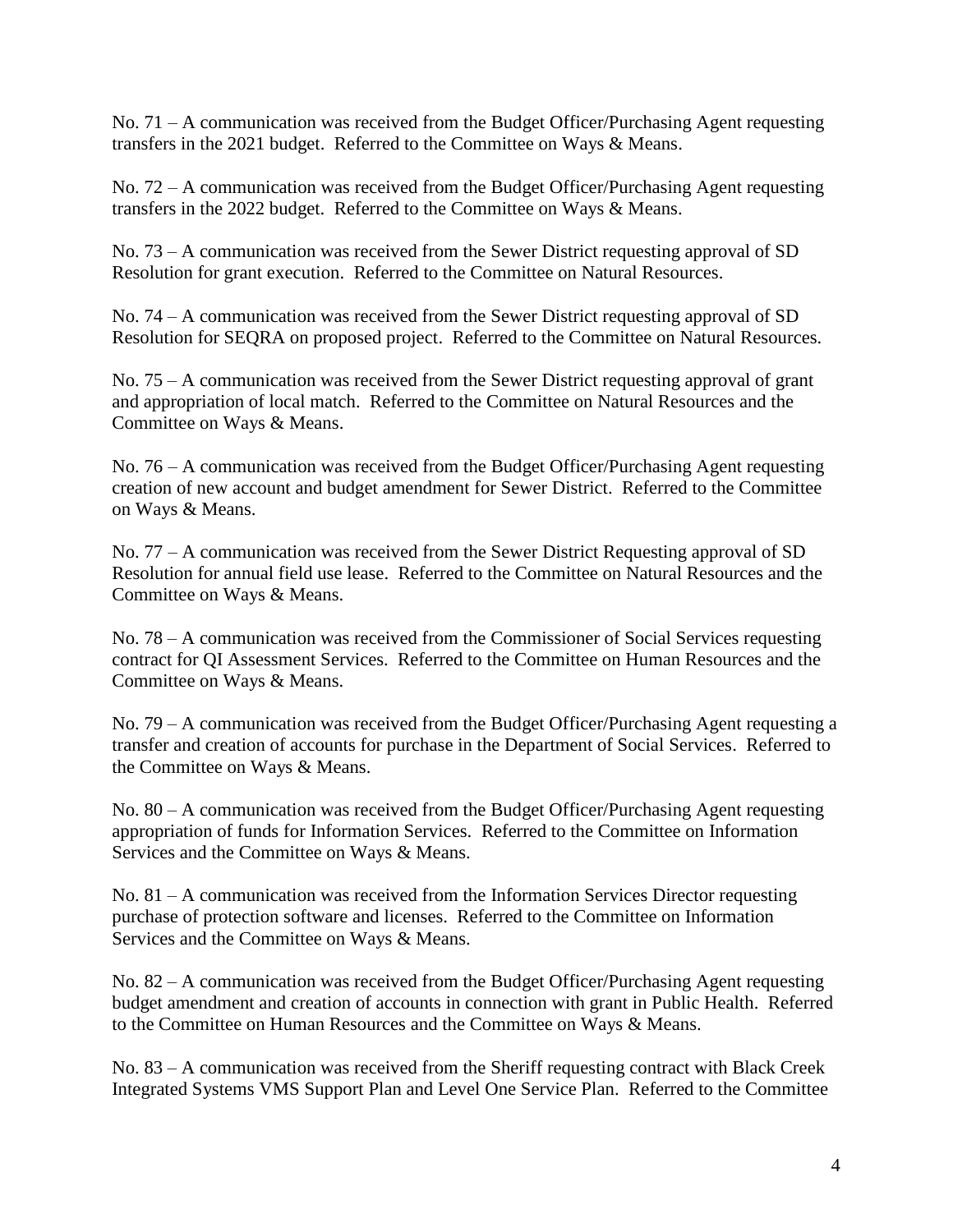on Public Safety & Emergency Management, the Committee on County Properties and the Committee on Ways & Means.

No. 84 – A communication was received from the Sheriff requesting maintenance contract with Syracuse Time & Alarm. Referred to the Committee on Public Safety & Emergency Management, the Committee on County Properties and the Committee on Ways & Means.

No. 85 – A communication was received from the Personnel Officer requesting to amend the Part-Time Salary Schedule. Referred to the Committee on Public Safety & Emergency Management and the Committee on Ways & Means.

No. 86 – A communication was received from the Soil and Water Conservation District submitting notice of meeting. Filed.

No. 87 – A communication was received from the NYS Dept. of State advising of Filing of Local Law No. 2 for 2022. Filed.

No. 88 – A communication was received from the Budget Officer/Purchasing Agent requesting a transfer and creation of accounts for purchase in Office for the Aging. Referred to the Committee on Human Resources and the Committee on Ways & Means.

No. 89 – A communication was received from the Sheriff requesting MOU between Herkimer County and UPSEU to adjust payroll schedule. Referred to the Committee on Ways & Means.

No. 90 – A communication was received from the County Administrator requesting Resolution to renew contract with Strategic Development Specialists. Referred to the Committee on County Planning & Development and the Committee on Ways & Means.

No. 91 – A communication was received from the Executive Director of the IDA requesting authorization to submit application and set Public Hearing in connection with an application for Economic Development Assistance to the Office of Community Renewal. Referred to the Committee on County Planning & Development.

No. 92 – A communication was received from the Executive Director of the IDA requesting resolution for approval of a bond for the proposed Nathan Galinsky Apartments Preservation LLC Project. Referred to the Committee on County Planning & Development and the Committee on Ways & Means.

No. 93 – A communication was received from the Sheriff requesting to amend Resolution No. 343 of 2021 to add conference in Sheriff's Department. Referred to the Committee on Ways & Means.

No. 94 – A communication was received from the County Attorney with a request for consideration concerning the Herkimer County Assigned Counsel Program. Referred to the Committee on Public Safety & Emergency Management and the Committee on Ways & Means.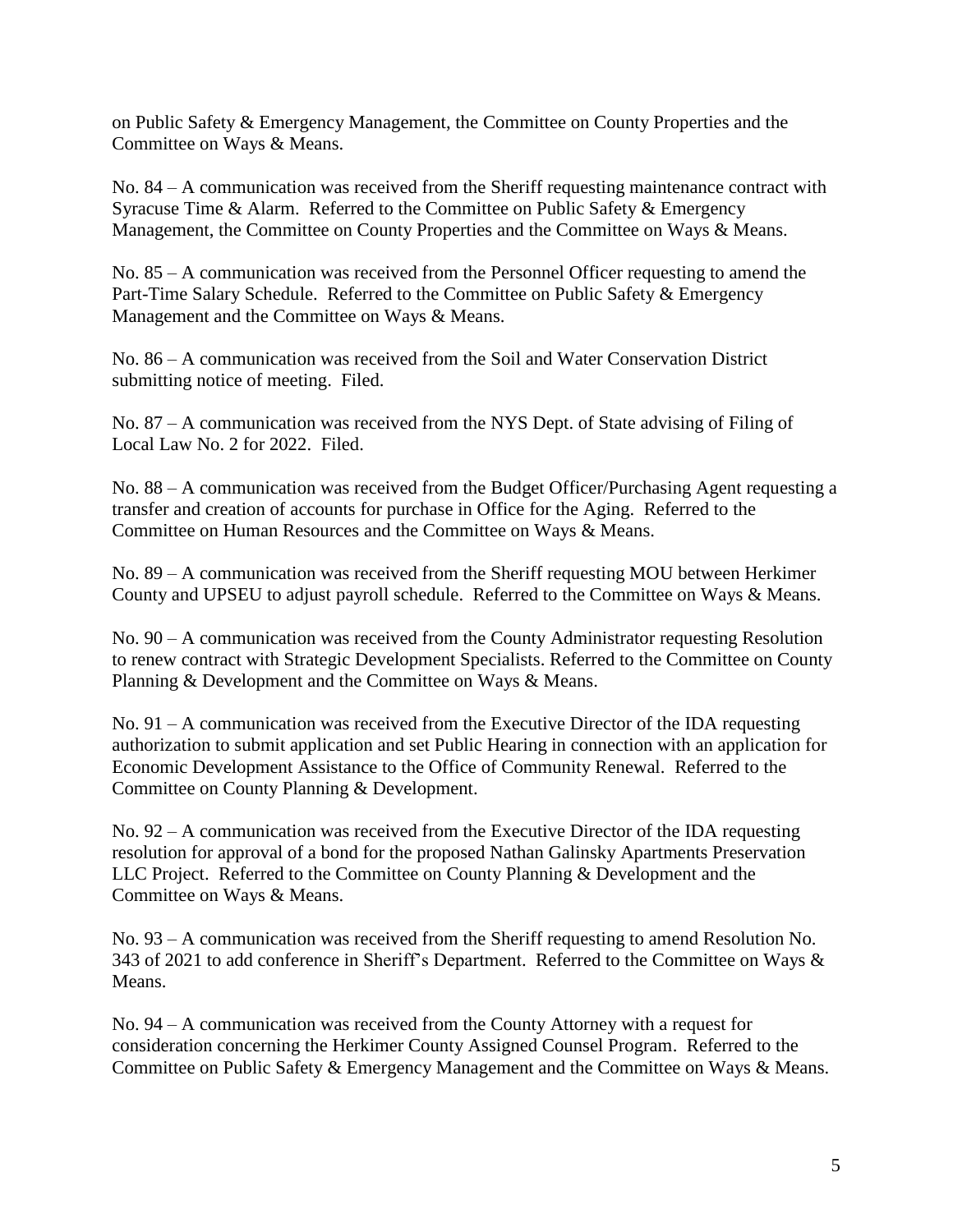Pursuant to Rule 6, Chairman Bono then proceeded with Reports of Standing Committees. Legislator Ackerman, Chairman of the County Planning & Development Committee, requested to amend Resolution No. 75, changing the Public Hearing from Wednesday, March 16, 2022 at 6:25 p.m. to Friday, March 4, 2022 at 9:20 a.m. Legislator Gaworecki seconded the request. It was handed up; voted on and adopted by voice vote:

| For: Ayes (17). | Against: None. | Absent: None. |
|-----------------|----------------|---------------|
|                 |                |               |

On motion of Mr. Russell, seconded by Mr. Ackerman, Resolution No. 33 – Resolution No. 42 were handed up; voted on and adopted by voice vote:

| For: Ayes $(17)$ . | Against: None. | Absent: None. |
|--------------------|----------------|---------------|
|                    |                |               |

### **Consent Agenda:**

- 33 NAT. RESOURCES: Designating member to Herkimer County Sewer Board
- 34 WAYS & MEANS: Determining officers and employees of Herkimer County required to file financial disclosure forms
- 35 WAYS & MEANS: Adopting Annual Report of the Personnel Office
- 36 WAYS & MEANS: Adopting Annual Report of Former HC Self-Insurance Plan
- 37 WAYS & MEANS: Adopting Annual Report of HC Stand Alone Workers' Comp. Plan
- 38 HUMAN RES.: Adopting Annual Report of Herkimer County OFA
- 39 ADMIN./VETS.: Adopting Annual Report of Herkimer County BOE
- 40 WAYS & MEANS: Authorizing transfers of funds in 2021 budget
- 41 WAYS & MEANS: Authorizing transfers of funds in 2022 budget
- 42 NAT. RESOURCES: Appointing representatives of Intercounty Legislative Committee of the Adirondacks

# **HERKIMER COUNTY LEGISLATURE**

No. 33

### **REPORT AND RESOLUTION DESIGNATING MEMBER TO HERKIMER COUNTY SEWER BOARD**

#### **Sponsored by: Committee on Natural Resources**

WHEREAS, the Legislature of the County of Herkimer, by Resolution No. 100 for the year 1993 determined that the administrative body of the Herkimer County Sewer District should thereafter be a five member board and appointed the chief executive officer or their designees of the Villages of Ilion, Frankfort and Mohawk and the Towns of Frankfort and German Flatts as members of said Board; and

WHEREAS, by letter dated January 18, 2022, from the Herkimer County Sewer District, your Committee has been advised that the Village of Mohawk has submitted a letter for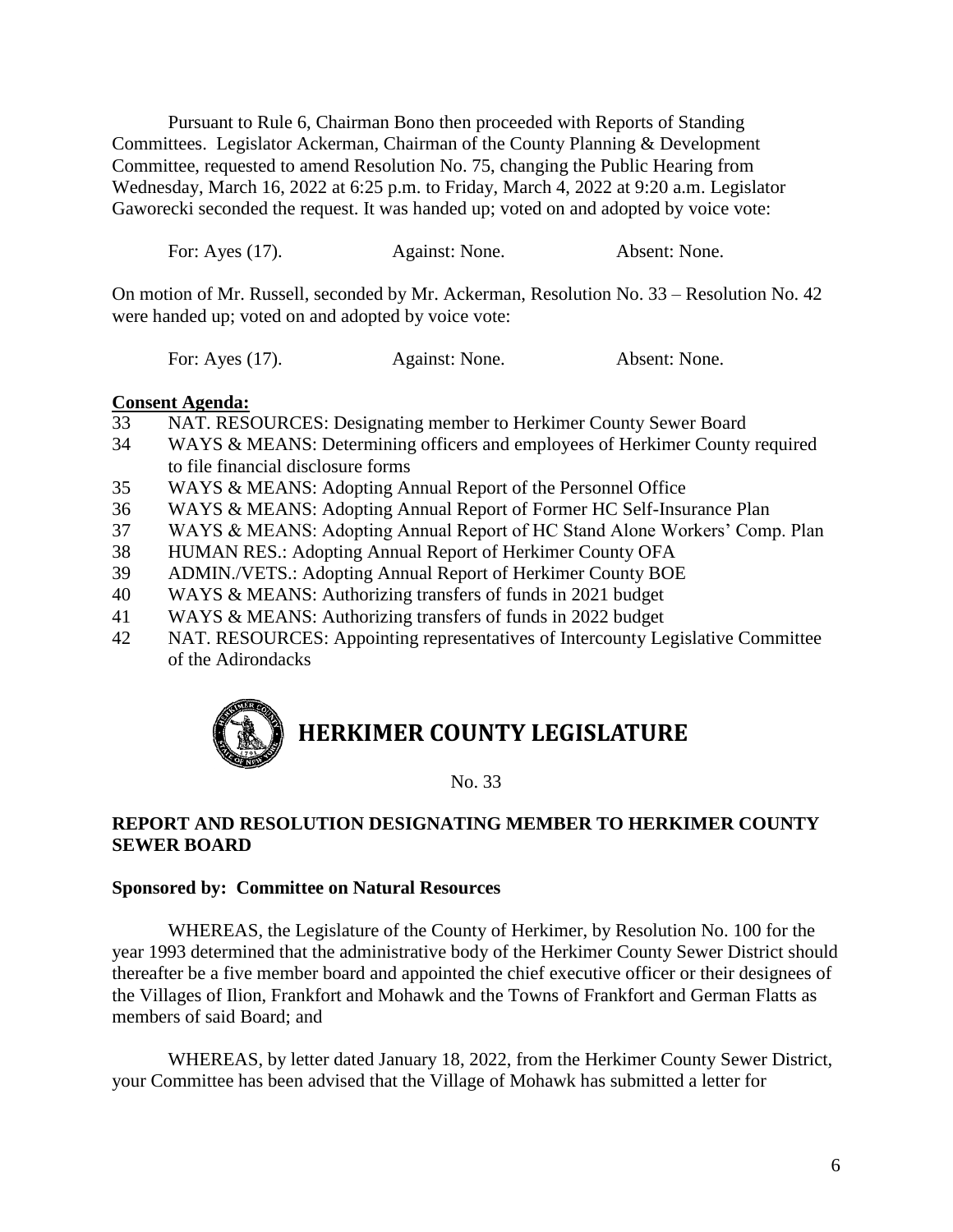reappointment of George Cryer as designee of the village for a five year term; now, therefore, be it

RESOLVED, that George Cryer is hereby reappointed to the Herkimer County Sewer District Board for a five year term to expire on February 28, 2027; and, be it further

RESOLVED, that certified copies of this Resolution be forwarded to the Herkimer County Treasurer, Auditor, Budget Officer, Personnel Officer, Herkimer County Sewer District, and George Cryer.

Dated: February 16, 2022.



No. 34

### **RESOLUTION DETERMINING OFFICERS AND EMPLOYEES OF HERKIMER COUNTY REQUIRED TO FILE FINANCIAL DISCLOSURE FORMS**

### **Sponsored by: Committee on Ways and Means**

WHEREAS, the Herkimer County Ethics Law requires this Legislature to adopt an updated list of officers and employees required to file annual financial disclosure forms; and

WHEREAS, that updated list, referred to as Schedule A, is attached; now, therefore, be it

RESOLVED, that all officers and employees on the attached list be required to file a financial disclosure form as set forth in Local Law No. 3 for the year 1990; and, be it further

RESOLVED, that certified copies of this Resolution be forwarded to the Herkimer County Ethics Board and each officer and employee who holds a position named on Schedule A.

Dated: February 16, 2022.



No. 35

### **REPORT AND RESOLUTION ADOPTING ANNUAL REPORT OF FEES RECEIVED BY THE HERKIMER COUNTY PERSONNEL OFFICE**

**Sponsored by: Committee on Ways and Means**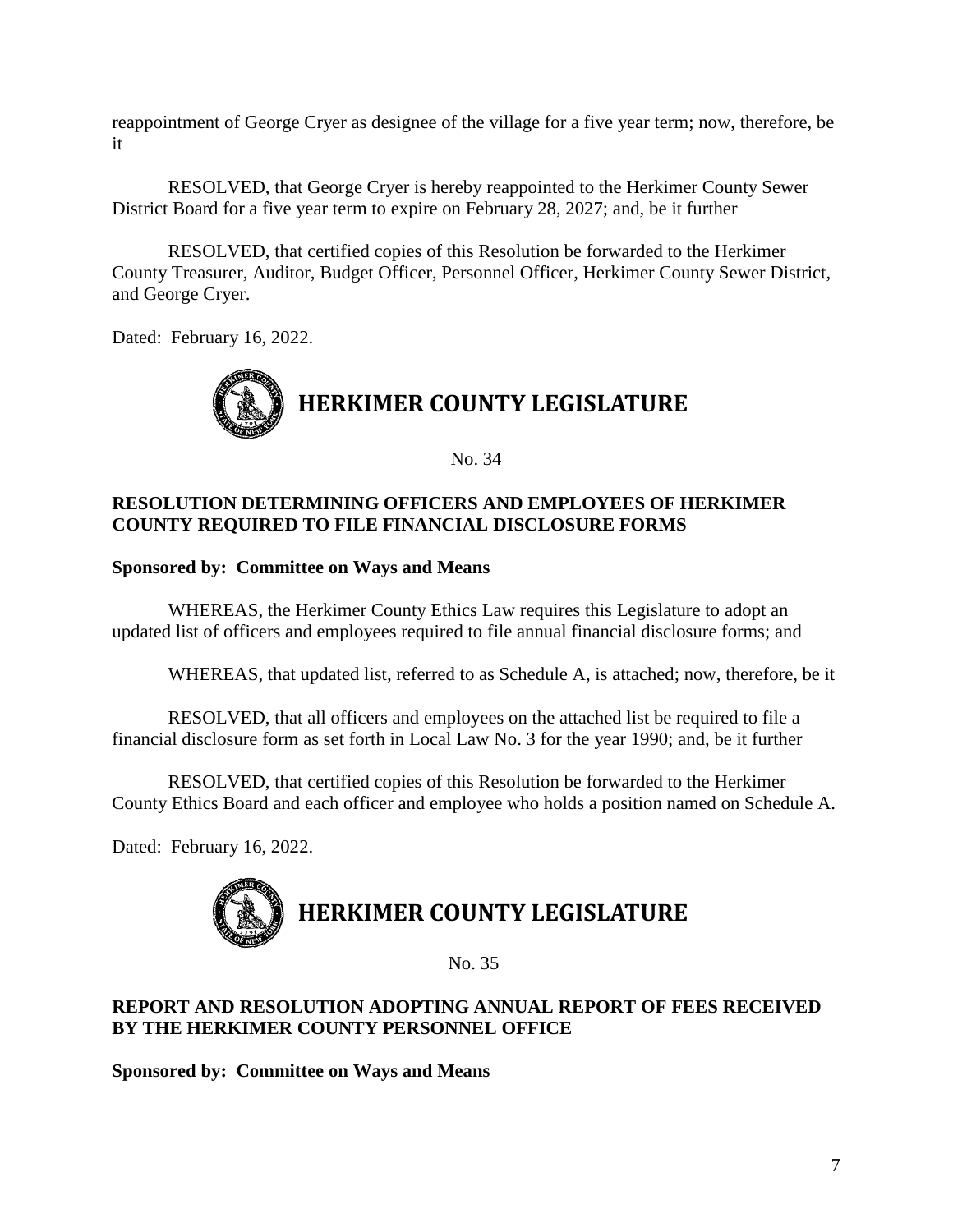WHEREAS, your Committee on Ways and Means, to which was referred the Annual Report of the fees received by the Herkimer County Personnel Office for civil service exams for fiscal year 2021, respectfully reports that we have examined the same, recommend the adoption of said report, and offer the following Resolution:

RESOLVED, that the Annual Report of the fees received by the Herkimer County Personnel Office for civil service exams for fiscal year 2021 be approved and placed on file with the Herkimer County Legislature.

Dated: February 16, 2022.



No. 36

### **REPORT AND RESOLUTION ADOPTING ANNUAL REPORT OF FORMER HERKIMER COUNTY SELF-INSURANCE PLAN**

### **Sponsored by: Committee on Ways and Means**

WHEREAS, your Committee on Ways and Means, to which was referred the Annual Report of the Former Herkimer County Self-Insurance Plan for the year 2021, respectfully reports that we have examined said report, inquired into the subject matter thereof, and offer the following Resolution:

RESOLVED, that the Annual Report of the Former Herkimer County Self-Insurance Plan for the year 2021 be adopted and filed with the Herkimer County Legislature.

Dated: February 16, 2022.



No. 37

### **REPORT AND RESOLUTION ADOPTING ANNUAL REPORT OF HERKIMER COUNTY STAND ALONE WORKERS' COMPENSATION PLAN**

### **Sponsored by: Committee on Ways and Means**

WHEREAS, your Committee on Ways and Means, to which was referred the Annual Report of the Herkimer County Stand Alone Workers' Compensation Plan for the year 2021, respectfully reports that we have examined said report, inquired into the subject matter thereof,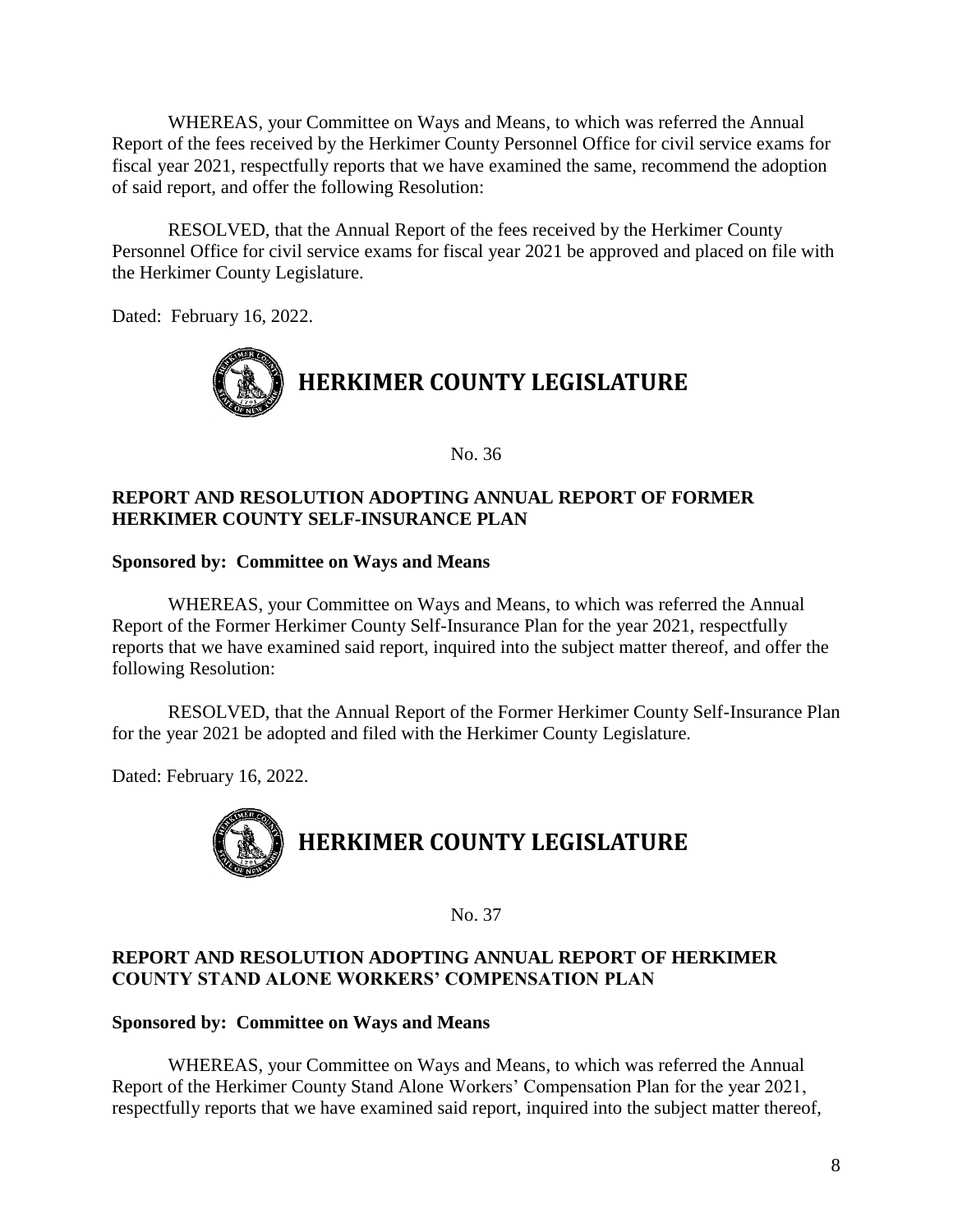and offer the following Resolution:

RESOLVED, that the Annual Report of the Herkimer County Stand Alone Workers' Compensation Plan for the year 2021 be adopted and filed with the Herkimer County Legislature.

Dated: February 16, 2022.



No. 38

### **REPORT AND RESOLUTION ADOPTING ANNUAL REPORT OF THE HERKIMER COUNTY OFFICE FOR THE AGING**

### **Sponsored by: Committee on Human Resources**

WHEREAS, your Committee on Human Resources, to which was referred the Annual Report of the Herkimer County Office for the Aging for the year 2021, respectfully reports that we have examined the same, recommend the adoption of said report, and offer the following Resolution:

RESOLVED, that the Annual Report of the Herkimer County Office for the Aging Department be approved and placed on file with the Herkimer County Legislature for the year 2021.

Dated: February 16, 2022.



No. 39

### **REPORT AND RESOLUTION ADOPTING ANNUAL REPORT OF THE HERKIMER COUNTY BOARD OF ELECTIONS**

### **Sponsored by: Committee on Administration/Veterans' Affairs**

WHEREAS, your Committee on Administration/Veterans' Affairs, to which was referred the Annual Report of the Herkimer County Board of Elections for the year 2021, respectfully reports that we have examined the same, recommend the adoption of said report, and offer the following Resolution:

RESOLVED, that the Annual Report of the Herkimer County Board of Elections be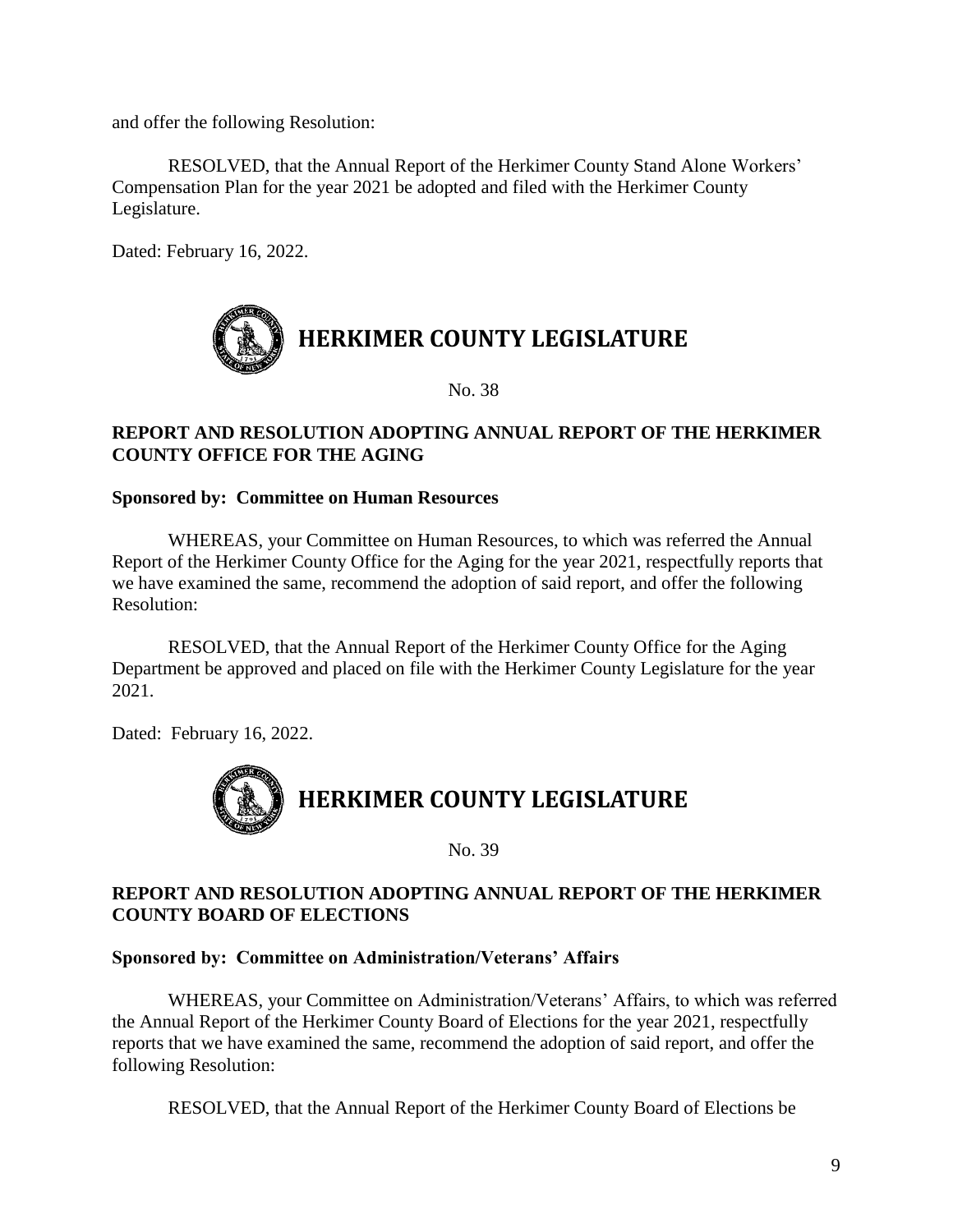approved and placed on file with the Herkimer County Legislature for the year 2021.

Dated: February 16, 2022.



No. 40

### **REPORT AND RESOLUTION AUTHORIZING TRANSFERS OF FUNDS IN 2021 BUDGET**

### **Sponsored by: Committee on Ways & Means**

WHEREAS, your Committee on Ways and Means, to which was referred a communication from Sheri Ferdula, Budget Officer, dated January 26, 2022, submitting requests for transfers of funds in the 2021 budget, reports that we have examined said communication, inquired into the subject matters thereof, and recommend that said transfers be made and offer the following Resolution:

RESOLVED, that the Herkimer County Treasurer be, and she hereby is, authorized and directed to transfer the following sums from and to the following accounts:

| \$969.00     | From  | A1040.86000, Clerk of the Legislature, Health Insurance |
|--------------|-------|---------------------------------------------------------|
|              | To:   | A1040.10000-001, Clerk of the Legislature, Salaries     |
| \$16,108.00  | From: | A1362.46000, Tax Advertising, Miscellaneous             |
|              | To:   | A1185.45000, Coroner, Fees for Services                 |
| \$1,200.00   | From: | A1340.44000, Budget & Purchasing, Contracted            |
|              | To:   | A1340.10000-001, Budget & Purchasing, Salaries          |
| \$1,783.00   | From: | A1355.86000, Real Property, Health Insurance            |
|              | To:   | A1355.10000-001, Real Property, Salaries                |
| \$3,429.00   | From: | A1165.10000-001, DA, Salaries                           |
|              | To:   | A1420.10000-001, County Attorney, Salaries              |
| \$10,890.00  | From: | A1450A.25000, BOE, Other Equipment                      |
|              | To:   | A1450A.10100, BOE, Temporary Employees                  |
| \$12,000.00  | From: | A1450A.25000, BOE, Other Equipment                      |
|              | To:   | A1450A.44000, BOE, Contracted                           |
| \$20,000.00  | From: | A3140.44000-404, Probation, Electronic Monitoring       |
|              | To:   | A1990.46000, Contingent Fund, Miscellaneous Expense     |
| \$112,345.00 | From: | A6100.40000, Medicaid, Contractual                      |
|              | To:   | A2490.44000, Community College Tuition, Contracted      |
| \$600.00     | From: | A3020.25000, Public Safety, Other Equipment             |
|              | To:   | A3020.10000-001, Public Safety, Salaries                |
|              |       |                                                         |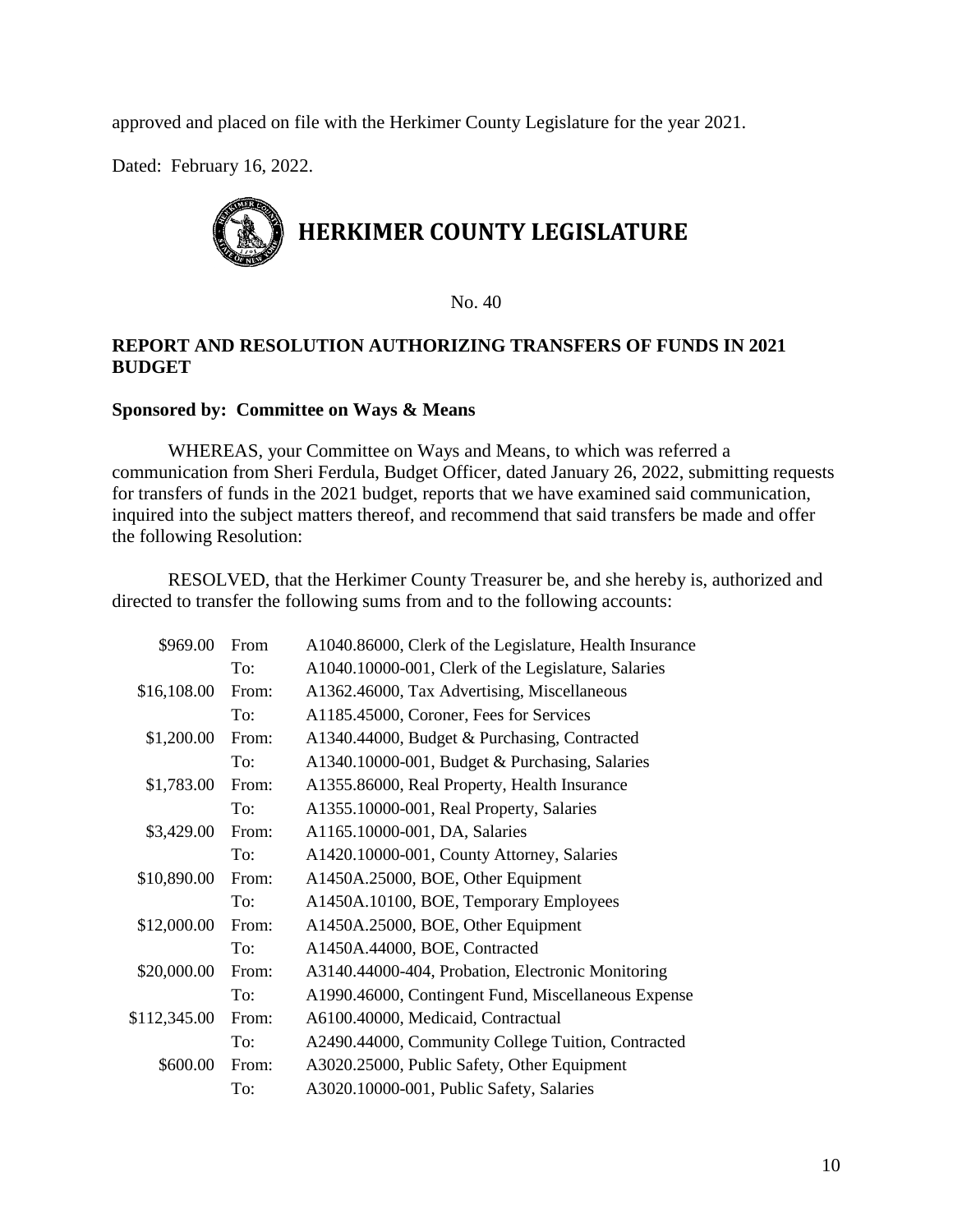| \$28,440.00  | From: | A1410.10000-001, County Clerk, Salaries                |
|--------------|-------|--------------------------------------------------------|
|              | To:   | A3021.10000-002, Public Safety Communications, OT      |
| \$25,000.00  | From: | A1410.86000, County Clerk, Health Insurance            |
|              | To:   | A3021.86000, Public Safety Communications, Health Ins. |
| \$2,091.00   | From: | A3111.10100, Navigation, Temporary Employees           |
|              | To:   | A3111.43000, Navigation, Insurance                     |
| \$33,800.00  | From: | A3110.10100-021, Sheriff, Perm. Part Time              |
|              | To:   | A3112.10000-001, SPO/SRO, Salaries                     |
| \$65,845.00  | From: | A3140.10000-001, Probation, Salaries                   |
|              | To:   | A3150.10100-021, Jail, Perm. Part Time                 |
| \$35,169.00  | From: | A6100.40000, Medicaid, Contractual                     |
|              | To:   | A3150.42000, Jail, Utilities                           |
| \$310,587.00 | From: | A6100.40000, Medicaid, Contractual                     |
|              | To:   | A3170.44000, Correctional Institution, Contracted      |
| \$446.00     | From: | A6510.46100-745, Veterans, Conferences                 |
|              | To:   | A6510.10000-001, Veterans, Salaries                    |
| \$9,760.00   | From: | A6775.10100, Aging, CSE, Temporary Employees           |
|              | To:   | A6774.10000-001, Aging, CI, Salaries                   |
| \$2,088.00   | From: | A6775.10100, Aging, CSE, Temporary Employees           |
|              | To:   | A6776.10100, Aging, CII, Temporary Employees           |
| \$1,098.00   | From: | A6775.10100, Aging, CSE, Temporary Employees           |
|              | To:   | A6776A.10000-001, Aging, SNAP, Salaries                |
| \$209.00     | From: | A7320.10100, Youth Summer Work, Temp. Emp.             |
|              | To:   | A7320.43000, Youth Summer Work, Insurance              |
| \$4,200.00   | From: | D5020.10000-001, County Road Engineering, Salaries     |
|              | To:   | D5010.10000-001, County Road Admin, Salaries           |
| \$35,600.00  | From: | D5110.10100, County Road, Maintenance, Temp. Emp.      |
|              | To:   | D5110.41000-801, County Road, Maintenance, Asphalt     |
| \$2,900.00   | From: | A6010.86000, DSS Admin, Health Insurance               |
|              | To:   | A3020.86000, Public Safety, Health Insurance           |
| \$19,600.00  | From: | A6010.86000, DSS Admin, Health Insurance               |
|              | To:   | A3021.86000, Public Safety Communications, Health Ins. |
| \$8,350.00   | From: | A3110.86000, Sheriff, Health Insurance                 |
|              | To:   | A3112.86000, SPO/SRO Health Insurance                  |
| \$915.00     | From: | A4010.86000, Public Health, Health Insurance           |
|              | To:   | A4059.86000, Early Intervention, Health Insurance      |
| \$3,470.00   | From: | A6774.86000, Aging, CI, Health Insurance               |
|              | To:   | A6775.86000, Aging, CSE, Health Insurance              |
| \$4,361.00   | From: | A6774.86000, Aging, CI, Health Insurance               |
|              | To:   | A6776.86000, Aging, CII, Health Insurance              |
| \$7,060.00   | From: | A6774.86000, Aging, CI, Health Insurance               |
|              | To:   | A6786A.86000, Aging, NY Connects                       |
| \$4,072.00   | From: | CD6292.44000, ETA Adult Training, Contracted           |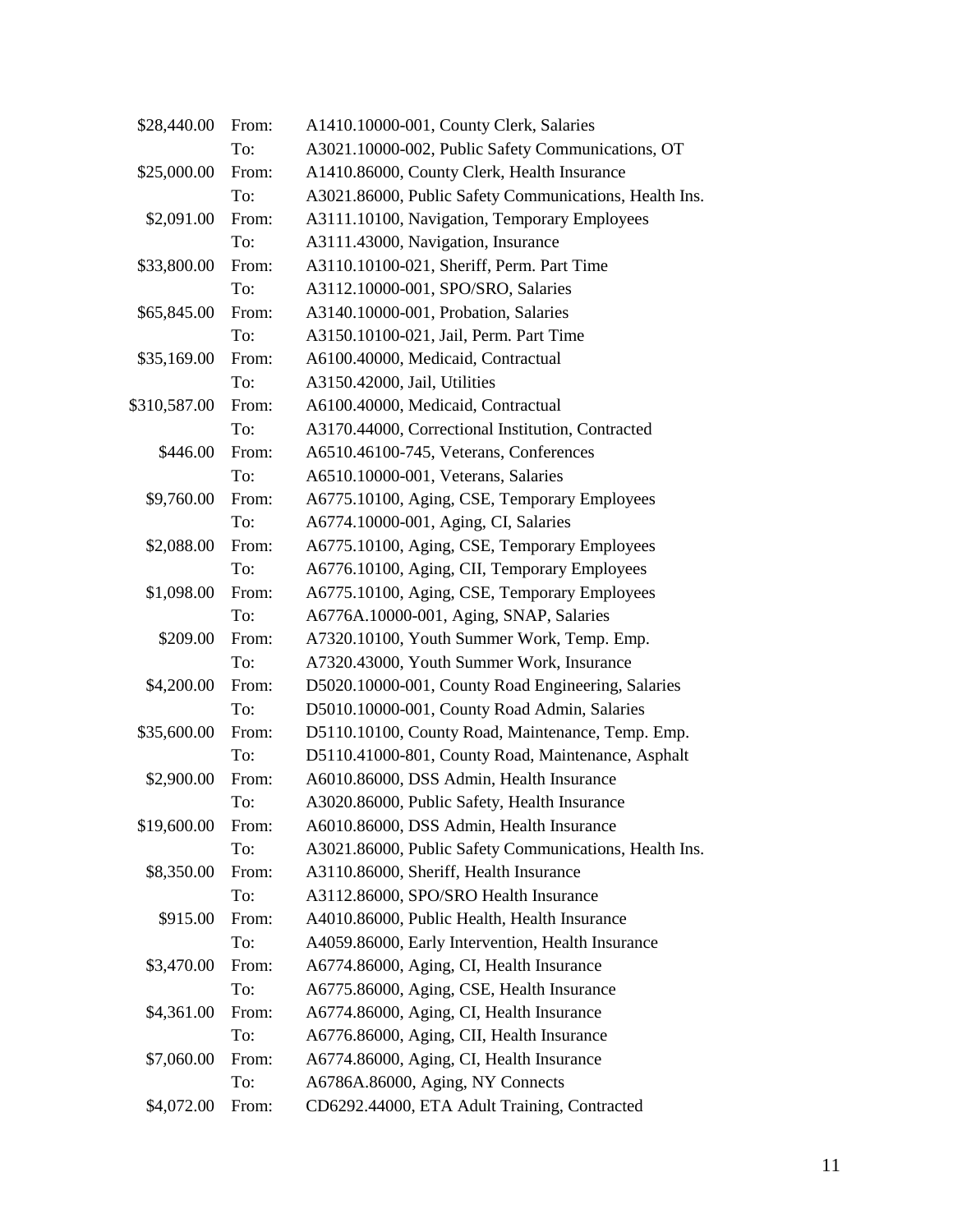|       | To:   | CD6292.10000-001, ETA, Adult Training, Salaries |
|-------|-------|-------------------------------------------------|
| \$577 | From: | CD6291.44000, ETA TANF, Contracted              |
|       | To:   | CD6291.86000, ETA TANF, Health Insurance        |

and, be it further

RESOLVED, that certified copies of this Resolution be forwarded to the Herkimer County Auditor, Treasurer, Budget Officer, Commissioner of Social Services, and Sheriff.

Dated: February 16, 2022.



No. 41

### **REPORT AND RESOLUTION AUTHORIZING TRANSFERS OF FUNDS IN 2022 BUDGET**

### **Sponsored by: Committee on Ways & Means**

WHEREAS, your Committee on Ways and Means, to which was referred a communication from Sheri Ferdula, Budget Officer, dated January 26, 2022, submitting requests for transfers of funds in the 2022 budget, reports that we have examined said communication, inquired into the subject matters thereof, and recommend that said transfers be made and offer the following Resolution:

RESOLVED, that the Herkimer County Treasurer be, and she hereby is, authorized and directed to transfer the following sums from and to the following accounts:

| \$5,000.00  | From: | A6776E.10000-001, HDC5, Salaries    |
|-------------|-------|-------------------------------------|
|             | To:   | A6776E.10100, HDC5, Temp Employees  |
| \$8,194.00  | From: | A6776E.44000, HDC5, Contracted      |
|             | To:   | A6776E.10100, HDC5, Temp Employees  |
| \$4,600.00  | From: | A6776E.44000, HDC5, Contracted      |
|             | To:   | A6776E.46100, HDC5, Milage          |
| \$390.00    | From: | A6776E.81000, HDC5, Retirement      |
|             | To:   | A6776E.83000, HDC5, Social Security |
| \$110.00    | From: | A6776E.83500, HDC5, Medicare        |
|             | To:   | A6776E.41000, HDC5, Supplies        |
| \$18,816.00 | From: | A6774C.10000-001, CMC6, Salaries    |
|             | To:   | A6774C.10100, CMC6, Temp Employees  |
| \$1,000.00  | From: | A6774C.41000, CMC6, Supplies        |
|             | To:   | A6774C.10100, CMC6, Temp Employees  |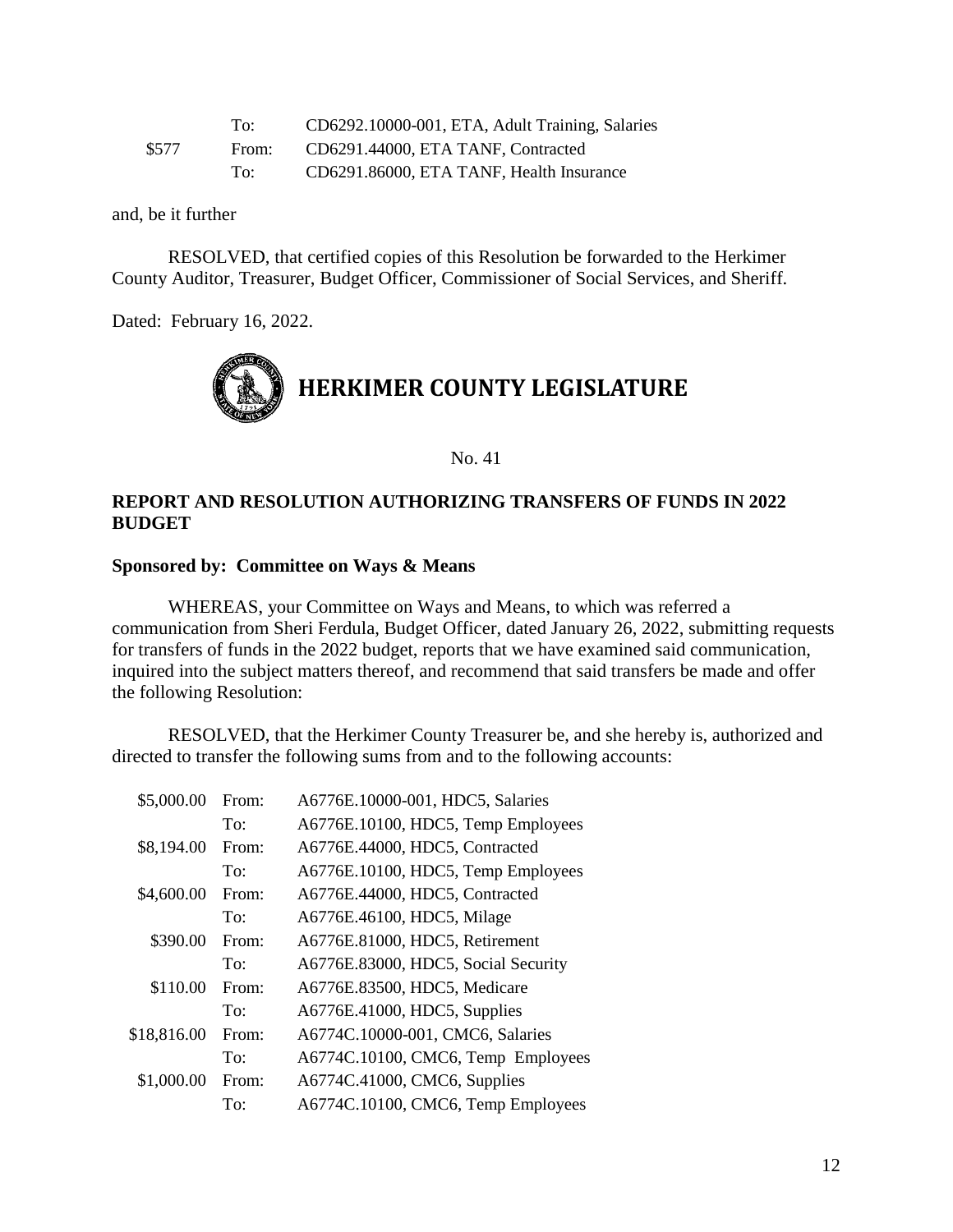| \$1,000.00  | From: | A6774C.46000, CMC6, Miscellaneous    |
|-------------|-------|--------------------------------------|
|             | To:   | A6774C.10100, CMC6, Temp Employees   |
| \$187.00    | From: | A6774C.83500, CMC6, Medicare         |
|             | To:   | A6774C83000, CMC6, Social Security   |
| \$837.00    | From: | A6774C.86000, CMC6, Health Insurance |
|             | To:   | A6774C.10100, CMC6, Temp Employees   |
| \$580.00    | From: | A6774C.86000, CMC6, Health Insurance |
|             | To:   | A6774C.44000, CMC6, Contracted       |
| \$777.00    | From: | A6774C.86000, CMC6, Health Insurance |
|             | To:   | A6774C.83000, CMC6, Social Security  |
| \$13,917.00 | From: | A6776F.10000-001, HDC6, Salaries     |
|             | To:   | A6776F.44000, HDC6, Contracted       |
| \$1,000.00  | From: | A6776F.46000, HDC6, Miscellaneous    |
|             | To:   | A6776F.44000, HDC6, Contracted       |
| \$4,824.00  | From: | A6776F.46100, HDC6, Mileage          |
|             | To:   | A6776F.44000, HDC6, Contracted       |
| \$1,008.00  | From: | A6776F.86000, HDC6, Health Insurance |
|             | To:   | A6776F.44000, HDC6, Contracted       |
| \$160.00    | From: | A6776F.81000, HDC6, Retirement       |
|             | To:   | A6776F.44000, HDC6, Contracted       |
| \$374.00    | From: | A6776F.83000, HDC6, Social Security  |
|             | To:   | A6776F.44000, HDC6, Contracted       |
| \$312.00    | From: | A6776F.83500, HDC6, Medicare         |
|             | To:   | A6776F.44000, HDC6, Contracted       |
| \$328.00    | From: | A6776F.84000, HDC6, Workers Comp     |
|             | To:   | A6776F.44000, HDC6, Contracted       |
| \$75.00     | From: | A6776F.86500, HDC6, Dental           |
|             | To:   | A6776F.44000, HDC6, Contracted       |
| \$26,163.00 | From: | A6772J.10000-001, SSC6, Salaries     |
|             | To:   | A6772J.10100, SSC6, Temp Employees   |
| \$4,132.00  | From: | A6772J.41000, SSC6, Supplies         |
|             | To:   | A6772J.10100, SSC6, Temp Employees   |
| \$1,000.00  | From: | A6772J.46000, SSC6, Misc. Expense    |
|             | To:   | A6772J.10100, SSC6, Temp Employees   |
| \$1,298.00  | From: | A6772J.46100, SSC6, Mileage          |
|             | To:   | A6772J.10100, SSC6, Temp Employees   |
| \$1,500.00  | From: | A6772J.46100, SSC6, Mileage          |
|             | To;   | A6772J.83000, SSC6, Social Security  |
| \$486.00    | From: | A6772J.81000, SSC6, Retirement       |
|             | To:   | A6772J.83000, SSC6, Social Security  |
| \$1,842.00  | From: | A6772J.86000, SSC6, Health Insurance |
|             | To:   | A6772J.83000, SSC6, Social Security  |
| \$120.00    | From: | A6772J.86500, SSC6, Dental           |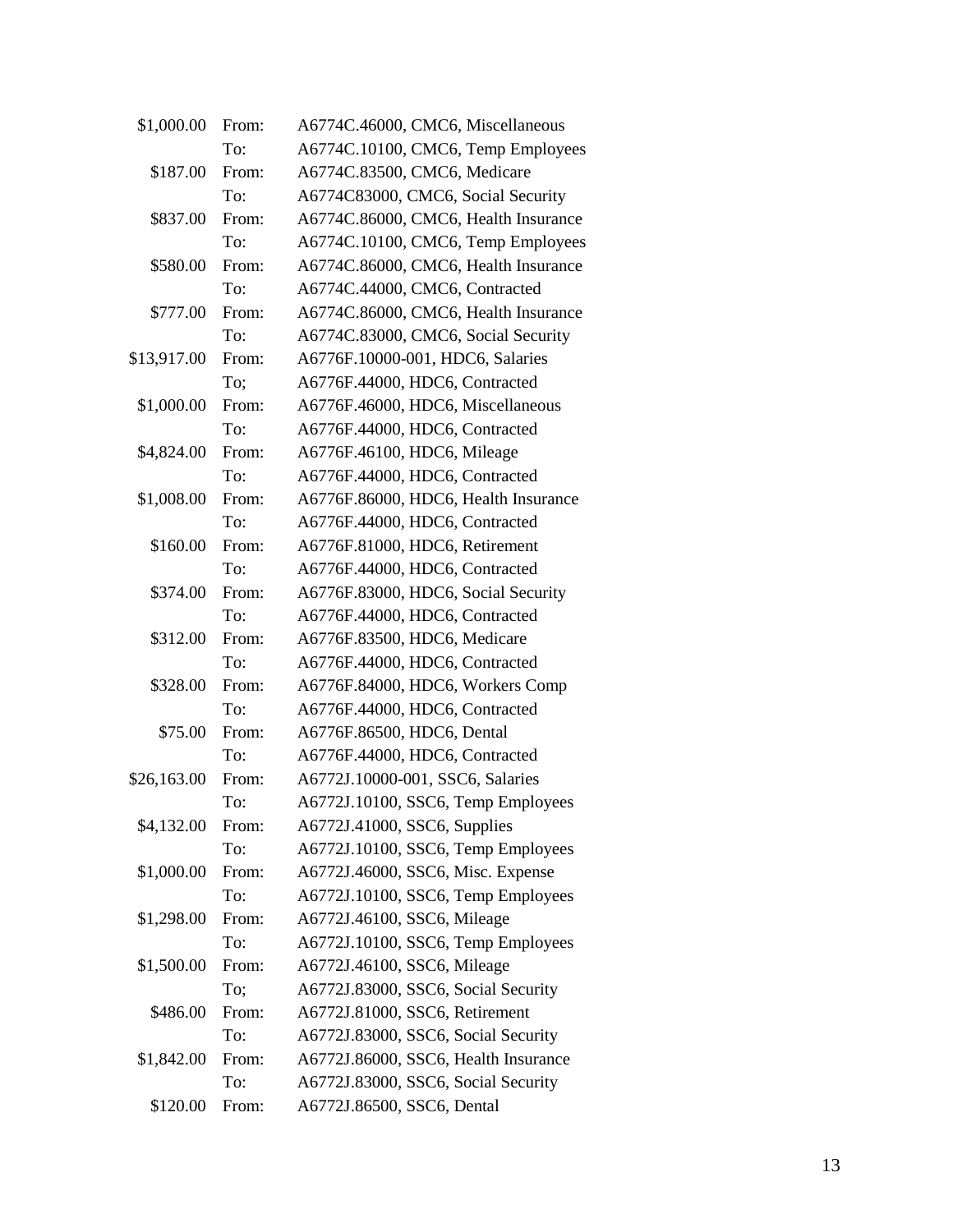|            | To:   | A6772J.83000, SSC6, Social Security  |
|------------|-------|--------------------------------------|
| \$123.00   | From: | A6772J.46100, SSC6, Mileage          |
|            | To:   | A6772J.83500, Medicare               |
| \$304.00   | From: | A6772J.81000, SSC6, Retirement       |
|            | To:   | A6772J.84000, SSC6 Workers Comp 3847 |
| \$3,847.00 | From: | A6786F.10000-001, FCC6, Salaries     |
|            | To:   | A6786F.44000, FCC6, Contracted       |
| \$1,153.00 | From: | A6786F.86000, FCC6, Health Insurance |
|            | To:   | A6786F.44000, FCC6, Contracted       |
| \$90.00    | From: | A6786F.81000, FCC6, Retirement       |
|            | To:   | A6786F.83000, FCC6, Social Security  |
| \$42.00    | From: | A6786F.83500, FCC6, Medicare         |
|            | To:   | A6786F.83000, FCC6, Social Security  |
| \$158.00   | From: | A6786F.83500, FCC6, Medicare         |
|            | To:   | A6786F.41000, FCC6, Supplies         |
| \$160.00   | From: | A6786F.84000, FCC6, Workers Comp     |
|            | To:   | A6786F.41000, FCC6, Supplies         |
| 10,000.00  | From: | A1320.10000-001, Auditor, Salaries   |
|            | To:   | A1320.10100, Auditor, Temp Employees |
|            |       |                                      |

and, be it further

RESOLVED, that certified copies of this Resolution be forwarded to the Herkimer County Auditor, Treasurer, Budget Officer, and Director of the Office for the Aging.

Dated: February 16, 2022.



No. 42

### **RESOLUTION APPOINTING REPRESENTATIVES OF INTERCOUNTY LEGISLATIVE COMMITTEE OF THE ADIRONDACKS**

### **Sponsored by: Committee on Natural Resources**

WHEREAS, the Counties of Essex, Hamilton, Herkimer, Lewis, St. Lawrence, Washington, Saratoga, Clinton, Franklin, Fulton and Warren have established the Intercounty Legislative Committee of the Adirondacks for the purpose, among other things, of initiating and taking positions on pending legislation affecting the Adirondack area; now, therefore, be it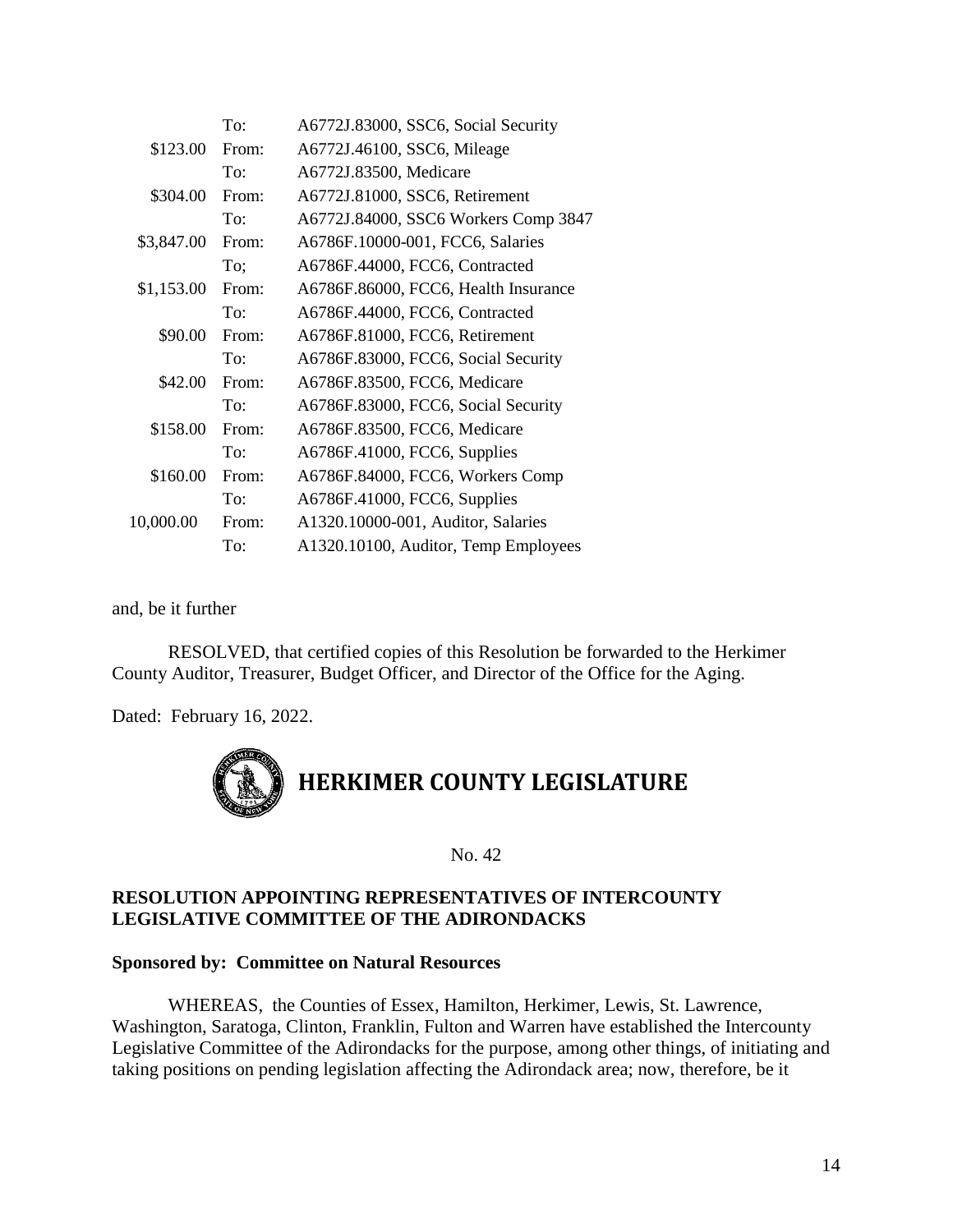RESOLVED, that Vincent J. Bono, Chairman of the Herkimer County Legislature, Patrick E. Russell, Vice-Chairman of the Herkimer County Legislature, Legislator Raymond Johnson, Legislator Bob D. Hollum, Legislator William Weakley, Legislator Ray Donley, and James W. Wallace, County Administrator, be and hereby are designated as representatives of the County of Herkimer on the Intercounty Legislative Committee of the Adirondacks during the year 2022; and, be it further

RESOLVED, that certified copies of this Resolution be forwarded to the Herkimer County Treasurer, Auditor, Budget Officer, and the Intercounty Legislative Committee of the Adirondacks.

Dated: February 16, 2022.

The Chairman continued with the Regular Agenda.

On motion of Mr. Gaworecki, seconded by Mr. Schrader, Report and Resolution No. 43 sponsored by the Committee on Public Safety & Emergency Management, the Committee on County Properties and the Committee on Ways & Means approving maintenance contract for Fire Control System at the Herkimer County Correctional Facility was handed up; voted on and adopted by voice vote:

For: Ayes (17). Against: None. Absent: None.



**HERKIMER COUNTY LEGISLATURE**

No. 43

### **REPORT AND RESOLUTION APPROVING MAINTENANCE CONTRACT FOR FIRE CONTROL SYSTEM AT HERKIMER COUNTY CORRECTIONAL FACILITY**

### **Sponsored by: Committee on Public Safety/Emergency Management Committee on County Properties Committee on Ways and Means**

WHEREAS, by letter dated January 24, 2022 from Sheriff Scott F. Scherer, this Legislature is advised of a request to approve a maintenance contract with Syracuse Time & Alarm Co., Inc. for the testing and maintenance of the fire control system at the Herkimer County Correctional Facility for the period 2/1/2022 through 1/31/2023 at a cost of \$6,490.00; now, therefore, be it

RESOLVED, that the Chairman of this Legislature is hereby authorized to execute an agreement with Syracuse Time & Alarm Co., Inc. for the testing and maintenance of the fire control system at the Herkimer County Correctional Facility, with said agreement to be subject to the approval of the Herkimer County Attorney; and, be it further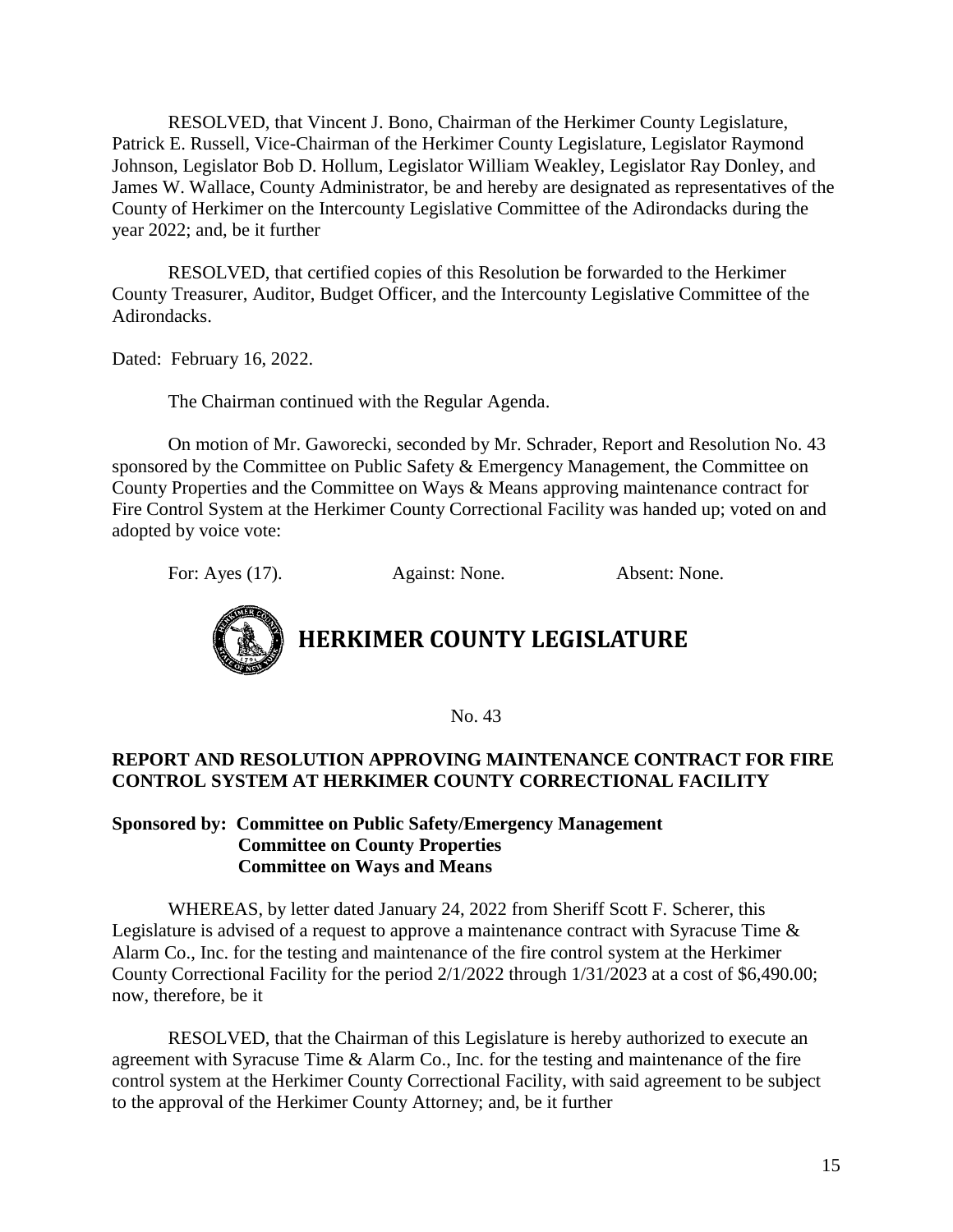RESOLVED, that said agreement shall be for the period of 2/1/2022 through 1/31/2023 at an annual cost of \$6,490.00; and, be it further

RESOLVED, that annual renewals of said agreement are hereby authorized under the same or more favorable terms and conditions; and, be it further

RESOLVED, that certified copies of this Resolution be forwarded to the County Treasurer, Auditor, Budget Officer, Herkimer County Sheriff, and Syracuse Time & Alarm Co., Inc.

Dated: February 16, 2022.

On motion of Mr. Donley, seconded by Mr. Campione, Report and Resolution No. 44 sponsored by the Committee on Public Safety & Emergency Management, the Committee on County Properties and Committee on Ways & Means Approving renewal of agreement for VMS Support Plan and Level One Services Plan at the Herkimer County Correctional Facility was handed up; voted on and adopted by voice vote:

For: Ayes (17). Against: None. Absent: None.



No. 44

### **REPORT AND RESOLUTION APPROVING RENEWAL OF AGREEMENT FOR VMS SUPPORT PLAN AND LEVEL ONE SERVICES PLAN AT HERKIMER COUNTY CORRECTIONAL FACILITY**

### **Sponsored by: Committee on Public Safety/Emergency Management Committee on County Properties Committee on Ways and Means**

WHEREAS, by letter dated January 24, 2022 from Sheriff Scott F. Scherer, this Legislature is advised of a request to renew an agreement with Black Creek Integrated Systems support plan for VMS support and Level One Service Plan for the period 1/1/2022 through 12/31/2022 at a cost of \$29,890.00; now, therefore, be it

RESOLVED, that the Chairman of this Legislature is hereby authorized to execute an agreement with Black Creek Integrated Systems, PO Box 101747, Irondale, AL 35210, for VMS support and Level One Service Plan at the Herkimer County Correctional Facility with said agreement to be subject to the approval of the Herkimer County Attorney; and, be it further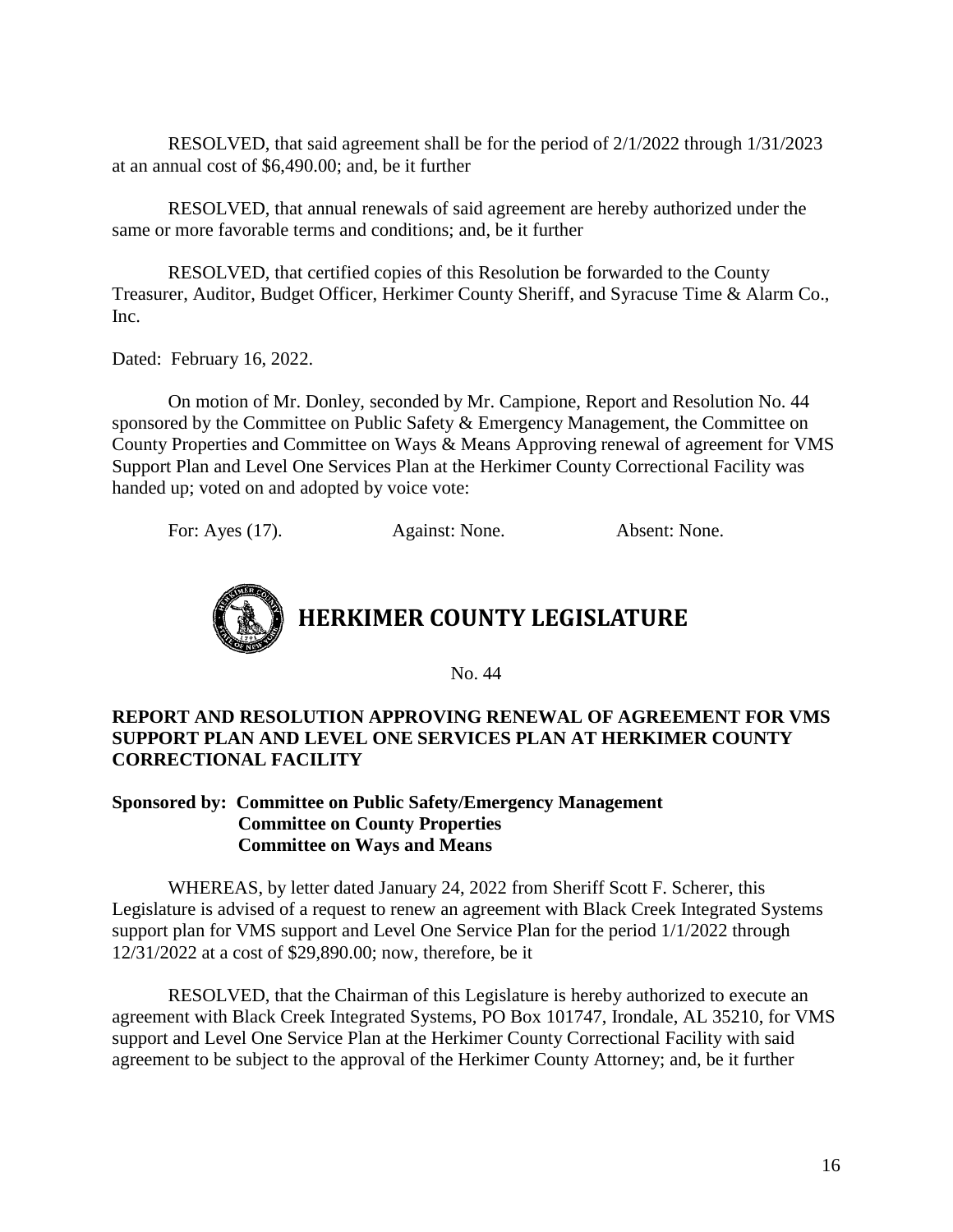RESOLVED, that said agreement shall be for the period of 1/1/2022 through 12/31/2022 at an annual cost of \$29,890.00; and, be it further

RESOLVED, that annual renewals of said agreement are hereby authorized under the same or more favorable terms and conditions; and, be it further

RESOLVED, that certified copies of this Resolution be forwarded to the County Treasurer, Auditor, Budget Officer, Herkimer County Sheriff, and Black Creek Integrated Systems.

Dated: February 16, 2022.

On motion of Mr. Keeler, seconded by Mr. Weakley, Report and Resolution No. 45 sponsored by the Committee on Public Safety & Emergency Management, the Committee on County Properties and the Committee on Ways & Means approving renewal of agreement for Sallyport Inmate Management system at Herkimer County Correctional Facility was handed up; voted on and adopted by voice vote:

For: Ayes (17). Against: None. Absent: None.



### **HERKIMER COUNTY LEGISLATURE**

No. 45

### **REPORT AND RESOLUTION APPROVING RENEWAL OF AGREEMENT FOR SALLYPORT INMATE MANAGEMENT SYSTEM AT HERKIMER COUNTY CORRECTIONAL FACILITY**

**Sponsored by: Committee on Public Safety/Emergency Management Committee on County Properties Committee on Ways and Means**

WHEREAS, by Resolution No. 19 of 2009 this Legislature authorized an agreement to accept the SallyPort Jail Management System at the Herkimer County Correctional Facility; which agreement has been renewed by resolution thereafter; and

WHEREAS, by letter dated January 24, 2022 from Sheriff Scott F. Scherer, this Legislature is advised of a request to renew said agreement for support services for the SallyPort Inmate Management System for the period 1/1/2022 through 12/31/2022 at a cost of \$22,528.00; now, therefore, be it

RESOLVED, that the Chairman of this Legislature is hereby authorized to execute an agreement with Black Creek Integrated Systems, PO Box 101747, Irondale, AL 35210, for support services for the SallyPort Inmate Management System at the Herkimer County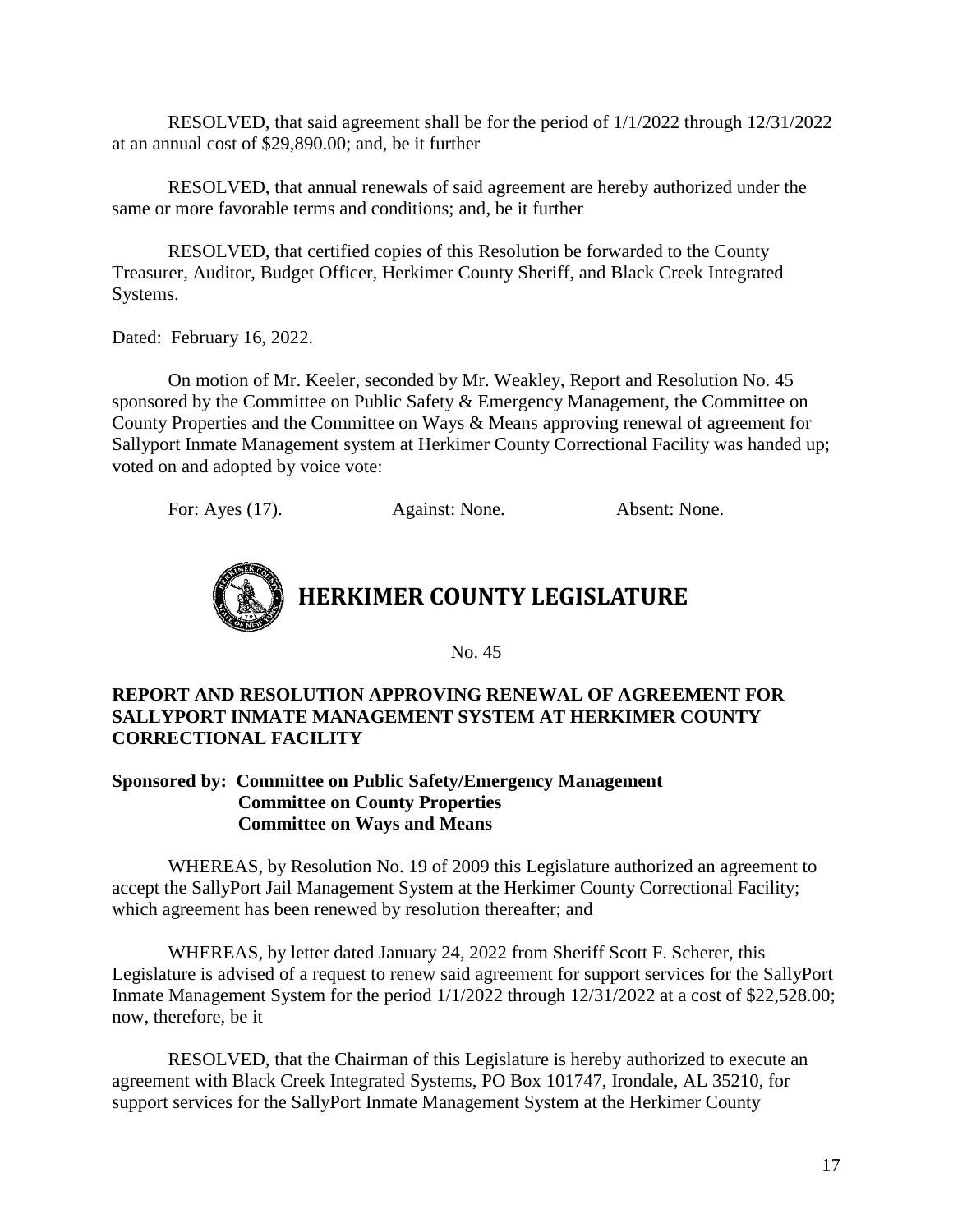Correctional Facility with said agreement to be subject to the approval of the Herkimer County Attorney; and, be it further

RESOLVED, that said agreement shall be for the period of 1/1/2022 through 12/31/2022 at an annual cost of \$22,528.00; and, be it further

RESOLVED, that annual renewals of said agreement are hereby authorized under the same or more favorable terms and conditions; and, be it further

RESOLVED, that certified copies of this Resolution be forwarded to the County Treasurer, Auditor, Budget Officer, Herkimer County Sheriff, and Black Creek Integrated Systems.

Dated: February 16, 2022.

On motion of Mr. Russell, seconded by Mr. Gaworecki, Report and Resolution No. 46 sponsored by the Committee on Ways & Means approving a MOU in connection with agreement with UPSEU in the Sheriff's Department was handed up; voted on and adopted by roll call vote:

For: Malta, Gaworecki, Schrader, Hollum, Johnson, Stephens, Keeler, Brezinski, Manno, Swartz, Bono, Ackerman, Donley, Campione, Russell, Shaw, Weakley (17).

Against: None. Absent: None.



**HERKIMER COUNTY LEGISLATURE**

No. 46

### **REPORT AND RESOLUTION IN CONNECTION WITH AGREEMENT WITH UNITED PUBLIC SERVICE EMPLOYEES UNION**

### **Sponsored by: Committee on Ways and Means**

WHEREAS, by Resolution No. 207 of 2021, this Legislature ratified the Collective Bargaining Agreement by and between the County of Herkimer and the United Public Service Employees Union (Herkimer County Sheriff's Department Unit) for the period of January 1, 2021 to December 31, 2023; and

WHEREAS, by letter dated January 25, 2022 from Herkimer County Sheriff Scott F. Scherer, this Legislature is advised of a request to approve an adjustment to pay periods utilized for the part time and full time employees of the Herkimer County Sheriff's Department who are represented by the United Public Service Employees Union (hereinafter "UPSEU"); and

WHEREAS, this Legislature is advised that the adjustment of pay periods will provide for an amended payroll schedule to commence in March of 2022; and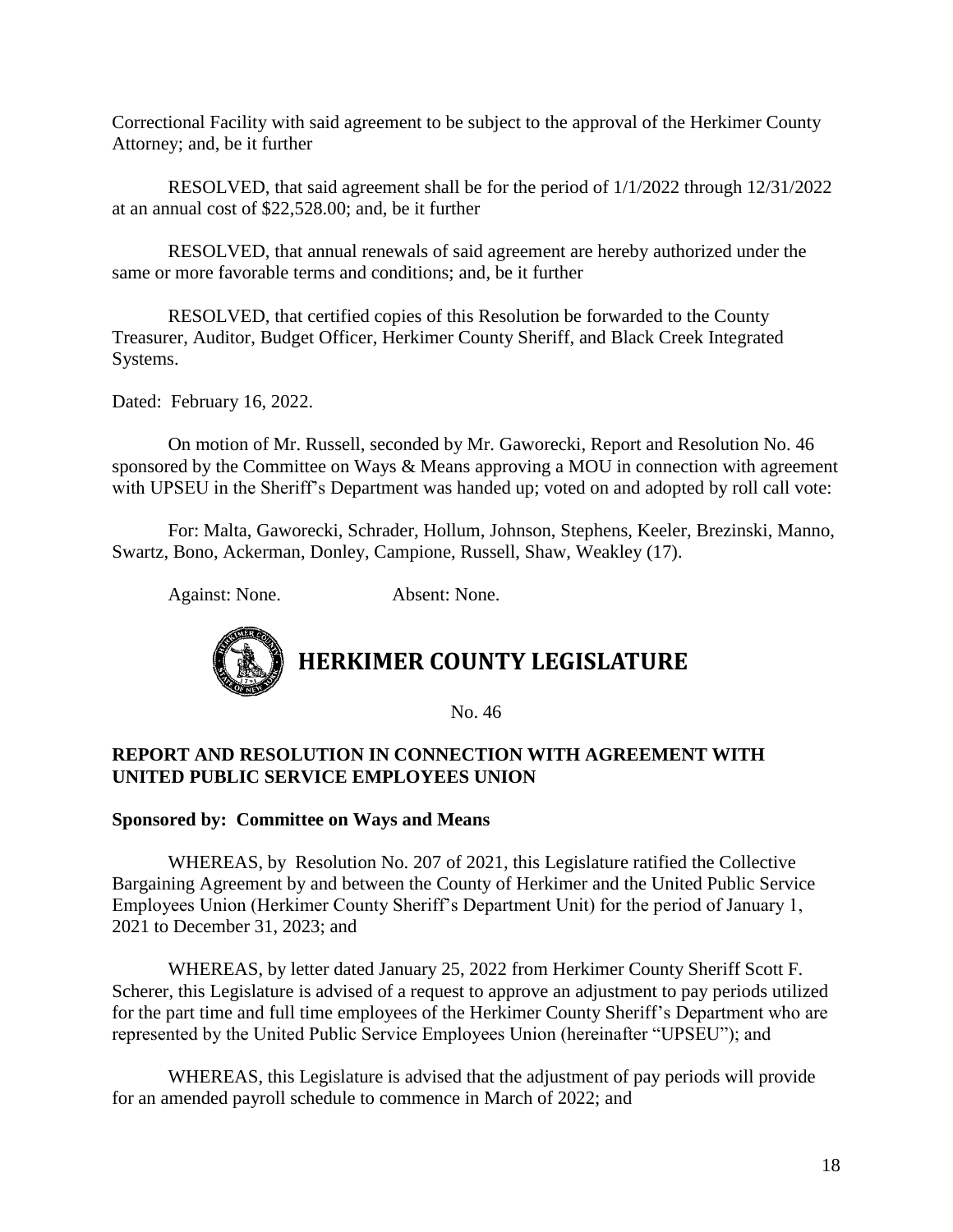WHEREAS, your Committee has considered said request and recommend said change; now, therefore, be it

RESOLVED, that the Chairman of this Legislature is further authorized to sign the Memorandum of Understanding with the UPSEU to transition all Herkimer County Sheriff's employees represented by the UPSEU to the same paycheck schedule during March of 2022; and, be it further

RESOLVED, that certified copies of this Resolution be forwarded to the Herkimer County Treasurer, Auditor, Budget Officer, Personnel Officer, Herkimer County Sheriff and the President of the Herkimer County Sheriff's Department Unit of the UPSEU.

Dated: February 16, 2022

On motion of Mr. Weakley, seconded by Mr. Keeler, Report and Resolution No. 47 sponsored by the Committee on Human Resources and the Committee on Ways & Means accepting funding, amending budget, creating accounts and authorizing contract in Public Health was handed up; voted on and adopted by voice vote:

For: Ayes (17). Against: None. Absent: None.



No. 47

### **REPORT AND RESOLUTION ACCEPTING FUNDING, AMENDING BUDGET, CREATING ACCOUNTS, AND AUTHORIZING CONTRACT IN THE PUBLIC HEALTH DEPARTMENT**

### **Sponsored by: Committee on Human Resources Committee on Ways and Means**

WHEREAS, by communication dated January 27, 2022, Christina Cain, Director of Public Health, has advised that the New York State Department of Health/Health Research. Inc., has advised that funding has been allocated for the department in the amount of \$980,544 as a part of a new NYS Public Health Corps Fellowship Program for the period from September 1, 2021 through July 31, 2022; and

WHEREAS, letter further requests authorization to enter into a contract with Herkimer County HealthNet to administer the program, with all salary, benefit, and contractual expenses to be paid by HealthNet and billed back to the County for submission to the grant, pending County Attorney approval; and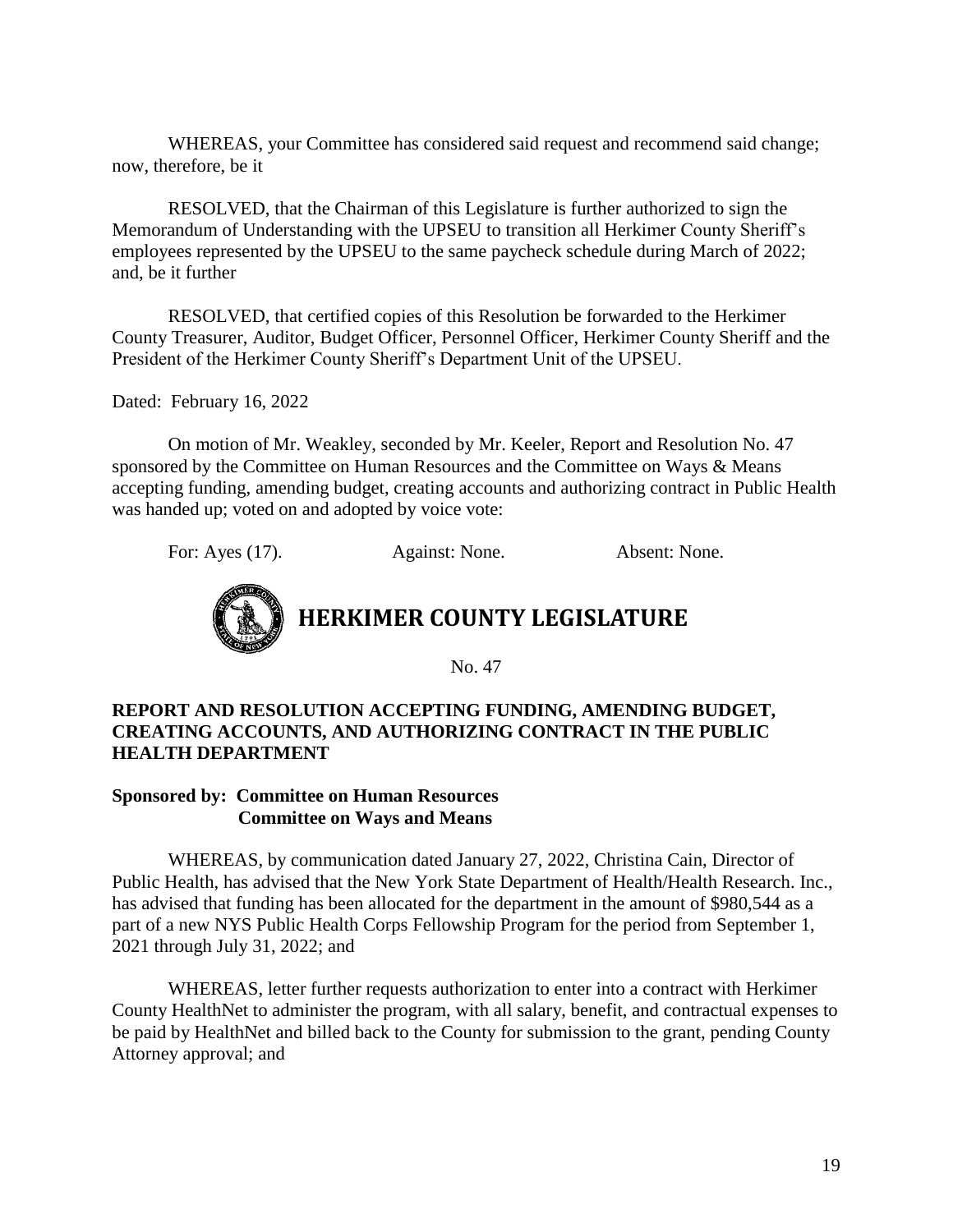WHEREAS, by letter dated January 27, 2022 from Sheri Ferdula, Budget Officer, this Legislature is advised of a request to amend the 2022 Budget and create accounts in order to utilize the funding; now, therefore, be it

RESOLVED, that the 2022 Herkimer County Budget is hereby amended as follows:

| Revenue Account:        | A4189P.4489P, PH Fellowship, Federal Aid  | From: \$0<br>To: | \$980,544 |
|-------------------------|-------------------------------------------|------------------|-----------|
| <b>Expense Account:</b> | A4189P.10000-001, PH Fellowship, Salaries | From: \$0<br>To: | \$49,000  |
|                         | A4189P.44000, PH Fellowship, Contracted   | From: \$0<br>To: | \$931,544 |

### and, be it further

RESOLVED, that the above described funding is accepted, and authorization is given for the Chairman of this Legislature to sign contracts in connection with this funding for the period September 1, 2021 through July 31, 2022; and, be it further

RESOLVED, that certified copies of this Resolution be forwarded to the Herkimer County Treasurer, Auditor, Budget Officer, Director of Public Health, and Herkimer County HealthNet.

Dated: February 16, 2022.

Chairman Bono dispensed with the regular session to welcome the students in attendance who are participating in the Cornell Cooperative Extension Government Intern Program and asked them to introduce themselves and the school districts they represented. Chairman Bono also asked the County Attorney to give a brief description of the difference between a voice vote and a roll call vote.

The Chairman continued with the Regular Agenda.

On motion of Mr. Campione, seconded by Mr. Hollum, Report and Resolution No. 48 sponsored by the Committee on Human Resources and the Committee on Ways & Means authorizing renewal of contract for funding of Childhood Lead Poisoning Prevention Screening Services Grant and amending budget was handed up; voted on and adopted by voice vote:

For: Ayes (17). Against: None. Absent: None.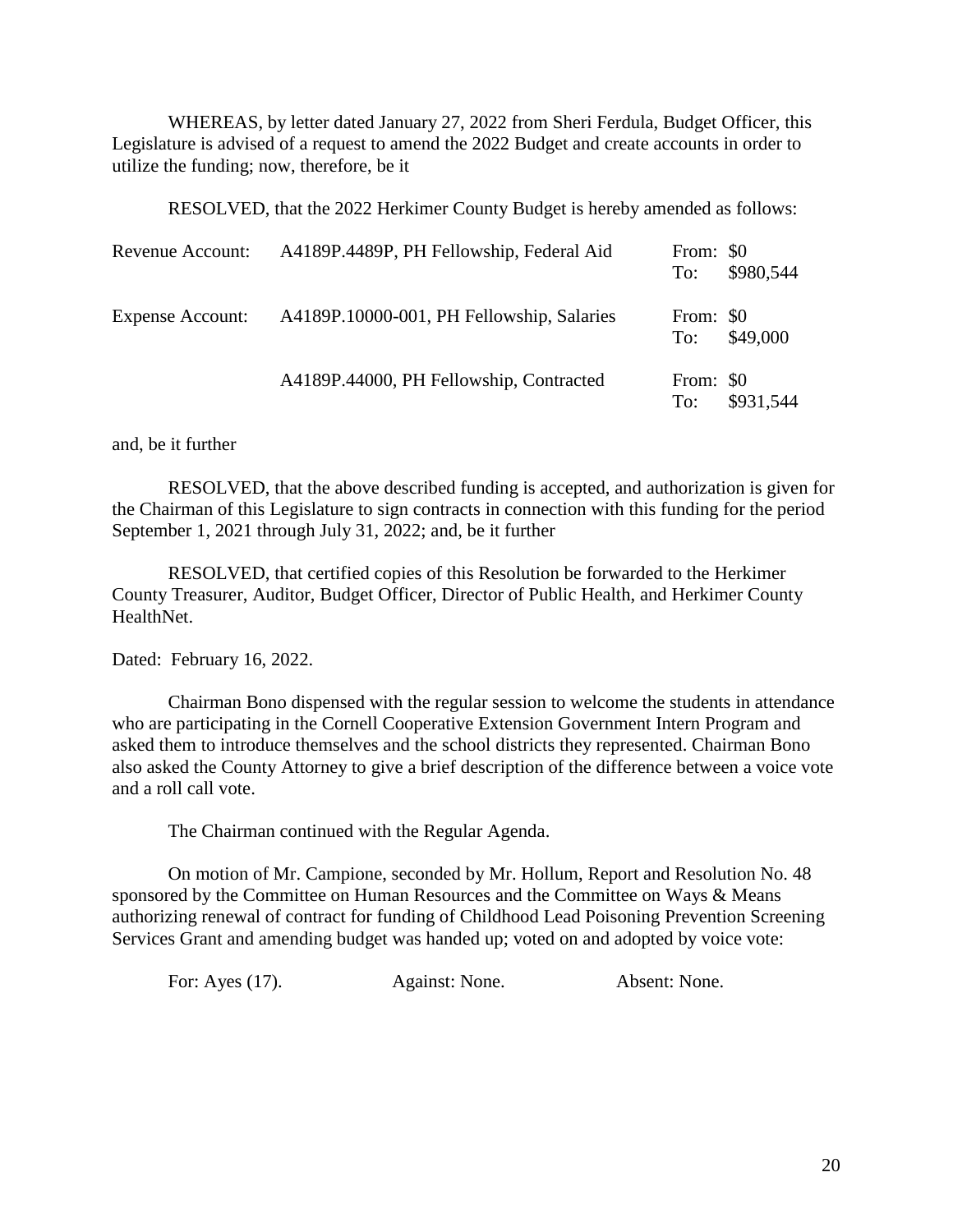### **HERKIMER COUNTY LEGISLATURE**



No. 48

### **REPORT AND RESOLUTION AUTHORIZING RENEWAL OF CONTRACT FOR FUNDING OF CHILDHOOD LEAD POISONING PREVENTION SCREENING SERVICES GRANT AND AMENDING BUDGET**

### **Sponsored by: Committee on Human Resources Committee on Ways and Means**

WHEREAS, by Resolution No. 228 for the year 1990, this Legislature authorized a contract with the New York State Department of Health to provide grant funding for the Childhood Lead Poisoning Prevention Program screening services and to increase public knowledge about lead poisoning and its prevention, which contract has been continued for each year thereafter; and

WHEREAS, by letter dated January 27, 2022, from Christina Cain, Director of Public Health, your Committees have been advised of a request to renew said agreement with the New York State Department of Health for the term commencing October 1, 2021 and ending September 30, 2022 with funding for this period to be in the amount of \$38,000.00; and

WHEREAS, by letter dated January 27, 2022, from Sheri A. Ferdula, Budget Officer, this Legislature is advised of a request to amend the 2021 Budget in connection with the receipt of funding for the Childhood Lead Poisoning Prevention Program for the Herkimer County Public Health Nursing Service for the period October 1, 2021 through September 30, 2022 in the total amount of \$38,000.00; now, therefore, be it

RESOLVED, that the Chairman of the Legislature be authorized to e-sign the grant document in the amount of \$38,000.00 with the New York State Department of Health to continue the Childhood Lead Poisoning Prevention Program in the County of Herkimer for the period October 1, 2021 to September 30, 2022, unless terminated in accordance with the terms thereof; and, be it further

RESOLVED, that the 2021 Herkimer County Budget is hereby amended as follows:

| Revenue Account:        | A4189L.4489B, Lead Prevention,         | From: | \$0      |
|-------------------------|----------------------------------------|-------|----------|
|                         | State Aid                              | To:   | \$38,000 |
| <b>Expense Account:</b> | A4189L.10000-001, Lead Prev., Salaries | From: | \$0      |
|                         |                                        | To    | \$17,000 |
|                         | A4189L.41000, Lead Prev., Supplies     | From: | \$0      |
|                         |                                        | To:   | \$3,500  |
|                         | A4189L.42100, Lead Prev., Phone        | From: | \$0      |
|                         |                                        | To:   | \$1,100  |
|                         | A4189L.43000, Lead Prev., Insurance    | From: | \$0      |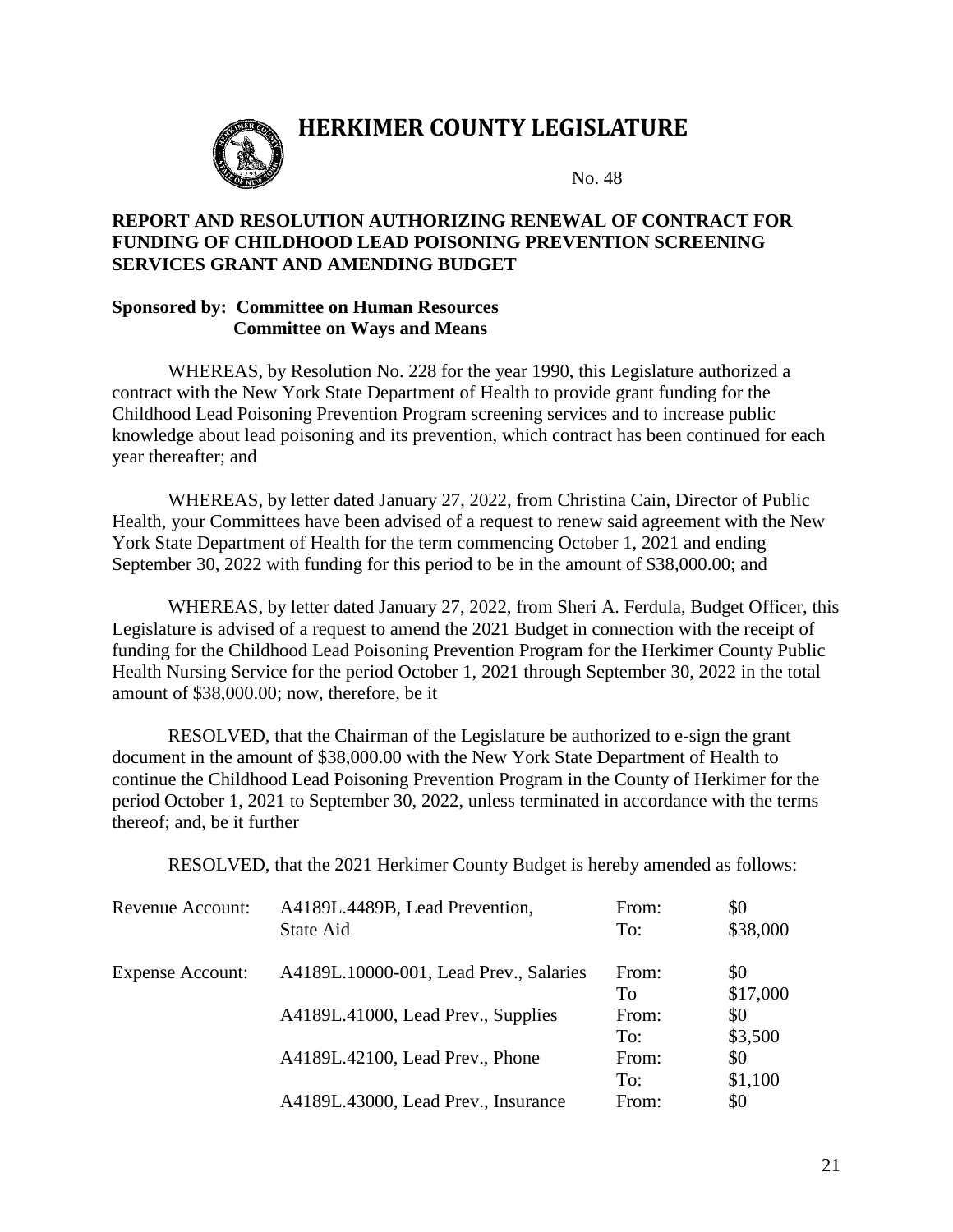|                                       | To:   | \$1,000  |
|---------------------------------------|-------|----------|
| A4189L.44000, Lead Prev., Contracted  | From: | \$0      |
|                                       | To:   | \$2,000  |
| Page II                               |       |          |
| A4189L.44000-370, Lead Prev., Copier  | From: | \$0      |
|                                       | To:   | \$600    |
| A4189L.44000-521, Lead, Rent          | From: | \$0      |
|                                       | To:   | \$2,000  |
| A4189L.46100, Lead Prev., Mileage     | From: | \$0      |
|                                       | To:   | \$300    |
| A4189L.46300, Lead Prev., Postage     | From: | \$0      |
|                                       | To:   | \$500    |
| A4189L.86000, Lead Prev., Health Ins. | From: | \$0      |
|                                       | To:   | \$10,000 |

and, be it further

RESOLVED, that certified copies of this Resolution be forwarded to the Herkimer County Treasurer, Auditor, Budget Officer, Director of Public Health, and the New York State Department of Health.

Dated: February 16, 2022.

On motion of Mr. Weakley, seconded by Mr. Hollum, Report and Resolution No. 49 sponsored by the Committee on Human Resources and the Committee on Ways & Means authorizing contracts in connection with System of Care Grant in Public Health was handed up; voted on and adopted by voice vote:

For: Ayes (17). Against: None. Absent: None.



No. 49

### **REPORT AND RESOLUTION AUTHORIZING CONTRACTS IN CONNECTION WITH SYSTEM OF CARE GRANT IN PUBLIC HEALTH**

### **Sponsored by: Committee on Human Resources Committee on Ways and Means**

WHEREAS, Public Health received a System of Care Grant which runs from September 30, 2019 through September 29, 2023 and it is necessary to enter into agreements in order to fulfill the requirements and goals of the grant; and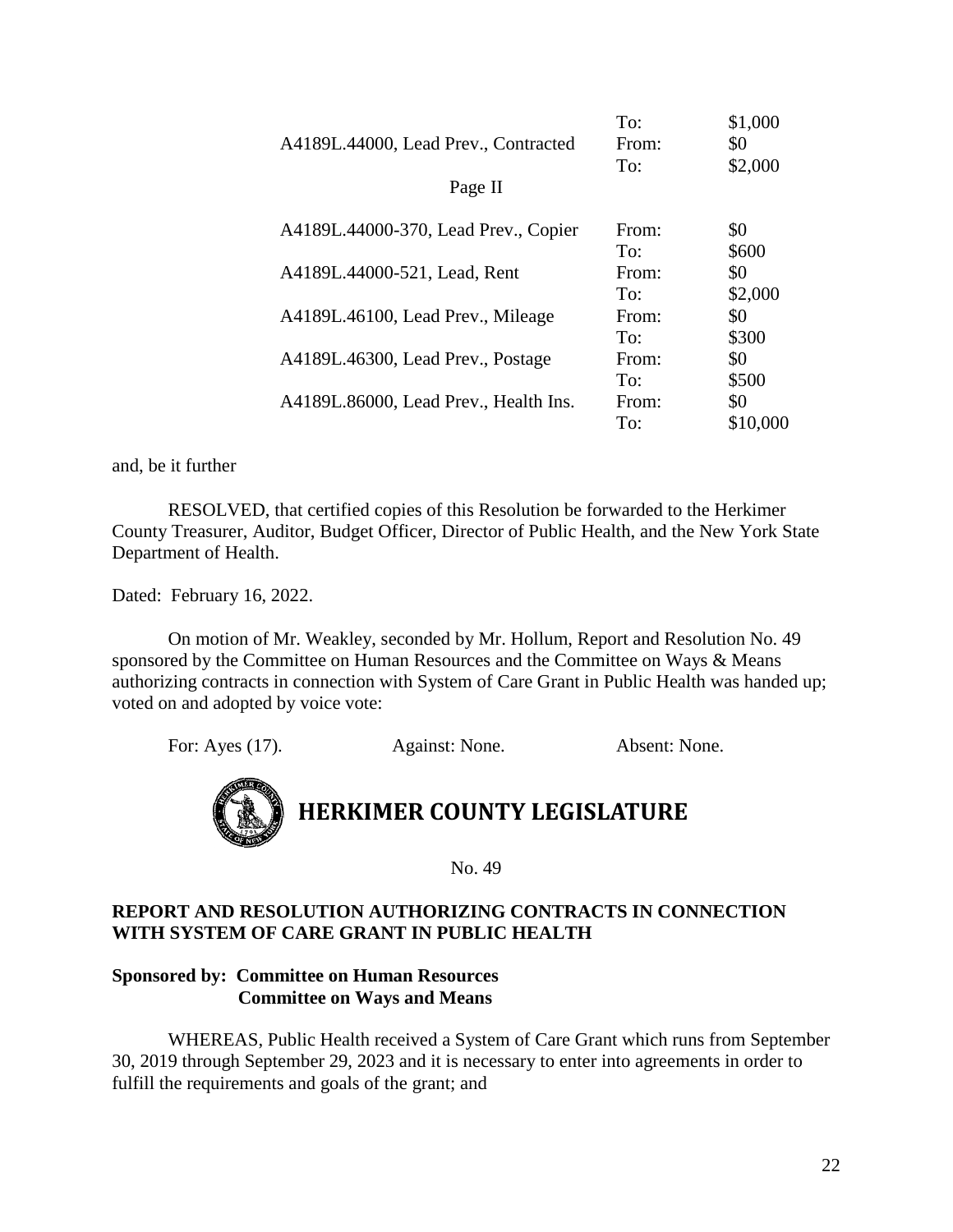WHEREAS, by letter dated January 27, 2022 from Christina Cain, Director of Public Health, she has requested to enter into the following contracts:

- 1. **ICAN** Steve Bulger, 310 Main St., Utica, NY 13501
	- \$199,000 for the following positions: 2 full time Community Service Providers, 1 Case Management Supervisor, 1 full time Behavioral Health Clinician.
- 2. **The Paige Group** Carrie McMurray, Paige Marketing Communications Group, Inc., 258 Genesee Street, Suite 204, Utica, NY 13502
	- \$40,000 for continuation and implementation of the Social Marketing campaign, as required by SAMHSA.
- 3. **The Root Farm –** Rodger Pape, 2860 King Road, Sauquoit, NY 13456
	- \$5,000 for therapeutic recreational activities for youth and families served through the System of Care Project.

now, therefore, be it

RESOLVED, that the above contracts are approved contingent upon County Attorney approval, and that the Chairman is authorized to execute said contracts; and, be it further

RESOLVED, that certified copies of this Resolution be forwarded to the Herkimer County Treasurer, Auditor, Budget Officer, Director of Public Health, Commissioner of Social Services, Director of the Youth Bureau, and the above listed agencies.

Dated: February 16, 2022.

On motion of Mr. Schrader, seconded by Mr. Keeler, Report and Resolution No. 50 sponsored by the Committee on Information Services and the Committee on Ways & Means authorizing purchase of licenses and support for protection software in Information Services was handed up; voted on and adopted by voice vote:

For: Ayes (17). Against: None. Absent: None.

# **HERKIMER COUNTY LEGISLATURE**

No. 50

### **REPORT AND RESOLUTION AUTHORIZING PURCHASE OF LICENSES AND SUPPORT FOR PROTECTION SOFTWARE IN THE INFORMATION SERVICES DEPARTMENT**

### **Sponsored by: Committee on Information Services Committee on Ways & Means**

WHEREAS, by letter dated February 10, 2022, Kathy Wright, Director of Information Services, has requested authorization to purchase a three year agreement for licenses and support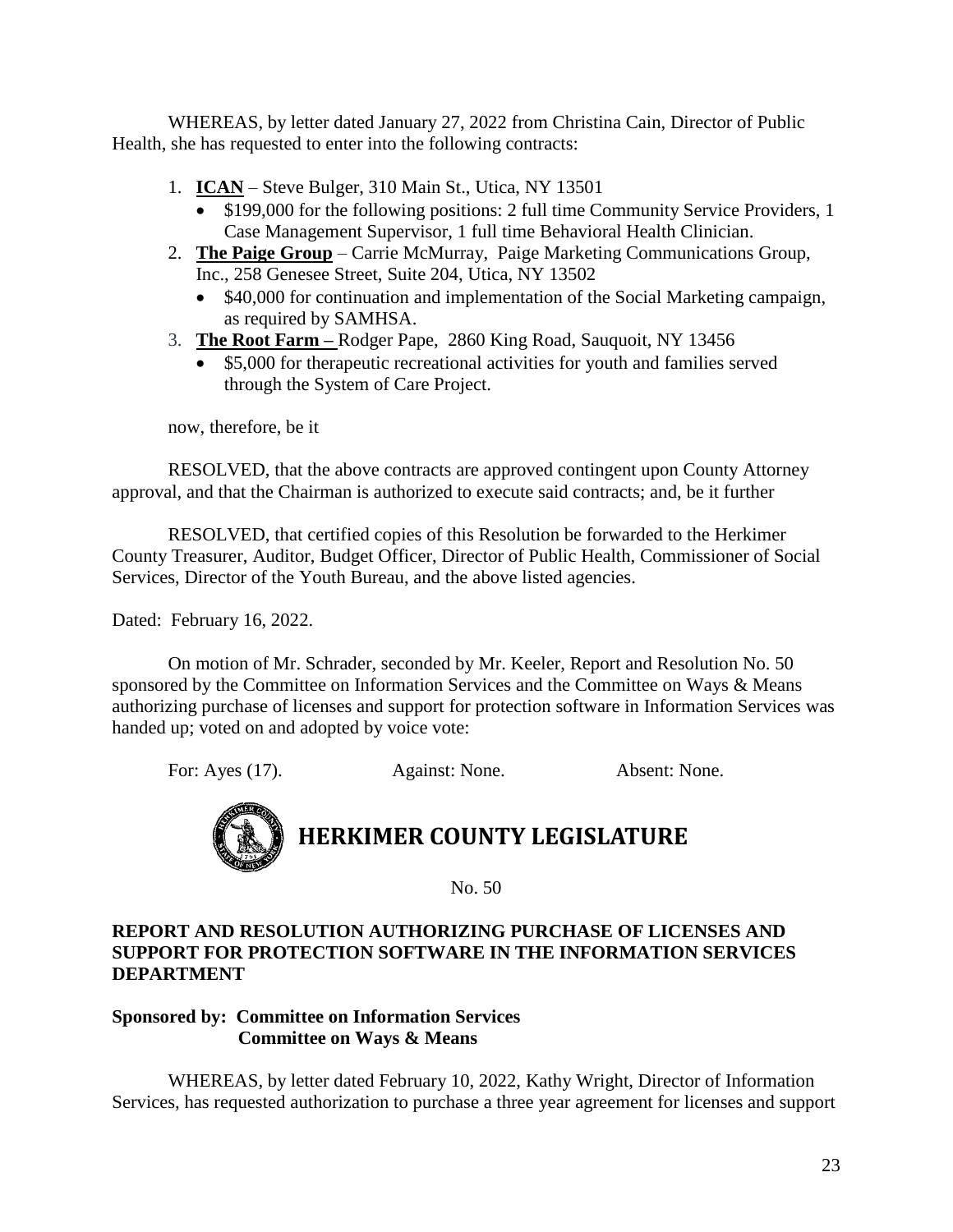for protection software through SHI International Corp. of 290 Davidson Ave., Somerset, NJ 08873 at a total cost of \$12,919.21; and

WHEREAS, letter further advises that the software offers antivirus, threat detection, and response along with investigative options, with the cost breakdown as follows:

| Falcon Endpoint Protection for 360 users - 3 years | \$11,779.20 |
|----------------------------------------------------|-------------|
| Express support                                    | \$1,140.01  |

now, therefore, be it

RESOLVED, that the above purchase of a three year agreement for licenses and support for protection software through SHI International Corp. at a total cost of \$12,919.21 is hereby approved; and, be it further

RESOLVED, that certified copies of this Resolution be forwarded to the Herkimer County Treasurer, Auditor, Budget Officer, Director of Information Services, and SHI International Corp.

Dated: February 16, 2022.

On motion of Mr. Manno, seconded by Mr. Schrader, Report and Resolution No. 51 sponsored by the Committee on Information Services and the Committee on Ways & Means approving renewal of Maintenance Plan for phone system and appropriating funds in Information Services was handed up; voted on and adopted by roll call vote:

For: Malta, Gaworecki, Schrader, Hollum, Johnson, Stephens, Keeler, Brezinski, Manno, Swartz, Bono, Ackerman, Donley, Campione, Russell, Shaw, Weakley (17).

Against: None. Absent: None.



**HERKIMER COUNTY LEGISLATURE**

No. 51

### **REPORT AND RESOLUTION RENEWING MAINTENANCE PLAN FOR THE COUNTY PHONE SYSTEM IN THE INFORMATION SERVICES DEPARTMENT**

### **Sponsored by: Committee on Information Services Committee on Ways & Means**

WHEREAS, by letter dated January 28, 2022, Kathy Wright, Director of Information Services, has requested authorization to renew the maintenance and support plan for the County phone system through ConvergeOne of 421 Broad Street, Utica, NY for a total cost of \$68,570.73, to cover the phones, switches, software, and voicemail licenses for three years; and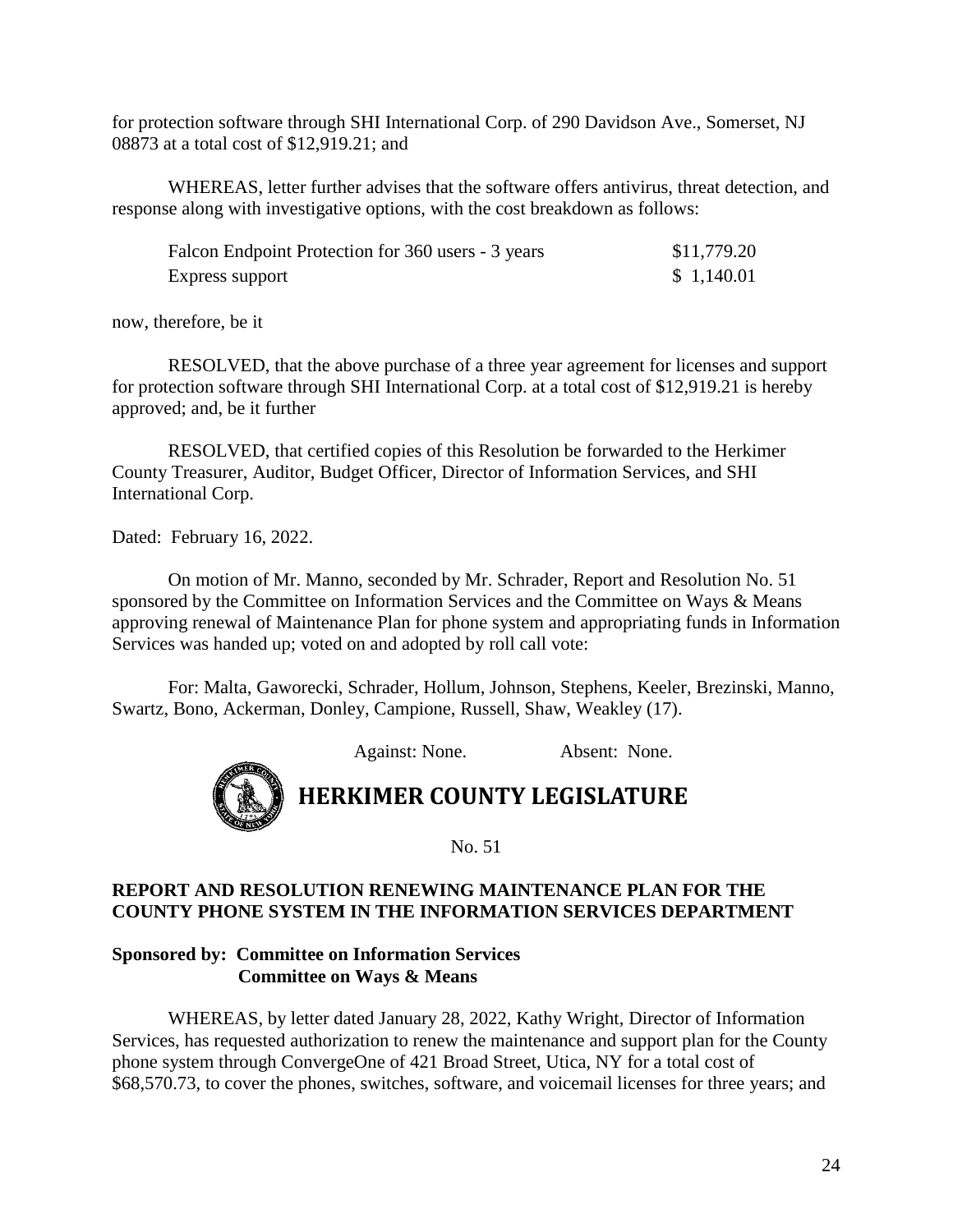WHEREAS, by letter dated January 26, 2022, Sheri Ferdula, Budget Officer/Purchasing Agent, has advised that the budget included \$22,075, which means an appropriation in the 2022 budget is necessary to add the remaining \$46,495.73; and

WHEREAS, Sheri Ferdula, Budget Officer/Purchasing Agent, has advised that funds have been verified and are available for this appropriation; now, therefore, be it

RESOLVED, that an appropriation be made as follows:

\$46,495.73 From: A878, Computer Reserve To: A1685.44000, Telephone, Contracted Services

now, therefore, be it

RESOLVED, that the above renewal of the maintenance and support plan for the County phone system for a three year period through ConvergeOne at a total cost of \$68,570.73 is hereby approved; and, be it further

RESOLVED, that certified copies of this Resolution be forwarded to the Herkimer County Treasurer, Auditor, Budget Officer, Director of Information Services, and ConvergeOne.

Dated: February 16, 2022.

On motion of Mr. Gaworecki, seconded by Mr. Hollum, Report and Resolution No. 52 sponsored by the Committee on Natural Resources and the Committee on Ways & Means authorizing use of surplus grounds of the Herkimer County Sewer District by local sports organizations was handed up; voted on and adopted by voice vote:

For: Ayes (17). Against: None. Absent: None.



### **HERKIMER COUNTY LEGISLATURE**

No. 52

### **REPORT AND RESOLUTION AUTHORIZING USE OF SURPLUS GROUNDS OF THE HERKIMER COUNTY SEWER DISTRICT BY LOCAL SPORTS ORGANIZATIONS**

### **Sponsored by: Committee on Natural Resources Committee on Ways and Means**

WHEREAS, by letter dated January 20, 2022, Robin Nalaskowski, Secretary to the Sewer District Board, has requested consideration and approval of Herkimer County Sewer District Resolution HCSD-2022-04 adopted by the Sewer District Board on January 19, 2022; and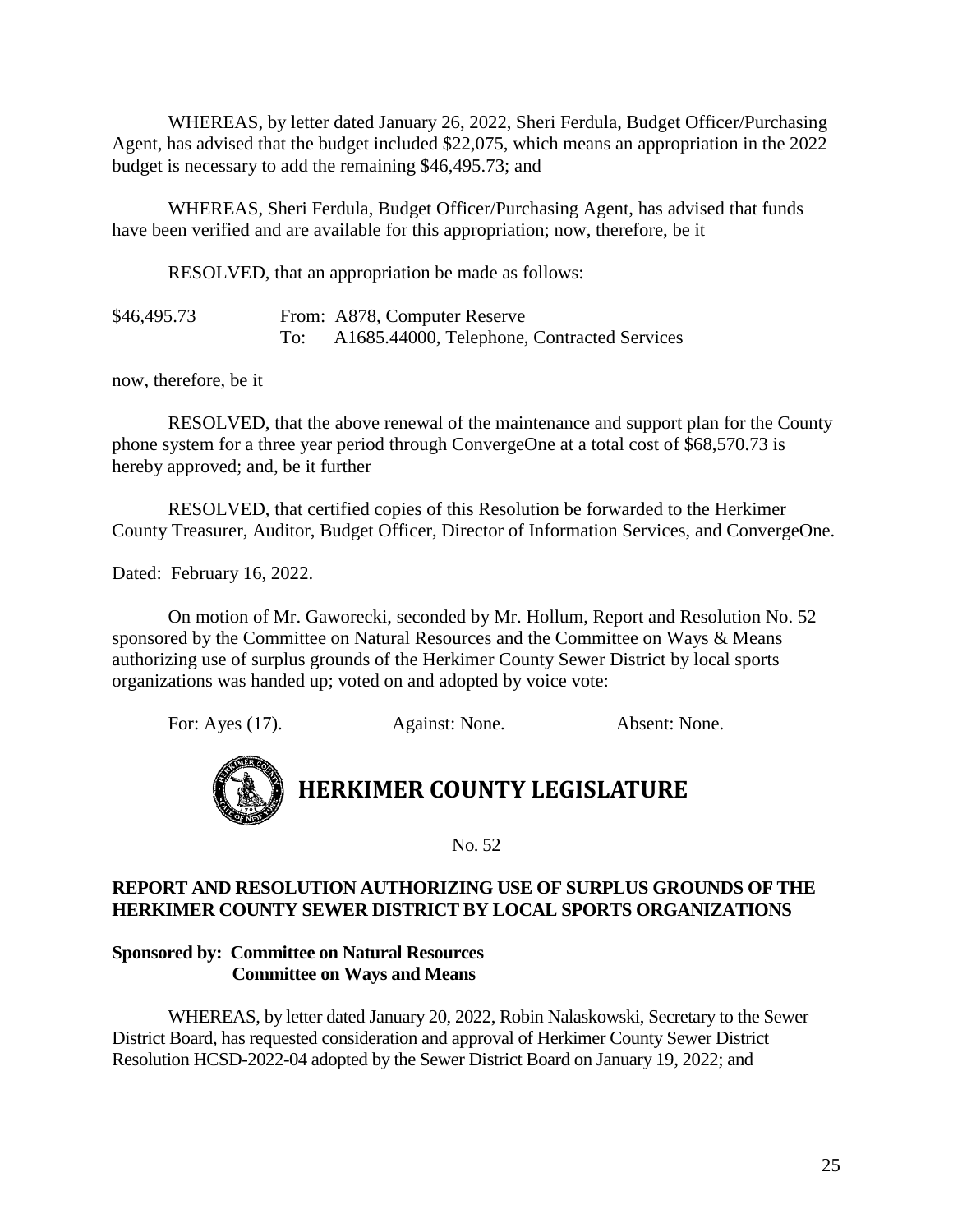WHEREAS, the Herkimer County Sewer District by said Resolution HCSD-2022-04 authorizes use of its surplus grounds by the Central Valley Little League, Mohawk Girls Youth Softball, the Mohawk Valley Hockey Club, or any of their successor organizations pursuant to an annual written lease agreement to be signed by the Herkimer County Sewer District Board Chairman, or in his absence, the Vice-Chair; and

WHEREAS, by Resolution No. 229 of 1990, the Herkimer County Legislature approved a resolution of the Herkimer County Sewer District to allow use of surplus lands owned by the Sewer District for activities sponsored by the Village of Mohawk; and

WHEREAS, by Resolution No. 118 of 1995, the Herkimer County Legislature approved Herkimer County Sewer District Resolution HCSD-91-15 allowing Mohawk Little League to make use of Sewer District property to further the concept of the Environmental Protection Agency's "multiple use" policies encouraging recreational uses pursuant to the Water Pollution Control Act Section 201(f); now, therefore, be it

RESOLVED, that the Herkimer County Legislature approves Sewer District Resolution HCSD-2022-04 of January 19, 2022 authorizing a written lease agreement with the above designated organizations, or any of their successor organizations; and, be it further

RESOLVED, that said leases with the above organizations shall be on an annual basis, will allow installation of a storage shed which shall be removed at tenants' costs upon expiration of the lease term, shall designate parking areas for tenants' use, shall provide for sufficient insurance and such other terms and conditions as approved by the Herkimer County Attorney and the Herkimer County Sewer District Attorney; and, be it further

RESOLVED, that certified copies of this Resolution be forwarded to the Herkimer County Treasurer, Auditor, and Herkimer County Sewer District.

Dated: February 16, 2022.

On motion of Mr. Donley, seconded by Mr. Manno, Report and Resolution No. 53 sponsored by the Committee on Natural Resources and the Committee on Ways & Means approving Sewer District Resolution to execute a grant was handed up; voted on and adopted by voice vote:

For: Ayes (17). Against: None. Absent: None.



# **HERKIMER COUNTY LEGISLATURE**

No. 53

### **REPORT AND RESOLUTON APPROVING SEWER DISTRICT RESOLUTION HCSD-2022-01 TO EXECUTE A GRANT**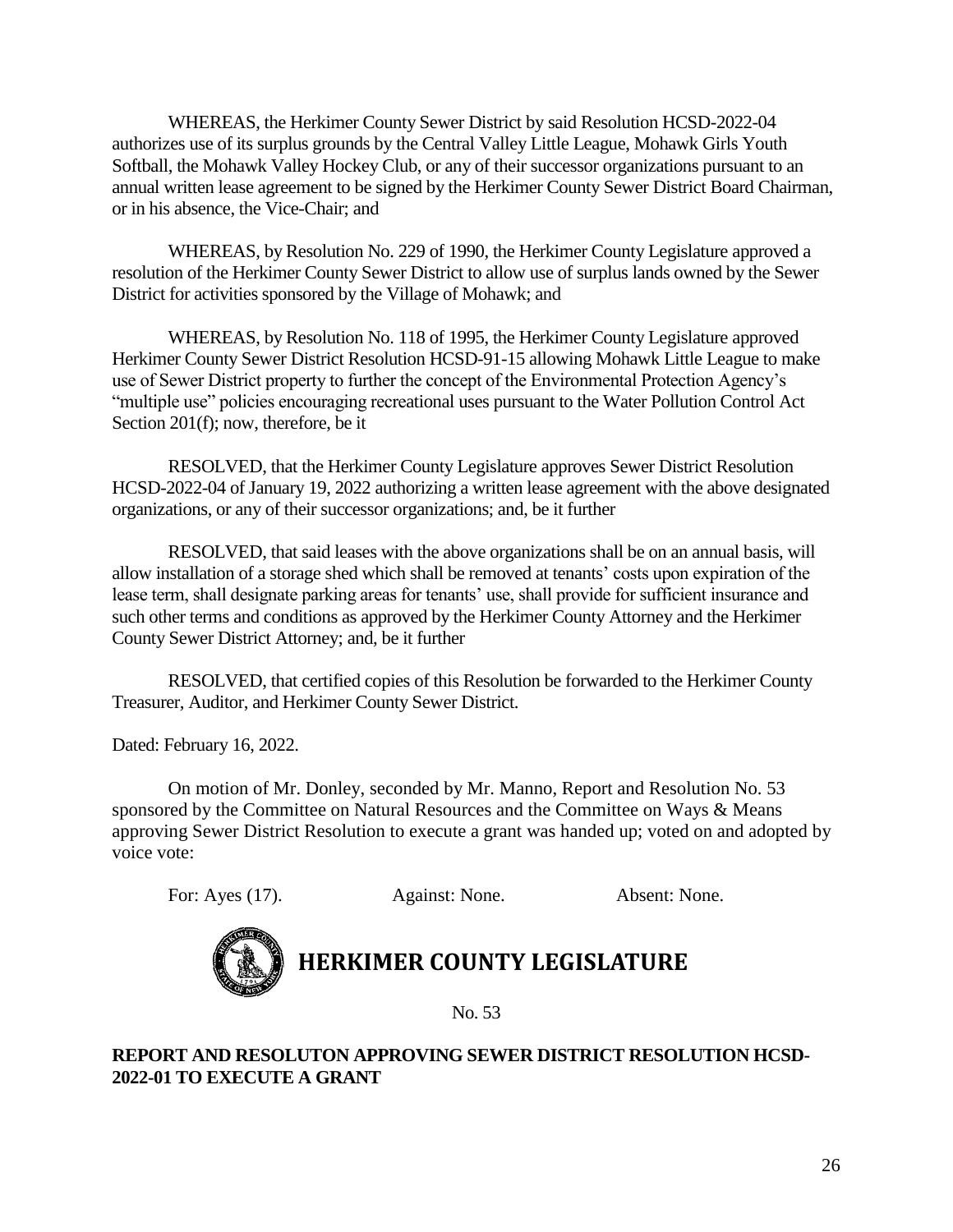### **Sponsored by: Committee on Natural Resources**

WHEREAS, by letter dated January 20, 2022, from Robin Nalaskowski, Secretary to the Herkimer County Sewer Board, she has advised that the Sewer District Board has adopted HCSD-2022-01, a Resolution authorizing James Rathbun, Chief Plant Operator to execute a Grant Agreement with the NYS Environmental Facilities Corporation for the initial planning of eligible Clean Water State Revolving Fund (CWSRF) water quality projects through the EPG Program; now, therefore, be it

RESOLVED, that the Herkimer County Legislature approves Sewer District Board resolution HCSD-2022-01 authorizing James Rathbun, Chief Plant Operator to execute a Grant Agreement with the NYS Environmental Facilities Corporation for the initial planning of eligible Clean Water State Revolving Fund (CWSRF) water quality projects through the EPG Program; and, be it further

RESOLVED, that certified copies of this Resolution be forwarded to the Herkimer County Treasurer, Auditor, Budget Officer, and Herkimer County Sewer District.

Dated: February 16, 2022.

On motion of Mr. Campione, seconded by Mr. Gaworecki, Report and Resolution No. 54 sponsored by the Committee on Natural Resources and the Committee on Ways & Means approving Sewer District Resolution determining SEQRA was handed up; voted on and adopted by voice vote:

For: Ayes (17). Against: None. Absent: None.



**HERKIMER COUNTY LEGISLATURE**

No. 54

### **REPORT AND RESOLUTON APPROVING SEWER DISTRICT RESOLUTION HCSD-2022-03 DETERMINING SEQRA**

### **Sponsored by: Committee on Natural Resources**

WHEREAS, by letter dated January 20, 2022, from Robin Nalaskowski, Secretary to the Herkimer County Sewer Board, she has advised that the Sewer District Board has adopted HCSD-2022-03, a Resolution to meet the requirements for SEQRA for the initial planning for a Clean Water Revolving Fund (CWSRF) water quality project related to sludge disposal and applicability of a digester at the site; now, therefore, be it

RESOLVED, that the Herkimer County Legislature approves Sewer District Board resolution HCSD-2022-03, to meet the requirements for SEQRA for studies related to sludge production, disposal and the applicability of the addition of either an aerobic or anaerobic digester at the site necessary to seek further financing through the CWSRF program; and, be it further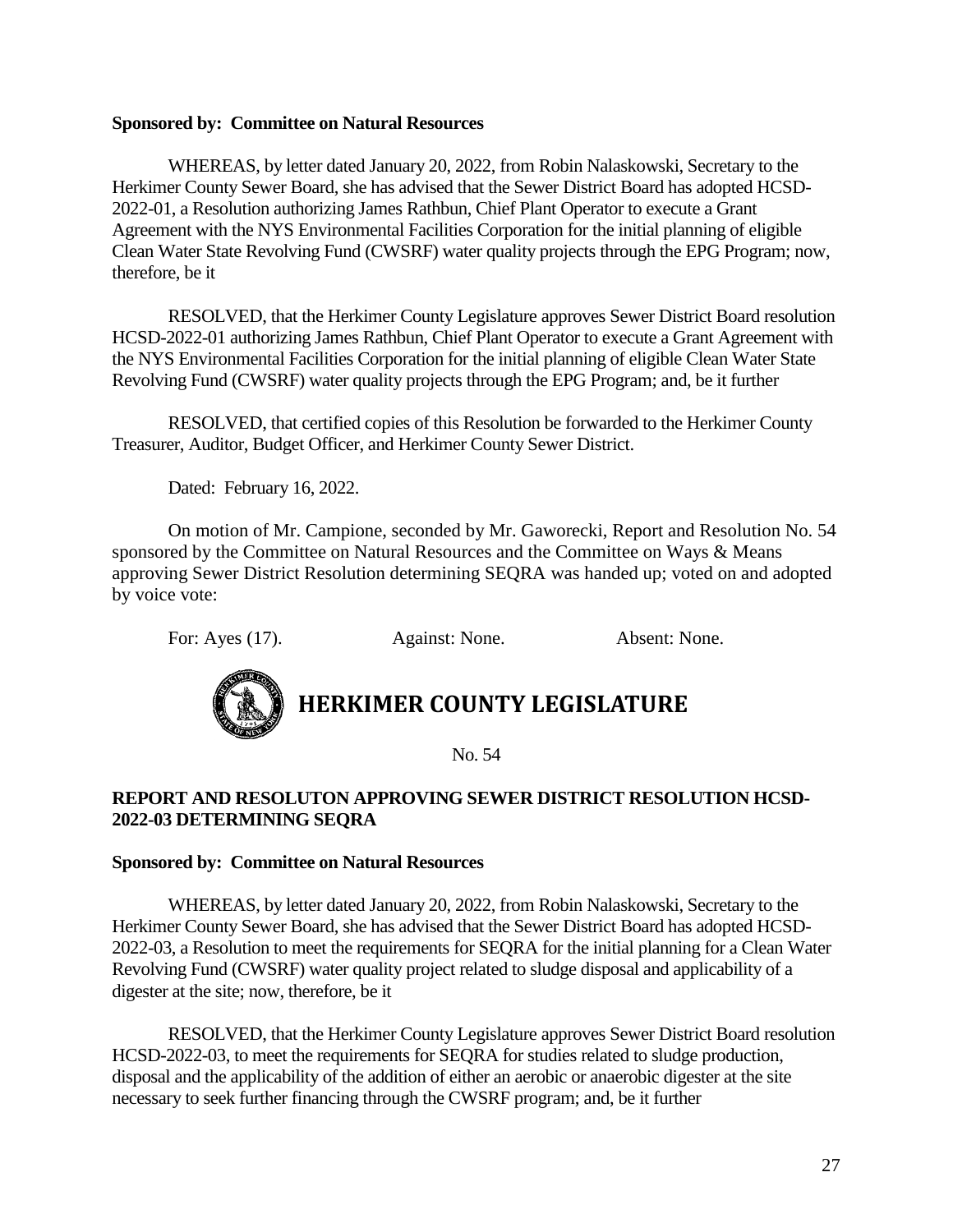RESOLVED, that certified copies of this Resolution be forwarded to the Herkimer County Treasurer, Auditor, Budget Officer, and Herkimer County Sewer District.

Dated: February 16, 2022.

On motion of Mr. Russell, seconded by Mr. Keeler, Report and Resolution No. 55 sponsored by the Committee on Natural Resources and the Committee on Ways & Means approving Sewer District Resolution authorizing grant and appropriating a local match was handed up; voted on and adopted by voice vote:

For: Ayes (17). Against: None. Absent: None.



No. 55

### **REPORT AND RESOLUTON APPROVING SEWER DISTRICT RESOLUTION HCSD-2022-02 AUTHORIZING GRANT AND APPROPRIATING A LOCAL MATCH**

### **Sponsored by: Committee on Natural Resources Committee on Ways & Means**

WHEREAS, by letter dated January 20, 2022, from Robin Nalaskowski, Secretary to the Herkimer County Sewer Board, she has advised that the Herkimer County Sewer District Board has adopted HCSD-2022-02, a Resolution to accept a grant through the New York State Environmental Facilities Corporation for the initial planning of eligible Clean Water State Revolving Fund (CWSRF) water quality projects through the EPG program, which requires a 20% local match; now, therefore, be it

RESOLVED, that the Herkimer County Legislature approves Sewer District Board resolution HCSD-2022-02, to accept a grant through the New York State Environmental Facilities Corporation for the initial planning of eligible Clean Water State Revolving Fund (CWSRF) water quality projects through the EPG program, which requires a 20% local match; and, be it further

RESOLVED, that certified copies of this Resolution be forwarded to the Herkimer County Treasurer, Auditor, Budget Officer, and Herkimer County Sewer District.

Dated: February 16, 2022.

On motion of Mr. Russell, seconded by Mr. Schrader, Report and Resolution No. 56 sponsored by the Committee on Natural Resources and the Committee on Ways & Means approving amending budget and creating an account in connection with Sewer District Grant was handed up; voted on and adopted by voice vote: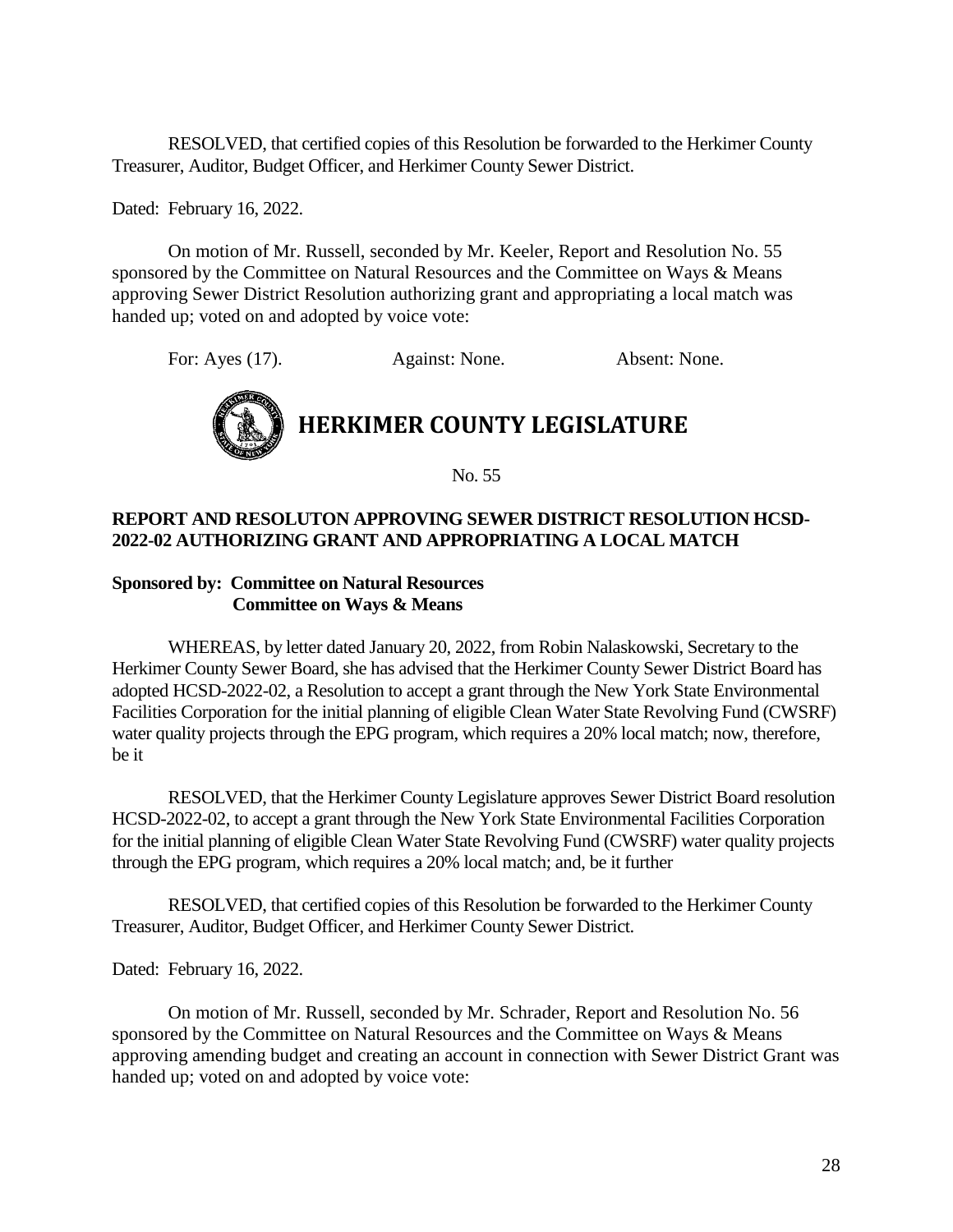For: Ayes (17). Against: None. Absent: None.



No. 56

### **REPORT AND RESOLUTON AMENDING BUDGET AND CREATING AN ACCOUNT IN CONNECTION WITH SEWER DISTRICT GRANT**

### **Sponsored by: Committee on Ways & Means**

WHEREAS, by letter dated January 26, 2022, from Sheri A. Ferdula, Budget Officer/ Purchasing Agent, request is being made to create an account and amend the budget in connection with a grant through the New York State Environmental Facilities Corporation, which will be used for engineering services to evaluate a digester system for the plant, which requires a 20% local match; now, therefore, be it

RESOLVED, that the Herkimer County Legislature creates an account and amends the 2022 budget as follows:

| G8130B.3902B, Sewer EPA, State Aid   | From: \$0 |               |
|--------------------------------------|-----------|---------------|
|                                      |           | To: $$30,000$ |
| G8130B.44000, Sewer, EPA, Contracted | From: \$0 |               |
|                                      |           | To: \$30,000  |

and, be it further

RESOLVED, that certified copies of this Resolution be forwarded to the Herkimer County Treasurer, Auditor, Budget Officer, and Herkimer County Sewer District.

Dated: February 16, 2022.

On motion of Mr. Russell, seconded by Mr. Weakley, Report and Resolution No. 57 sponsored by the Committee on Ways & Means authorizing execution of annual accounting system maintenance agreement was handed up; voted on and adopted by voice vote:

For: Ayes (17). Against: None. Absent: None.



# **HERKIMER COUNTY LEGISLATURE**

No. 57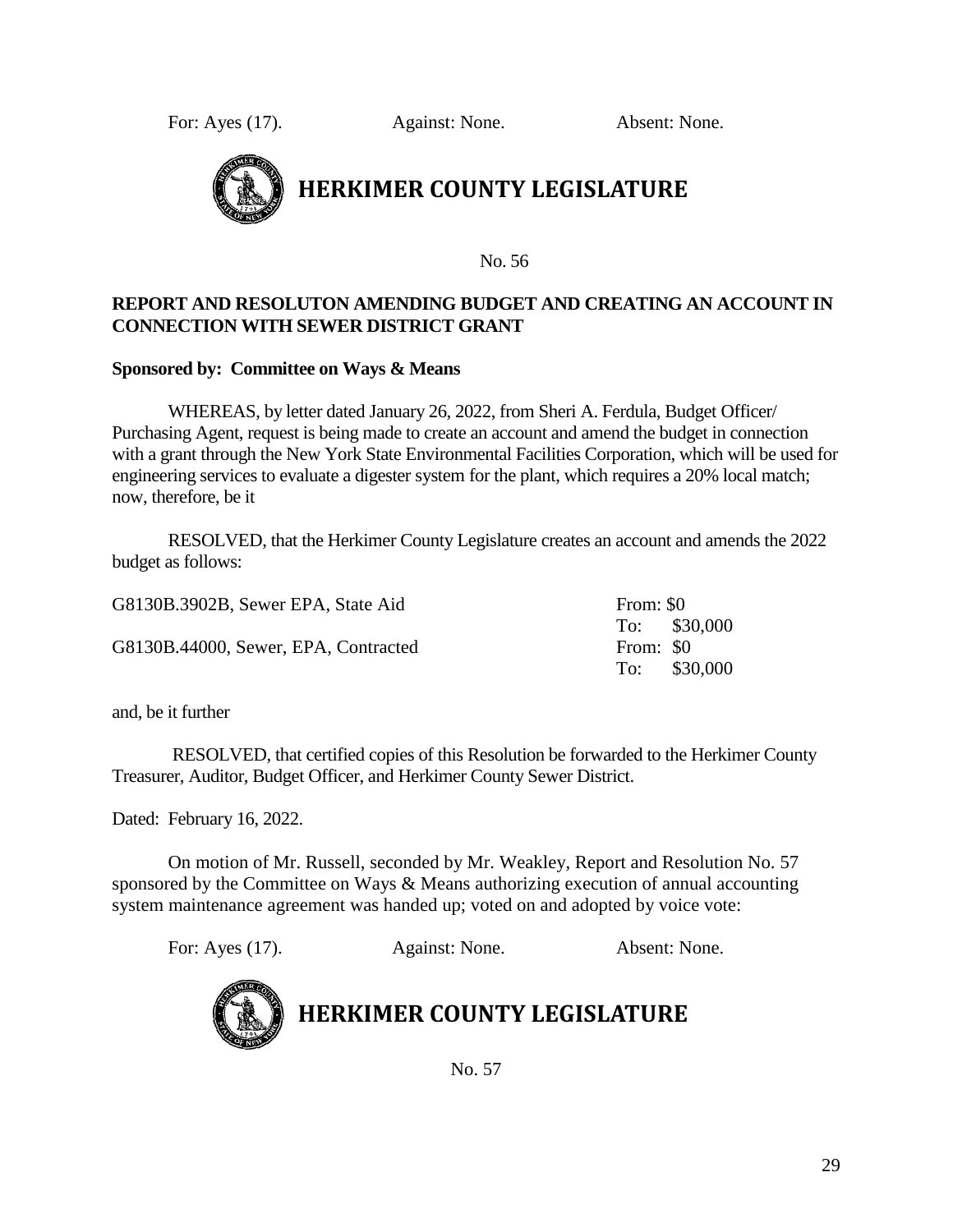### **REPORT AND RESOLUTION AUTHORIZING EXECUTION OF ANNUAL ACCOUNTING SYSTEM MAINTENANCE AGREEMENT**

### **Sponsored by: Committee on Ways and Means**

WHEREAS, by Resolution No. 173 of 2003, a contract was awarded to New World Systems for financial management payroll software, training, support service and maintenance on said software package; and

WHEREAS, by Resolution No. 144 of 2016, a maintenance agreement was executed with Tyler Technologies, who acquired New World Systems; and

WHEREAS, by letter dated January 27, 2022, Kim Enea, County Treasurer, has requested that a new agreement be entered into with Tyler Technologies for the year 2022 at a cost of \$50,179.76; now, therefore, be it

RESOLVED, that the Chairman of this Legislature is hereby authorized to execute an agreement with Tyler Technologies, 5101 Tennyson Pkwy., Plano, TX 75024 for financial management software, payroll software, support service, and maintenance, for the year 2022 in the amount of \$50,179.76; and, be it further

RESOLVED, that the terms and provisions of said agreement shall be subject to the approval of the Herkimer County Attorney; and, be it further

RESOLVED, that certified copies of this Resolution be forwarded to the Herkimer County Treasurer, Auditor, Budget Officer, and Tyler Technologies.

Dated: February 16, 2022.

On motion of Mr. Schrader, seconded by Mr. Hollum, Report and Resolution No. 58 sponsored by the Committee on Human Resources and the Committee on Ways & Means authorizing contract renewal for HIICAP funding for the Office for the Aging was handed up; voted on and adopted by voice vote:

For: Ayes (17). Against: None. Absent: None.



## **HERKIMER COUNTY LEGISLATURE**

No. 58

### **REPORT AND RESOLUTION AUTHORIZING CONTRACT RENEWAL FOR HIICAP FUNDING FOR THE HERKIMER COUNTY OFFICE FOR THE AGING**

**Sponsored by: Committee on Human Resources Committee on Ways and Means**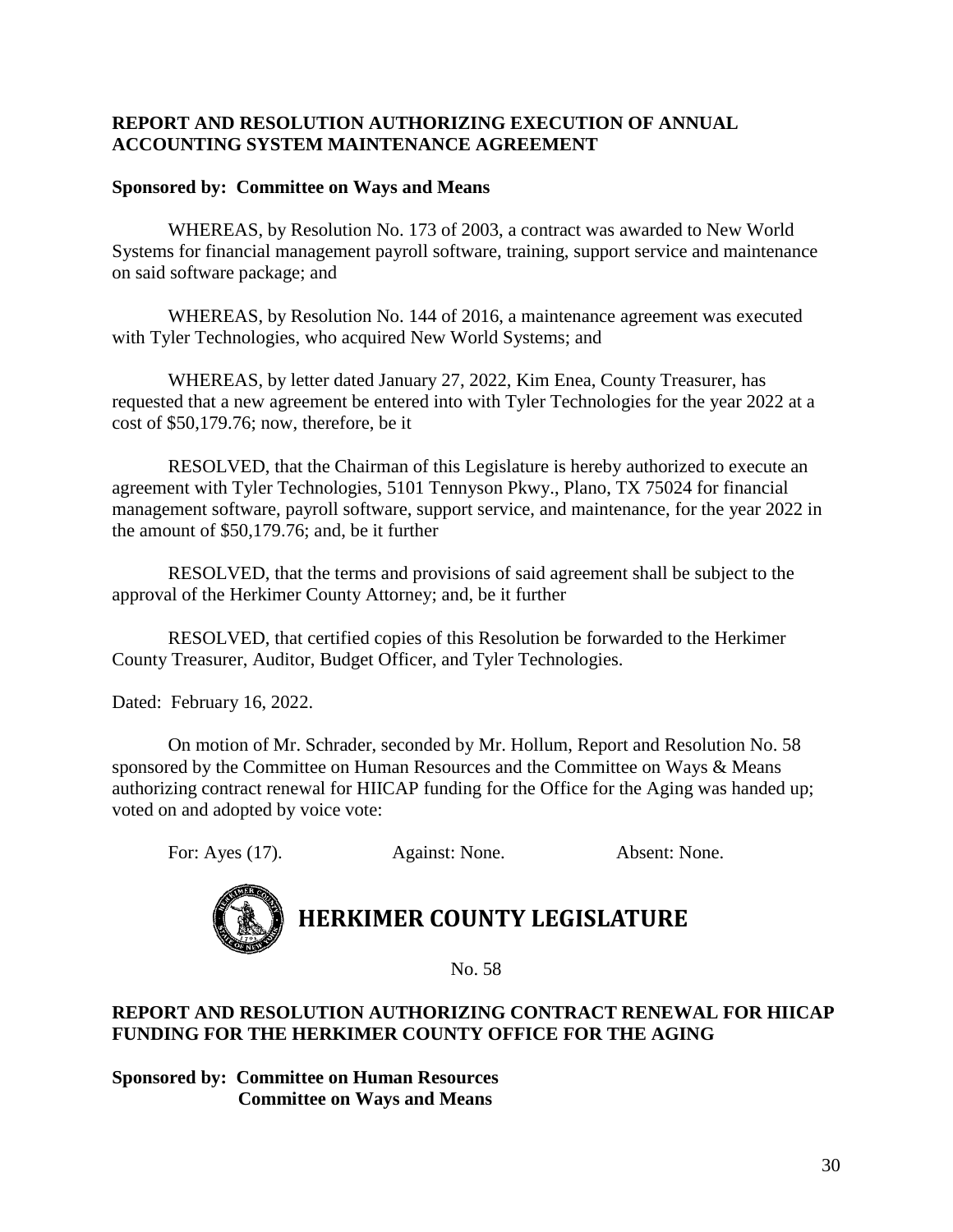WHEREAS, by Resolution No. 76 of 2007, authorization to submit an application for the implementation of the HIICAP (Health Insurance Information, Counseling & Assistance Program) through the Herkimer County Office for the Aging was approved; and

WHEREAS, said Program is funded 100%, with no local match, has been administered on a subcontract basis by Catholic Charities of Herkimer County, and has been renewed each year thereafter; and

WHEREAS, by letter dated January 27, 2022, from Kathy L. Fox, Director of the Office for the Aging, this Legislature is advised of a request to renew the contract with Catholic Charities of Herkimer County for administration of the Health Insurance Information, Counseling & Assistance Program (HIICAP) for the program year commencing April 1, 2022 through March 31, 2023, with funding currently anticipated at \$36,000; now, therefore, be it

RESOLVED, that the Chairman of this Legislature is hereby authorized to execute said contract on behalf of the County of Herkimer as follows:

- HIICAP (Health Insurance Information, Counseling & Assistance Program) for the  $4/1/2022 - 3/31/2023$  program year; funding is currently anticipated at \$36,000.00;
- Program shall be subcontracted to Catholic Charities of Herkimer County with said contract amount not to be more than the level of funding that is made available to the County of Herkimer;

and, be it further

RESOLVED, that the Chairman of this Legislature is further authorized to enter into an annual renewal of said contract after the expiration of the current agreement, upon the same or more favorable terms and conditions; and, be it further

RESOLVED, that certified copies of this Resolution be forwarded to the Herkimer County Treasurer, Auditor, Budget Officer, Director of the Office for the Aging, and Catholic Charities.

Dated: February 16, 2022.

On motion of Mr. Weakley, seconded by Mr. Russell, Report and Resolution No. 59 sponsored by the Committee on Human Resources and the Committee on Ways & Means concerning services in connection with the Expanded In-Home Services for the Elderly Program was handed up; voted on and adopted by voice vote:

For: Ayes (17). Against: None. Absent: None.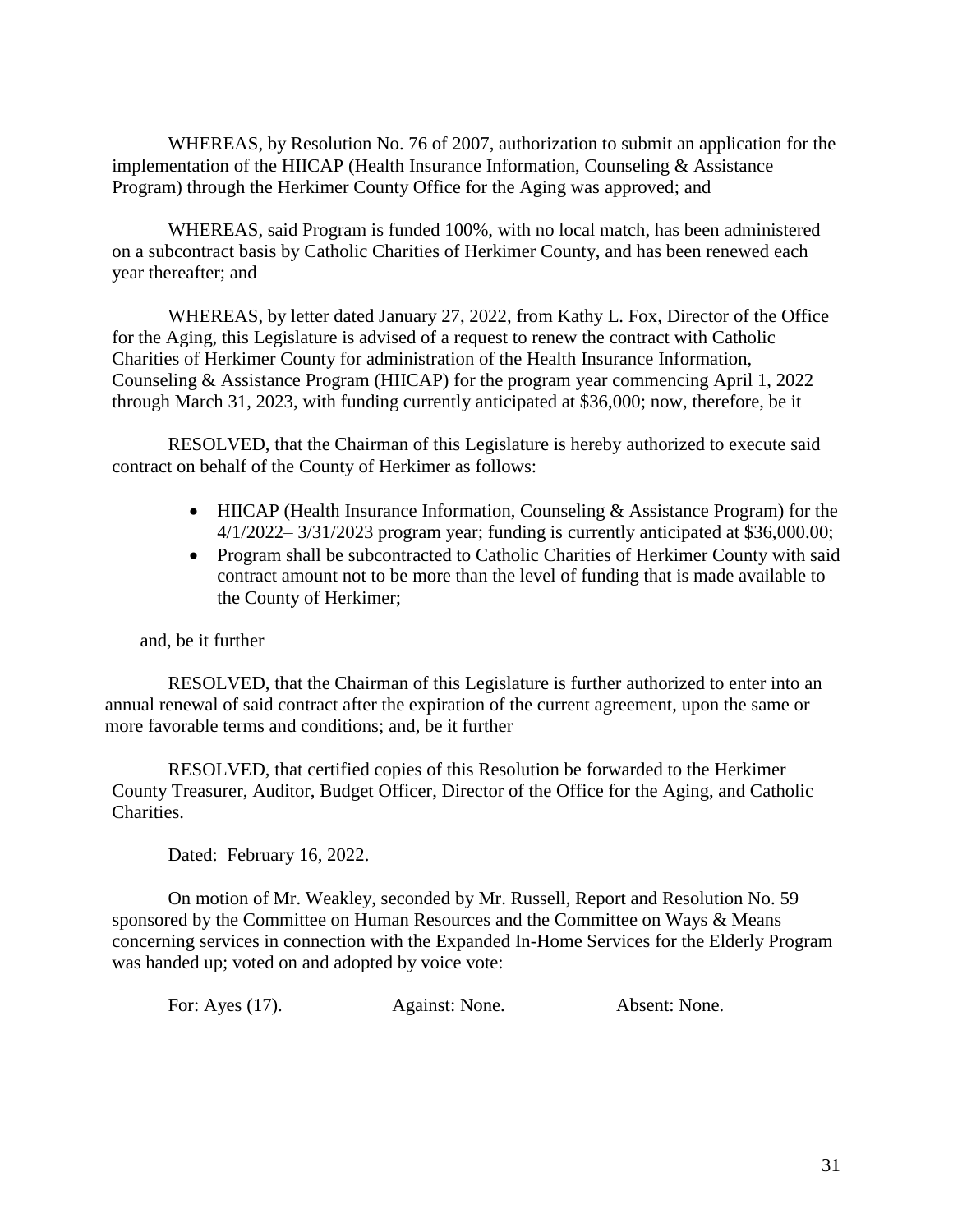

### **HERKIMER COUNTY LEGISLATURE**

No. 59

#### **REPORT AND RESOLUTION CONCERNING SERVICES IN CONNECTION WITH THE EXPANDED IN-HOME SERVICES FOR THE ELDERLY PROGRAM**

#### **Sponsored by: Committee on Human Resources Committee on Ways and Means**

WHEREAS, pursuant to resolutions previously adopted, contracts were authorized between the Herkimer County Office for the Aging and At Home Care, Inc., the Department of Social Services, Home Aide Services for Central Adirondacks (HASCA), Home Health Care Partners, Resource Center for Independent Living (RCIL), Plan It Staffing, and U.S. Care Systems for said contractors to provide services for the Expanded In-Home Services for the Elderly Program (EISEP) and Unmet Needs Programs; and

WHEREAS, by communication dated January 27, 2022, from Kathy L. Fox, Director of the Office for the Aging, this Legislature is advised of a request to enter into renewal of the aforesaid contracts for the period of April 1, 2022 to March 31, 2023, with funding at 75/25%, with the Office for the Aging to provide the local match for aide services for At Home Care, RCIL, HASCA, U.S. Care Systems, Home HealthCare Partners, Plan It Staffing, and with DSS to provide the local match for their allocation; now, therefore, be it

#### RESOLVED:

- 1. That contracts be entered into between the Herkimer County Office for the Aging and the agencies listed to provide services for the Expanded In-Home Services for the Elderly Program (EISEP) and Unmet Needs as follows:
	- At Home Care will be contracted for aide services estimated to be \$78,000; the hourly rate will be \$29.72 for Level 1 and \$30.01 for Level 2; \$133.24 RN Assessment (Initial assessment, 180 reassessment, change in condition).
	- DSS will provide case management services for up to a total amount of \$70,000 with state aid reimbursement of 75% up to \$52,500.
	- Home Health Care Partners will be contracted for aide services estimated to be \$88,000; the hourly rate is \$29.00.
	- HASCA will be contracted for aide services estimated to be \$25,330; the hourly rate will be \$28.00.
	- Resource Center for Independent Living will be contracted for services estimated to be \$97,330; the hourly rates will be \$23.00.
	- U.S. Care Systems will be contracted for services estimated to be \$40,000; the hourly rate will be \$26.62.
	- Plan It Staffing will be contracted for services estimated to be \$25,000; the hourly rates will be \$22.95.

2. That all contracts shall state that payments are based on availability of state aid and will include a 60 day cancellation of contract clause;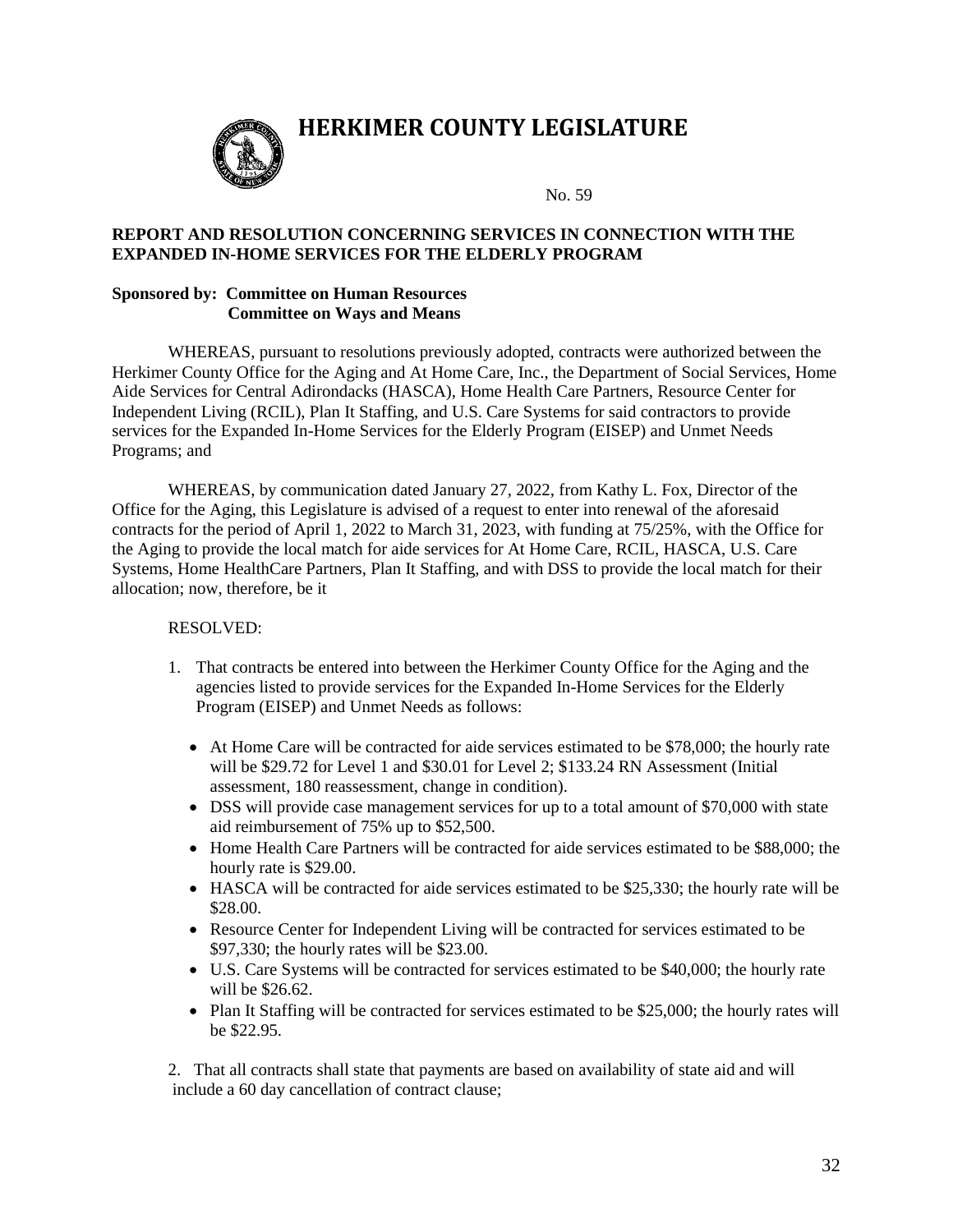3. That the Chairman of this Legislature is hereby authorized to execute said agreements on behalf of the County of Herkimer;

### Page II

4. That certified copies of this Resolution be forwarded to the Herkimer County Treasurer, Auditor, Budget Officer, Director of the Office for the Aging, Commissioner of Social Services, At Home Care, Inc., Home Health Care Partners, Home Aide Service of the Central Adirondacks, Resource Center for Independent Living, U.S. Care System, and Plan It Staffing.

Dated: February 16, 2022.

On motion of Mr. Malta, seconded by Mr. Donley, Report and Resolution No. 60 sponsored by the Committee on Human Resources and the Committee on Ways & Means authorizing contract between OFA and DSS for NY Connects Expansion & Enhancement was handed up; voted on and adopted by voice vote:

For: Ayes (17). Against: None. Absent: None.

# **HERKIMER COUNTY LEGISLATURE**

No. 60

### **REPORT AND RESOLUTION AUTHORIZING CONTRACT BETWEEN OFFICE FOR THE AGING AND DEPARTMENT OF SOCIAL SERVICES FOR NY CONNECTS EXPANSION & ENHANCEMENT (FORMERLY KNOWN AS THE BALANCING INCENTIVE PROGRAM – BIP)**

### **Sponsored by: Committee on Human Resources Committee on Ways and Means**

WHEREAS, by letter dated January 28, 2022 from Kathy L. Fox, Director of the Office for the Aging, this Legislature is advised of a request to enter into a contract with the Department of Social Services in the amount of \$20,000 to provide services in connection with the implementation of the NY Connects Expansion & Enhancement (formerly known as the Balance Incentive Program), which is a program to assist individuals who are Medicaid or Medicare eligible in obtaining in-home services to prevent nursing home placement; and

WHEREAS, said contract will be for the period from April 1, 2022 through March 31, 2023 and will be 100% funded by NY Connects Expansion & Enhancement; now, therefore, be it

RESOLVED, that this Legislature authorizes a contract for the period April 1, 2022 through March 31, 2023, between the Herkimer County Office for the Aging and the Herkimer County Department of Social Services, for the provision services in connection with the implementation of NY Connects Expansion & Enhancement, which is a program to assist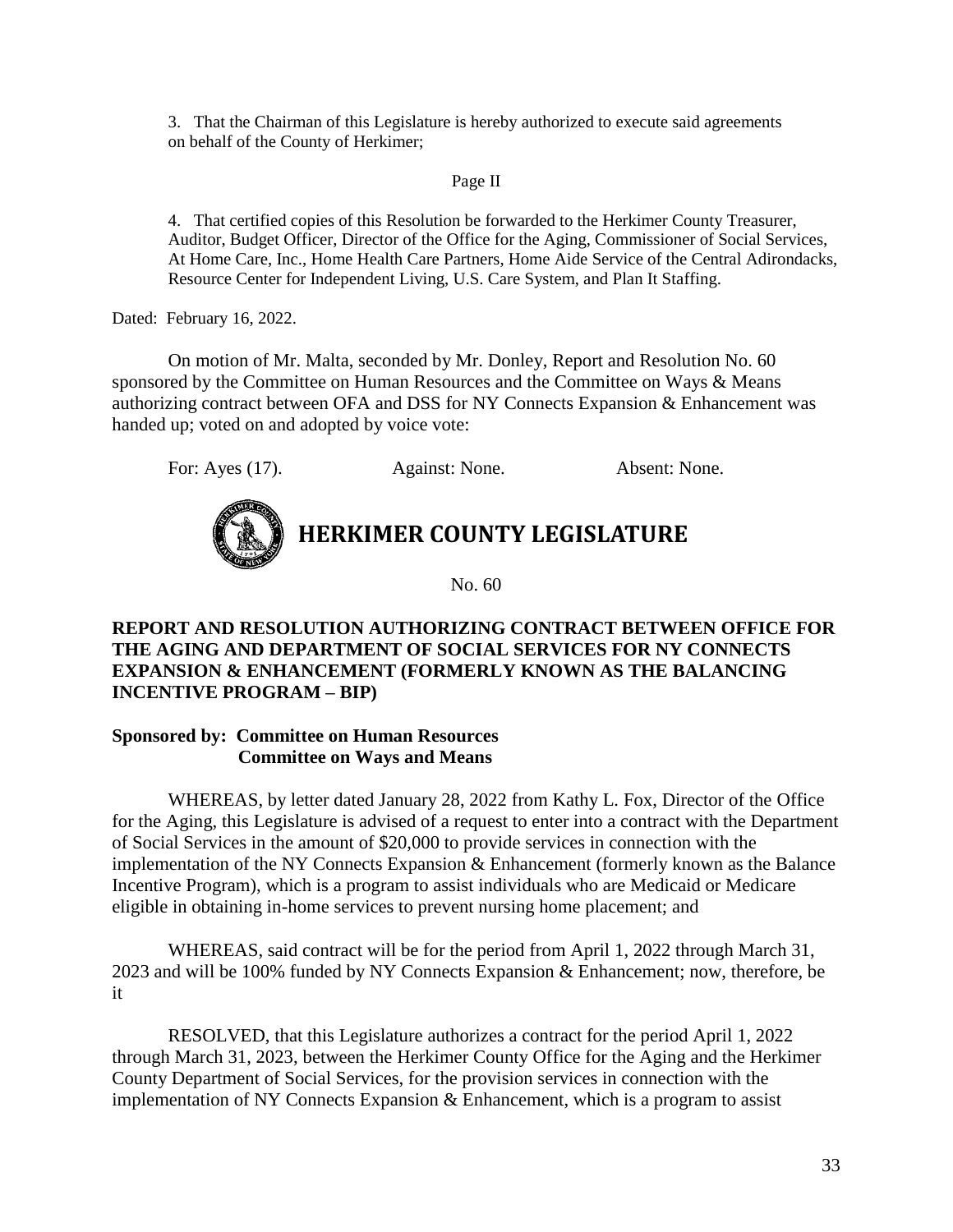individuals who are Medicaid or Medicare eligible in obtaining in-home services to prevent nursing home placement, in the amount of \$20,000; and, be it further

RESOLVED, that the Chairman of this Legislature is hereby authorized to execute said contract on behalf of the County of Herkimer, with said contract subject to the approval of the Herkimer County Attorney; and, be it further

RESOLVED, that said program shall continue so long as 100% reimbursement is available from the State of New York; and, be it further

RESOLVED, that certified copies of this Resolution be forwarded to the Herkimer County Treasurer, Auditor, Budget Officer, Commissioner of Social Services and Director of the Office for the Aging.

Dated: February 16, 2022.

On motion of Mr. Keeler, seconded by Mr. Malta, Report and Resolution No. 61 sponsored by the Committee on Human Resources and the Committee on Ways & Means authorizing purchase, transferring funds and creating accounts in the Office for the Aging was handed up; voted on and adopted by voice vote:

For: Ayes (17). Against: None. Absent: None.



## **HERKIMER COUNTY LEGISLATURE**

No. 61

### **REPORT AND RESOLUTION AUTHORIZING PURCHASE, TRANSFERRING FUNDS AND CREATING ACCOUNTS IN THE OFFICE FOR THE AGING**

### **Sponsored by: Committee on Human Resources Committee on Ways & Means**

WHEREAS, by letter dated February 2, 2022, from Sheri A. Ferdula, Budget Officer/ Purchasing Agent, this Legislature is advised Kathy Fox, Director of Office for the Aging, is requesting funding from the American Rescue Plan monies to purchase a software system called Serv Tracker provided by Accessible Solutions to help streamline internal processes, the software will cost \$6,000 to purchase which includes integration with the systems currently utilized; and

WHEREAS, said letter further advises that a transfer within the 2022 budget and the creation of new accounts will be necessary; now, therefore, be it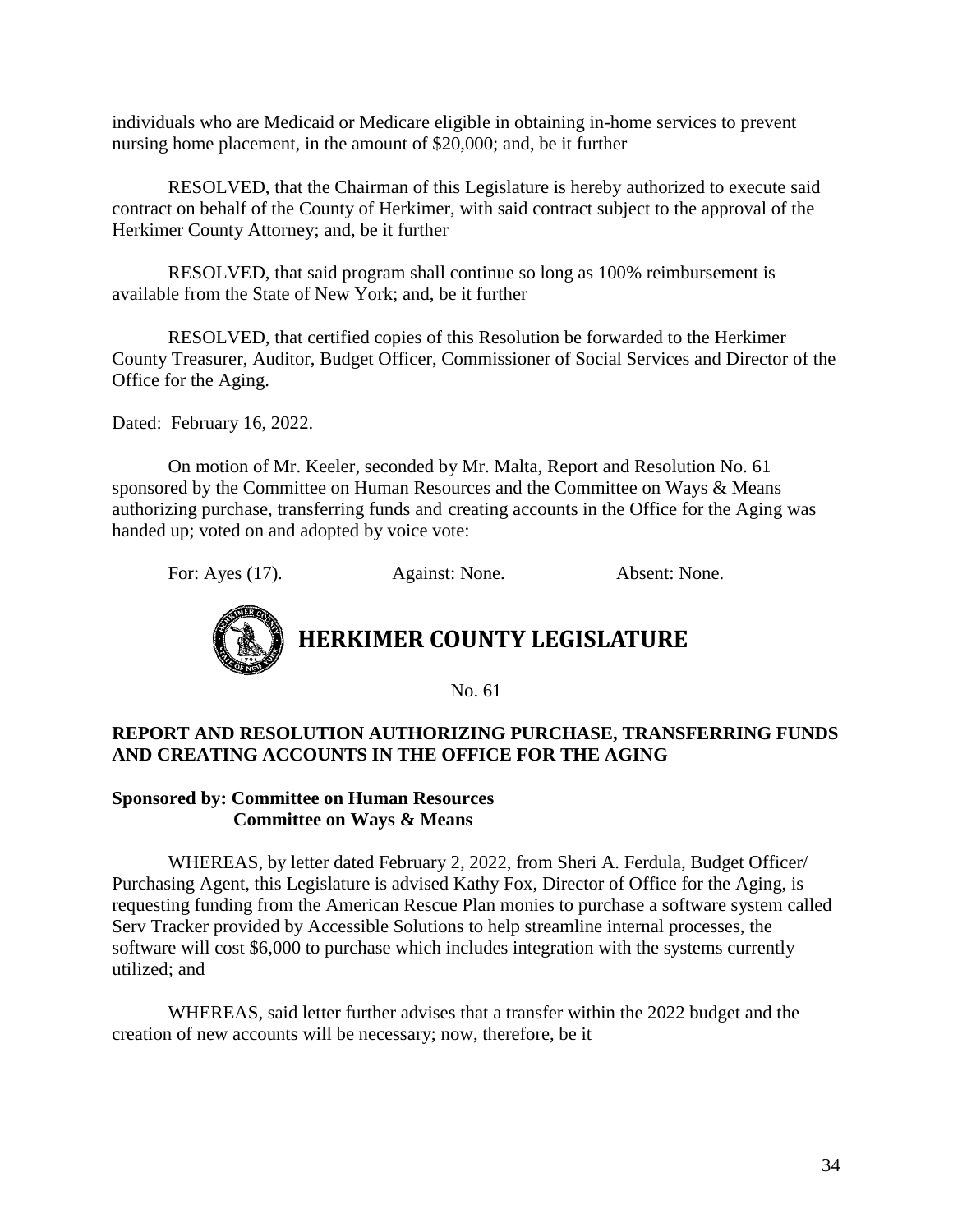RESOLVED, that the above purchase of a software system called Serv Tracker provided by Accessible Solutions to help streamline internal processes at a cost of \$6,000 which includes integration with the systems currently utilized is hereby approved; and, be it further

RESOLVED, that the Herkimer County Treasurer be, and she hereby is, authorized and directed to transfer the following sum from and to the following accounts in the 2022 Budget:

| \$6,000 |     | From: A4089, ARPA, Federal Aid<br>To; A6775B.4089A, OFA ARPA, Federal Aid                  |
|---------|-----|--------------------------------------------------------------------------------------------|
| \$6,000 | To: | From: A1989A.46000, ARPA, Miscellaneous Expense<br>A6775B.40700, OFA ARPA, Comp. Software. |

and, be it further

 RESOLVED, that certified copies of this Resolution be forwarded to the Herkimer County Treasurer, Auditor, Budget Officer, Director of Office for the Aging and Accessible Solutions.

Dated: February 16, 2022.

On motion of Mr. Weakley, seconded by Mr. Campione, Report and Resolution No. 62 sponsored by the Committee on Public Safety & Emergency Management and the Committee on Ways & Means approving the utilization of grant funding for the purchase of an extended service plan for Ceragon 6-Gigahertz Microwave System was handed up; voted on and adopted by voice vote:

For: Ayes (17). Against: None. Absent: None.



No. 62

### **REPORT AND RESOLUTION APPROVING THE UTILIZATION OF GRANT FUNDING FOR THE PURCHASE OF AN EXTENDED SERVICE PLAN FOR CERAGON 6-GIGAHERTZ MICROWAVE SYSTEM**

### **Sponsored by: Committee on Public Safety/Emergency Management Committee on Ways and Means**

WHEREAS, by letter received January 26, 2022, from John J. Raymond, Director of Emergency Services, this Legislature is advised of a request to purchase an extended service plan for the Ceragon 6-Gigahertz Microwave System by utilizing State Interoperable Communications Grant (SICG-20) funding, County Project 19-6; and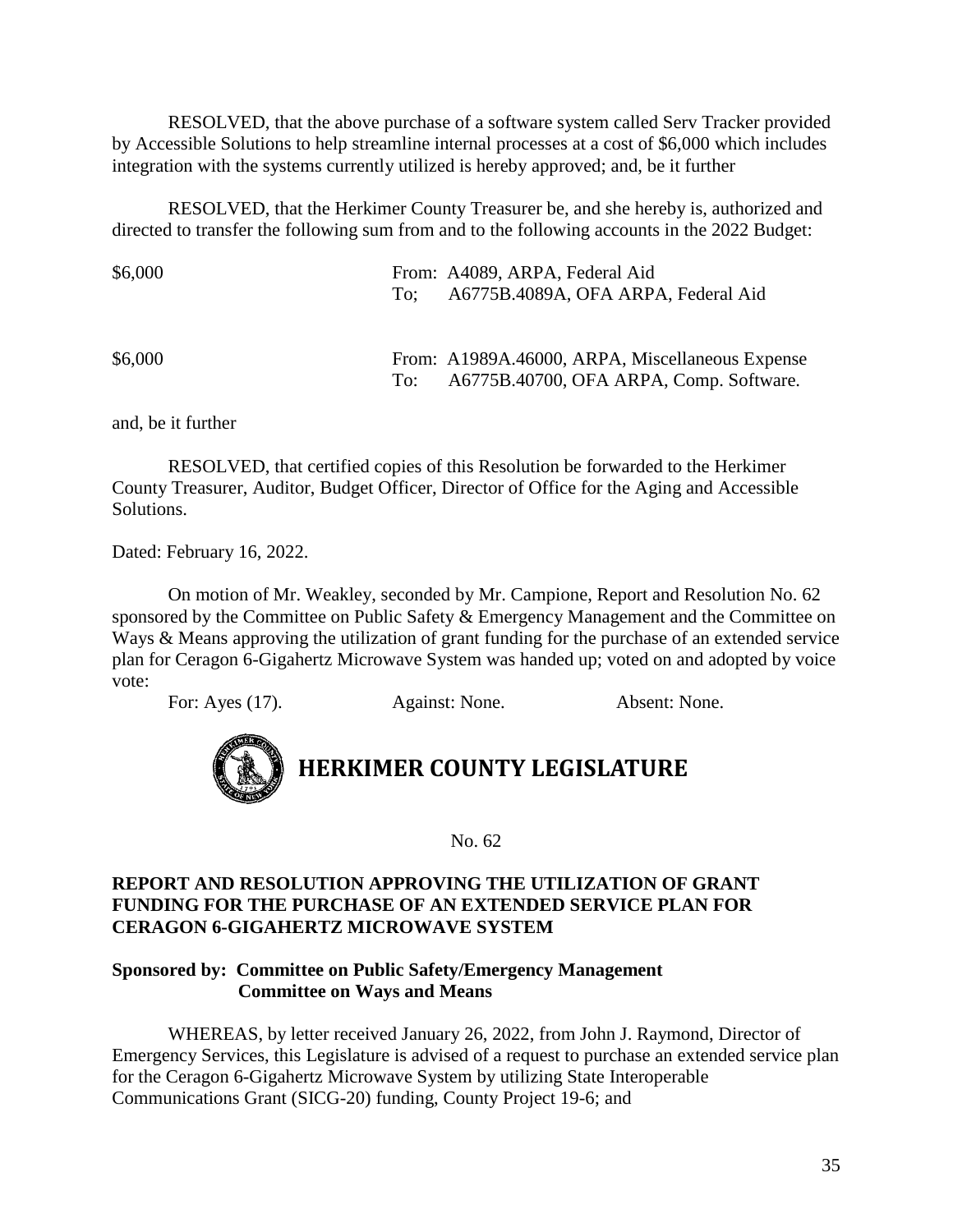WHEREAS, it is the recommendation of the Director of Emergency Services that the purchase be made through JPJ Electronics at a cost of \$6,960.00; now, therefore, be it

RESOLVED, that this Legislature approves the request to purchase an extended service plan for Ceragon 6-Gigahertz Microwave System through JPJ Electronics at a cost of \$6,960.00, by utilizing SICG-20 grant funding, with the service plan in effect from April 1, 2022 to March 31, 2023; and, be it further

RESOLVED, that certified copies of this Resolution be forwarded to the Herkimer County Treasurer, Auditor, Budget Officer, Director of Emergency Services and JPJ Electronics.

Dated: February 16, 2022.

On motion of Mr. Donley, seconded by Mr. Malta, Report and Resolution No. 63 sponsored by the Committee on Public Safety & Emergency Management and the Committee on Ways & Means approving the utilization of grant funding for the purchase of an extended service plan for Zetron MAX-Call Taker 9-1-1 telephone system and software was handed up; voted on and adopted by voice vote:

For: Ayes (17). Against: None. Absent: None.



No. 63

### **REPORT AND RESOLUTION APPROVING THE UTILIZATION OF GRANT FUNDING FOR THE PURCHASE OF AN EXTENDED SERVICE PLAN FOR THE ZETRON MAX-CALL TAKER 9-1-1 TELEPHONE SYSTEM AND SOFTWARE**

### **Sponsored by: Committee on Public Safety/Emergency Management Committee on Ways and Means**

WHEREAS, by letter received January 26, 2022, from John J. Raymond, Director of Emergency Services, this Legislature is advised of a request to purchase an extended service plan for the Zetron MAX-Call Taker 9-1-1 telephone system and software by utilizing State Homeland Security Program Grant (SHSP-21) funding, County Project EM02-15; and

WHEREAS, it is the recommendation of the Director of Emergency Services that the purchase be made through JPJ Electronics at a cost of \$9,110.00; now, therefore, be it

RESOLVED, that this Legislature approves the request to purchase an extended service plan for the Zetron MAX-Call Taker 9-1-1 telephone system and software through JPJ Electronics at a cost of \$9,110.00, by utilizing State Homeland Security Program Grant (SHSP-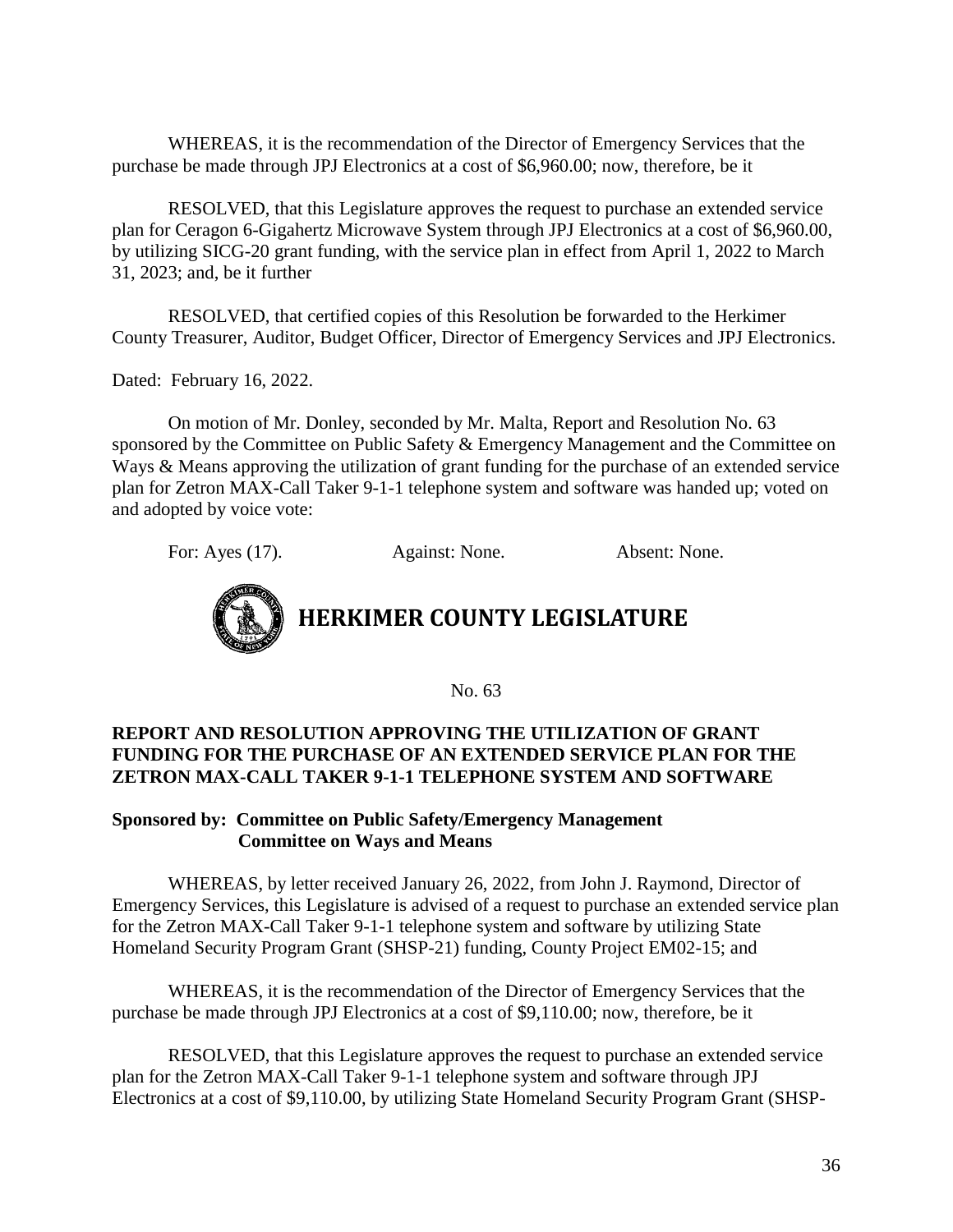21) funding, with the service plan in effect from April 1, 2022 to March 31, 2023; and, be it further

RESOLVED, that certified copies of this Resolution be forwarded to the Herkimer County Treasurer, Auditor, Budget Officer, Director of Emergency Services and JPJ Electronics.

Dated: February 16, 2022.

On motion of Mr. Gaworecki, seconded by Mr. Malta, Report and Resolution No. 64 sponsored by the Committee on Public Safety & Emergency Management and the Committee on Ways & Means approving the utilization of grant funding for the purchase of an extended service plan for Zetron CAD System and software was handed up; voted on and adopted by voice vote:

For: Ayes (17). Against: None. Absent: None.



# **HERKIMER COUNTY LEGISLATURE**

No. 64

### **REPORT AND RESOLUTION APPROVING THE UTILIZATION OF GRANT FUNDING FOR THE PURCHASE OF AN EXTENDED SERVICE PLAN FOR THE ZETRON COMPUTER AIDED DISPATCH (CAD) SYSTEM AND SOFTWARE**

### **Sponsored by: Committee on Public Safety/Emergency Management Committee on Ways and Means**

WHEREAS, by letter received January 26, 2022, from John J. Raymond, Director of Emergency Services, this Legislature is advised of a request to purchase an extended service plan for the Zetron Computer Aided Dispatch (CAD) system and software by utilizing State Homeland Security Program Grant (SHSP-21) funding, County Project EM02-15; and

WHEREAS, it is the recommendation of the Director of Emergency Services that the purchase be made through Zetron Inc., at a cost of \$21,250.00; now, therefore, be it

RESOLVED, that this Legislature approves the request to purchase an extended service plan for the Zetron Computer Aided Dispatch (CAD) system and software through Zetron Inc., at a cost of \$21,250.00, by utilizing State Homeland Security Program Grant (SHSP-21) funding, with the service plan in effect from April 1, 2022 to March 31, 2023; and, be it further

RESOLVED, that certified copies of this Resolution be forwarded to the Herkimer County Treasurer, Auditor, Budget Officer, Director of Emergency Services, and Zetron Inc.

Dated: February 16, 2022.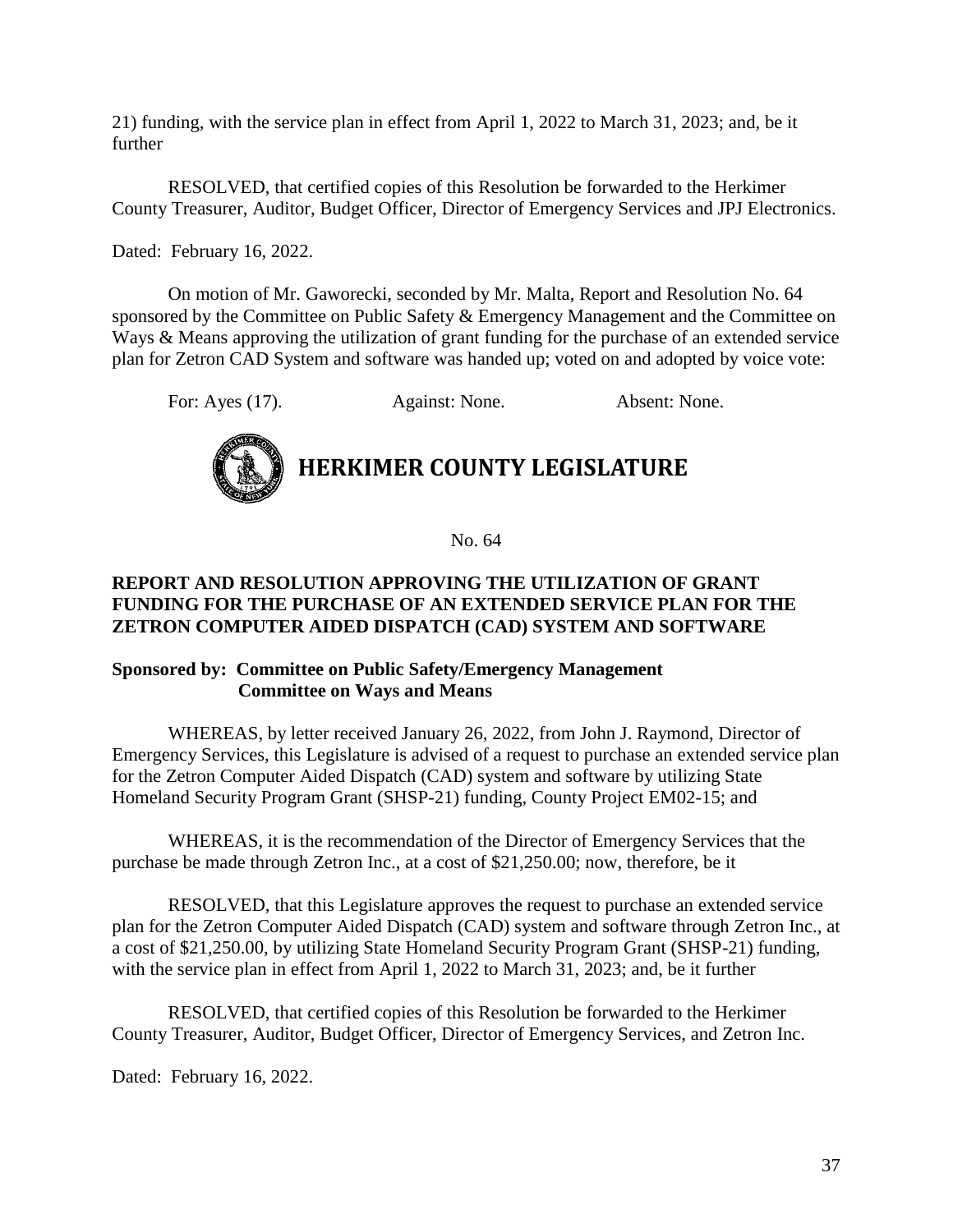On motion of Mr. Russell, seconded by Mr. Donley, Report and Resolution No. 65 sponsored by the Committee on Public Safety & Emergency Management and the Committee on Ways & Means Accepting BRIC Grant funding, authorizing e-signature, creating project number and amending 2022 budget in Emergency Services was handed up; voted on and adopted by voice vote:

For: Ayes (17). Against: None. Absent: None.



# **HERKIMER COUNTY LEGISLATURE**

No. 65

### **REPORT AND RESOLUTION ACCEPTING BRIC GRANT FUNDING, AUTHORIZING E-SIGNATURE, CREATING PROJECT NUMBER, AND AMENDING 2022 BUDGET**

### **Sponsored by: Committee on Public Safety/Emergency Management Committee on Ways and Means**

WHEREAS, by letter dated January 20, 2022, John J. Raymond, Director of Emergency Services has advised of the receipt of the Building Resilient Infrastructure and Communities (BRIC) Grant for FY2020 in the amount of \$67,500.00, with a local match of \$22,500.00, for the period of December 18, 2021 to December 17, 2024, which will be used to update Herkimer County's Multi-Jurisdictional Hazard Mitigation Plan; and

WHEREAS, by letter dated January 26, 2022 from Sheri A. Ferdula, Budget Officer/ Purchasing Agent, this Legislature is advised that it is necessary to amend the 2022 budget and create a new project; now, therefore, be it

RESOLVED, that the above described grant is hereby accepted and that the 2022 budget be amended as follows:

| A3020B.4989, Hazard Mitigation, Proj: EM04-2  | From: \$0 |               |
|-----------------------------------------------|-----------|---------------|
|                                               |           | To: $$67,500$ |
| A3020B.44000, Hazard Mitigation, Proj: EM04-2 | From: \$0 |               |
|                                               |           | To: $$67,500$ |

and, be it further

RESOLVED, that the Chairman of the Legislature be authorized to e-sign the grant document; and, be it further

RESOLVED, that certified copies of this Resolution be forwarded to the Herkimer County Treasurer, Auditor, Budget Officer, and Director of Emergency Services.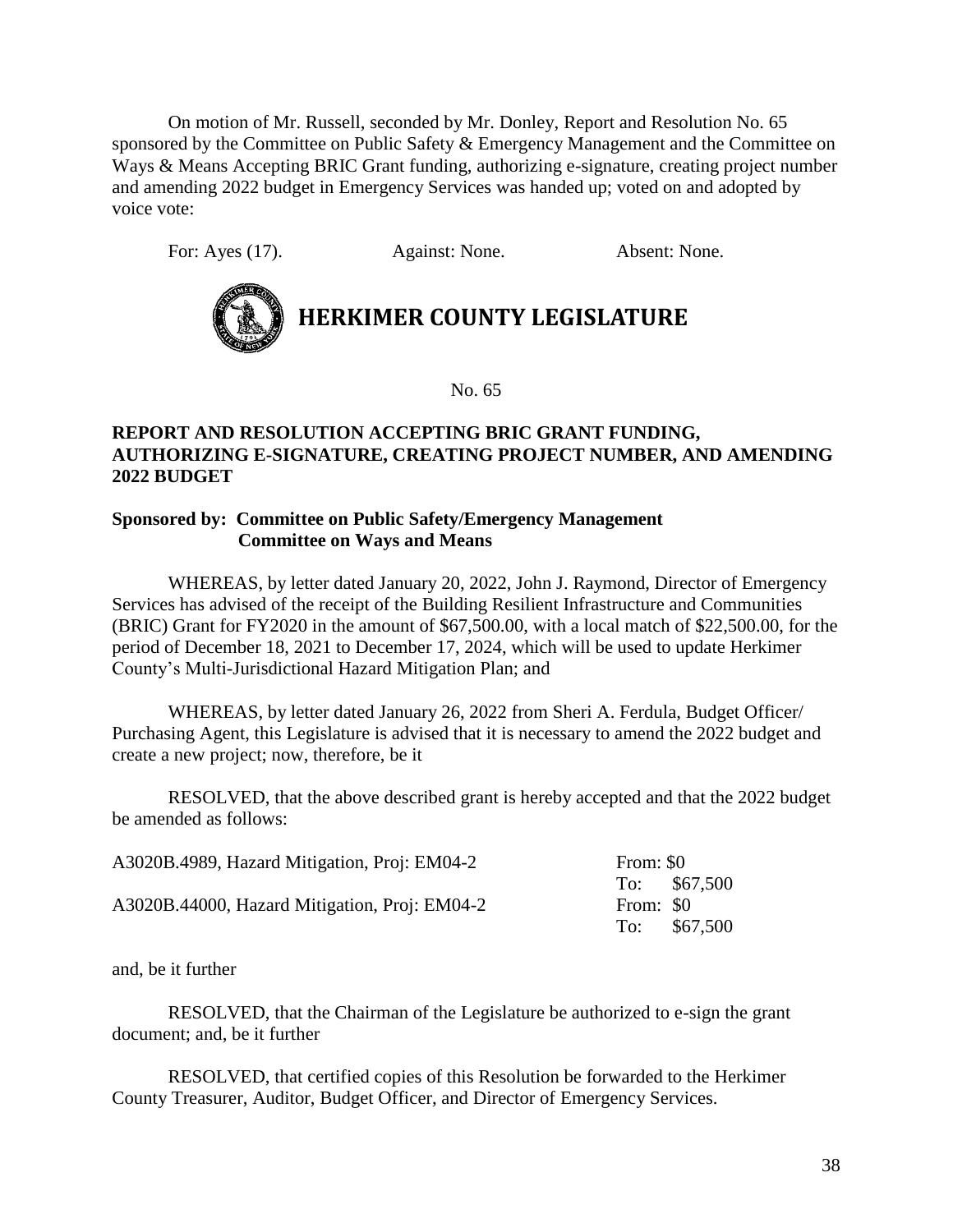Dated: February 16, 2022.

On motion of Mr. Campione, seconded by Mr. Russell, Report and Resolution No. 66 sponsored by the Committee on Ways & Means authorizing transfer of funds and creating accounts in DSS was handed up; voted on and adopted by voice vote:

For: Ayes (17). Against: None. Absent: None.



No. 66

### **REPORT AND RESOLUTION TRANSFERRING FUNDS AND CREATING ACCOUNTS IN DEPARTMENT OF SOCIAL SERVICES**

### **Sponsored by: Committee on Ways & Means**

WHEREAS, by letter dated January 28, 2022, from Sheri A. Ferdula, Budget Officer/ Purchasing Agent, this Legislature is advised Timothy Seymour, Commissioner of Social Services, is requesting funding from the American Rescue Plan monies to purchase a commercial shredder for Social Services, not to exceed \$13,500; and

WHEREAS, said letter further advises that a transfer within the 2022 budget and the creation of new accounts will be necessary; now, therefore, be it

RESOLVED, that the Herkimer County Treasurer be, and she hereby is, authorized and directed to transfer the following sum from and to the following accounts in the 2022 Budget:

| \$13,500 | To: | From: A4089, Federal Aid, ARPA, Federal Aid<br>A6010C.4089A, DSS ARPA, Federal Aid |
|----------|-----|------------------------------------------------------------------------------------|
| \$13,500 | To: | From: A1989A.46000, ARPA, Miscellaneous Expense<br>A6010C.41000, DSS ARPA          |

and, be it further

 RESOLVED, that certified copies of this Resolution be forwarded to the Herkimer County Treasurer, Auditor, Budget Officer, and Commissioner of Social Services.

Dated: February 16, 2022.

On motion of Mr. Shaw, seconded by Mr. Donley, Report and Resolution No. 67 sponsored by the Committee on Human Resources and the Committee on Ways & Means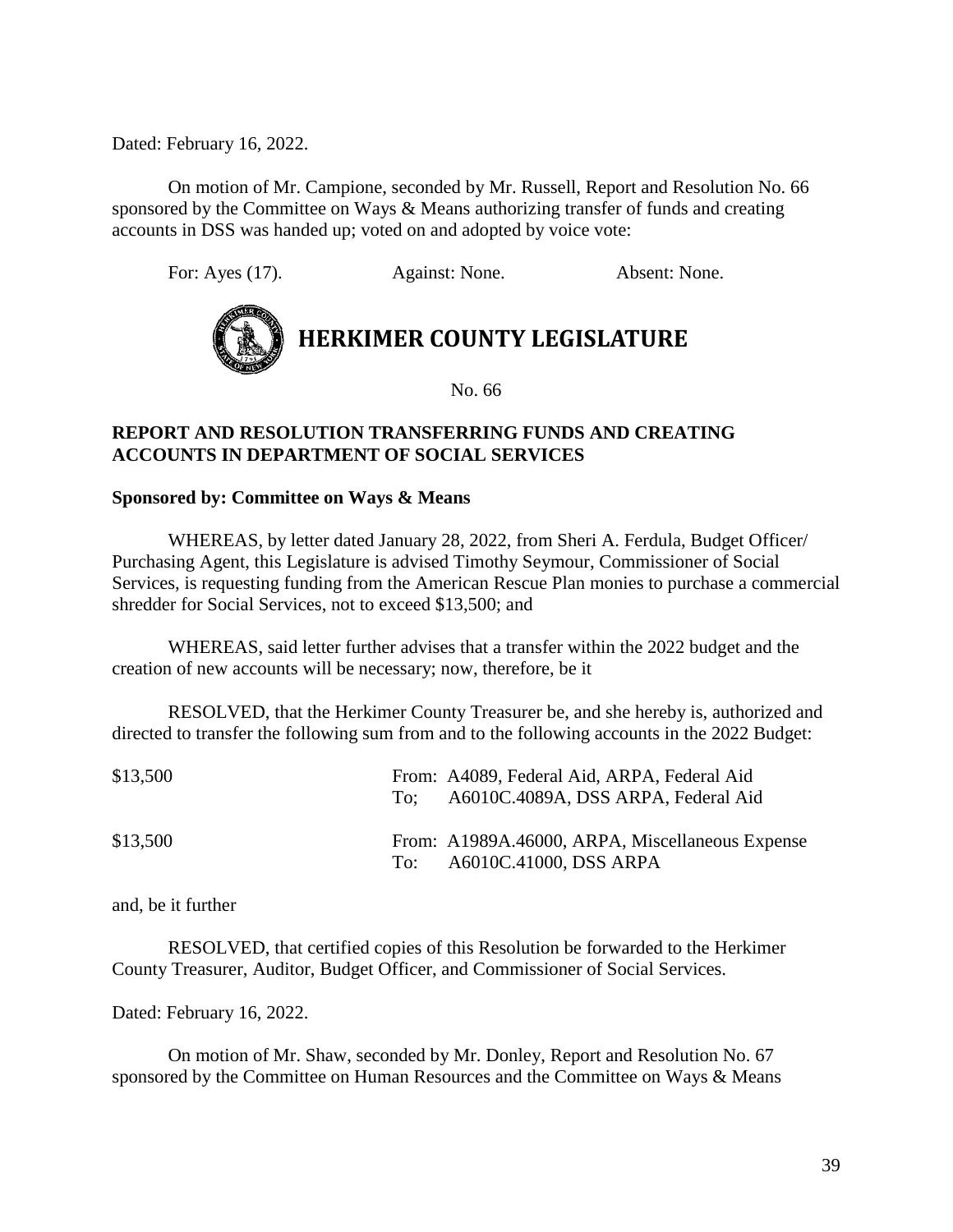authorizing agreement for the provision of QI Assessment Services in DSS was handed up; voted on and adopted by voice vote:

For: Ayes (17). Against: None. Absent: None.



No. 67

### **REPORT AND RESOLUTION AUTHORIZING AGREEMENT FOR THE PROVISION OF QI ASSESSMENT SERVICES IN THE DEPARTMENT OF SOCIAL SERVICES**

### **Sponsored by: Committee on Human Resources Committee on Ways and Means**

WHEREAS, by letter dated January 28, 2022, from Timothy Seymour, Commissioner of Social Services, this Legislature is advised that the Family First Preventive Services Act (FFPSA) became effective in new York State on September 29, 2021, with a major part of this focusing on the restrictions in obtaining federal reimbursement for any child placed in a Qualified Residential Treatment Program (QRTP); and

WHEREAS, in order to be able to optimize reimbursement under these conditions, the law requires a Social Services district to have a Qualified Individual (QI) complete an assessment for the purpose of determining whether the child's needs can be met with family members, a foster home, or in some other specified setting, which must be done prior to placement or within thirty days after placement; and

WHEREAS, letter further advises that it is necessary to enter into a contract for this service and requests an agreement with Sonya Piersma, LMSW License # 097807, dba SP Clinical Services, Oriskany, NY 13424, for the provision of QI assessment services as required under the FFPSA, with the financial terms to be established as outlined in the attached Scope of Service, but any eligible expenses that can be billed to any third party health insurance shall be done prior to the county issuing payment, and that any bill presented to Herkimer County for payment shall be net of health insurance applied, for the period of February 1, 2022 through December 31, 2022; now, therefore, be it

RESOLVED, that the Chairman of this Legislature is hereby authorized to execute the above described agreement between the Department of Social Services and Sonya Piersma for the period of February 1, 2022 through December 31, 2022, with the financial terms to be established as outlined in the attached Scope of Service, but any eligible expenses that can be billed to any third party health insurance shall be done prior to the county issuing payment, and that any bill presented to Herkimer County for payment shall be net of health insurance applied; and, be it further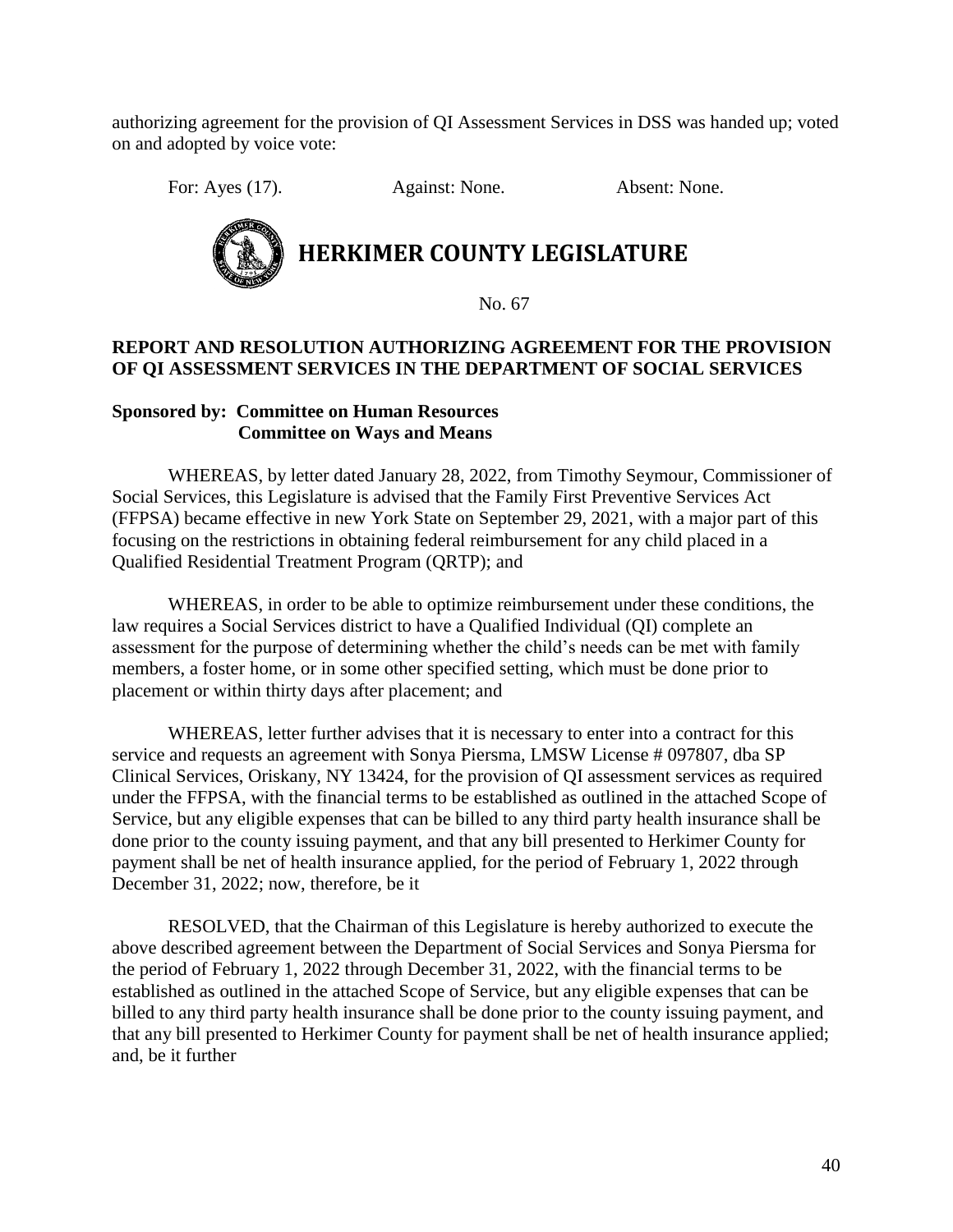RESOLVED, that the Chairman of this Legislature is further authorized to enter into annual renewals of said agreement, after the expiration of the current agreement, upon the same or more favorable terms and conditions; and, be it further

### Page II

RESOLVED, that certified copies of this Resolution be forwarded to the Herkimer County Treasurer, Auditor, Budget Officer, Commissioner of Social Services, and Sonya Piersma.

Dated: February 16, 2022.

On motion of Mr. Keeler, seconded by Mr. Gaworecki, Report and Resolution No. 68 sponsored by the Committee on Public Safety & Emergency Management and the Committee on Ways & Means accepting additional grant funds and amending budget in connection with receipt of STOP-DWI funding was handed up; voted on and adopted by voice vote:

For: Ayes (17). Against: None. Absent: None.



**HERKIMER COUNTY LEGISLATURE**

No. 68

### **REPORT AND RESOLUTION ACCEPTING ADDITIONAL GRANT FUNDS AND AMENDING BUDGET IN CONNECTION WITH RECEIPT OF STOP-DWI FUNDING**

### **Sponsored by: Committee on Public Safety/Emergency Management Committee on Ways and Means**

WHEREAS, Resolution No. 88 of 2021, accepted funding from the New York State Highway Safety Program Grant (DWI Crackdown) in the amount of \$11,000 for the period of October 1, 2020 through September 30, 2021; and

WHEREAS, by letter dated January 12, 2022, from Michael L. Edwards, STOP-DWI Coordinator, he has requested this Legislature accept additional funding in the amount of \$1,939.16; and

WHEREAS, by letter dated January 26, 2022 from Sheri A. Ferdula, Budget Officer/ Purchasing Agent, this Legislature is advised that it is necessary to amend the Herkimer County Budget for 2021 in connection with the receipt of said funding; now, therefore, be it

RESOLVED, that the 2021 Herkimer County Budget is hereby amended as follows:

| Revenue: | A3315A.4389G, Impaired Driving Det., DWI | From: \$11,000  |
|----------|------------------------------------------|-----------------|
|          | Crackdown, Project SD02-8                | To: \$12,939.16 |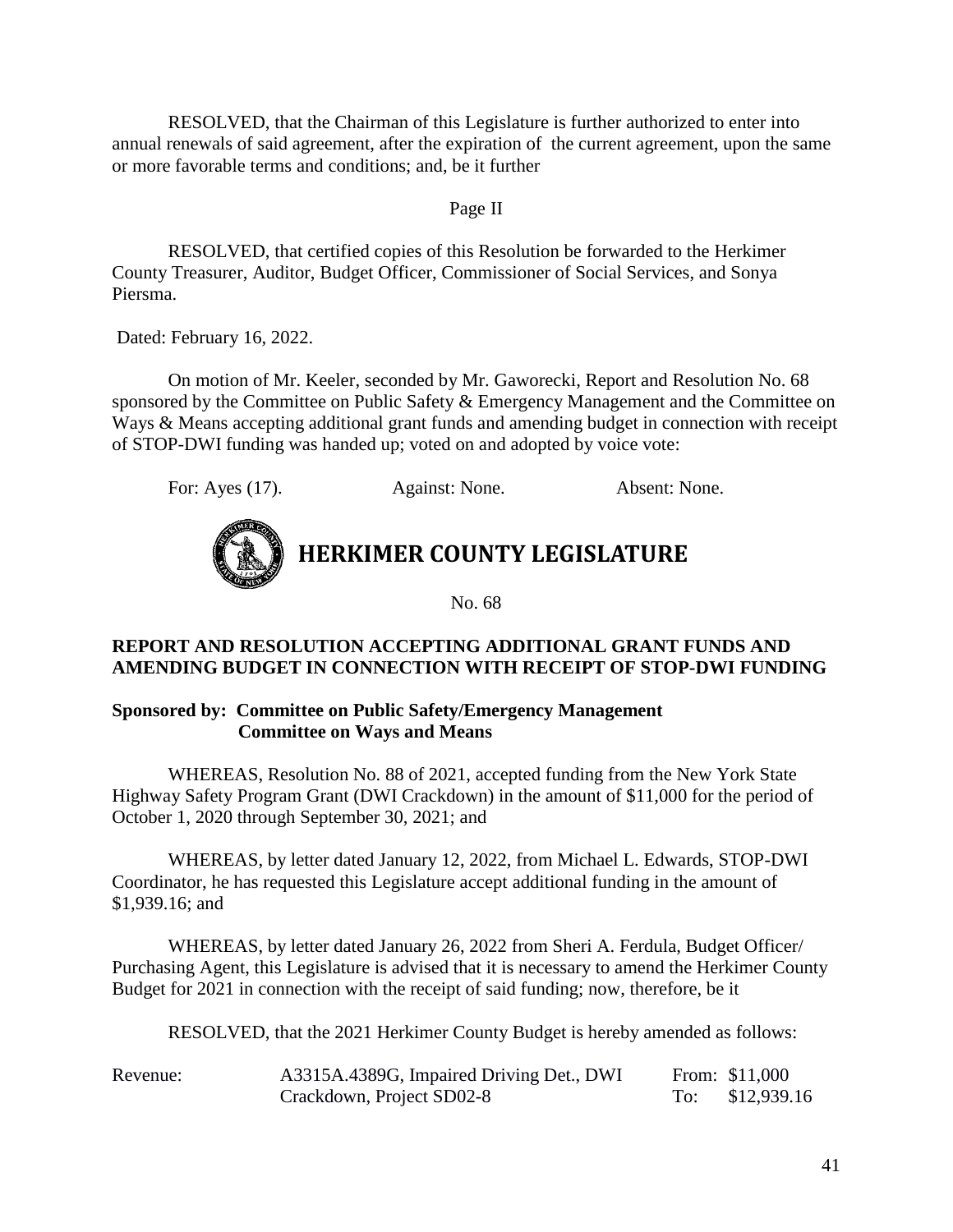Expense: A3315A.44000, Impaired Driving Det., From: \$11,000 Contracted Services, Project SD02-8 To: \$12,939.16

and, be it further

RESOLVED, that certified copies of this Resolution be forwarded to the Herkimer County Treasurer, Auditor, Budget Officer, and STOP-DWI Coordinator.

Dated: February 16, 2022.

On motion of Mr. Shaw, seconded by Mr. Weakley, Report and Resolution No. 69 sponsored by the Committee on Human Resources and the Committee on Ways & Means approving contract in connection with funding in Mental Health was handed up; voted on and adopted by voice vote:

For: Ayes (17). Against: None. Absent: None.



No. 69

### **REPORT AND RESOLUTION APPROVING CONTRACT IN CONNECTION WITH FUNDING IN HERKIMER COUNTY MENTAL HEALTH DEPARTMENT**

### **Sponsored by: Committee on Human Resources Committee on Ways & Means**

WHEREAS, by letter dated January 27, 2022, Kristen Snyder-Branner, Director of Community Services, has advised of receipt of State funding in the amount of \$60,000 to provide substance abuse services to the Herkimer County Correctional Facility through a contract with the Beacon Center, 210 South Main Street, Herkimer, NY 13350; now, therefore, be it

RESOLVED, that the Chairman of this Legislature is hereby authorized to execute a contract with the Beacon Center, 210 South Main Street, Herkimer, NY 13350, upon the above terms; and, be it further

RESOLVED, that certified copies of this Resolution be forwarded to the Herkimer County Treasurer, Auditor, Budget Officer, Director of Community Services, and the Beacon Center.

Dated: February 16, 2022.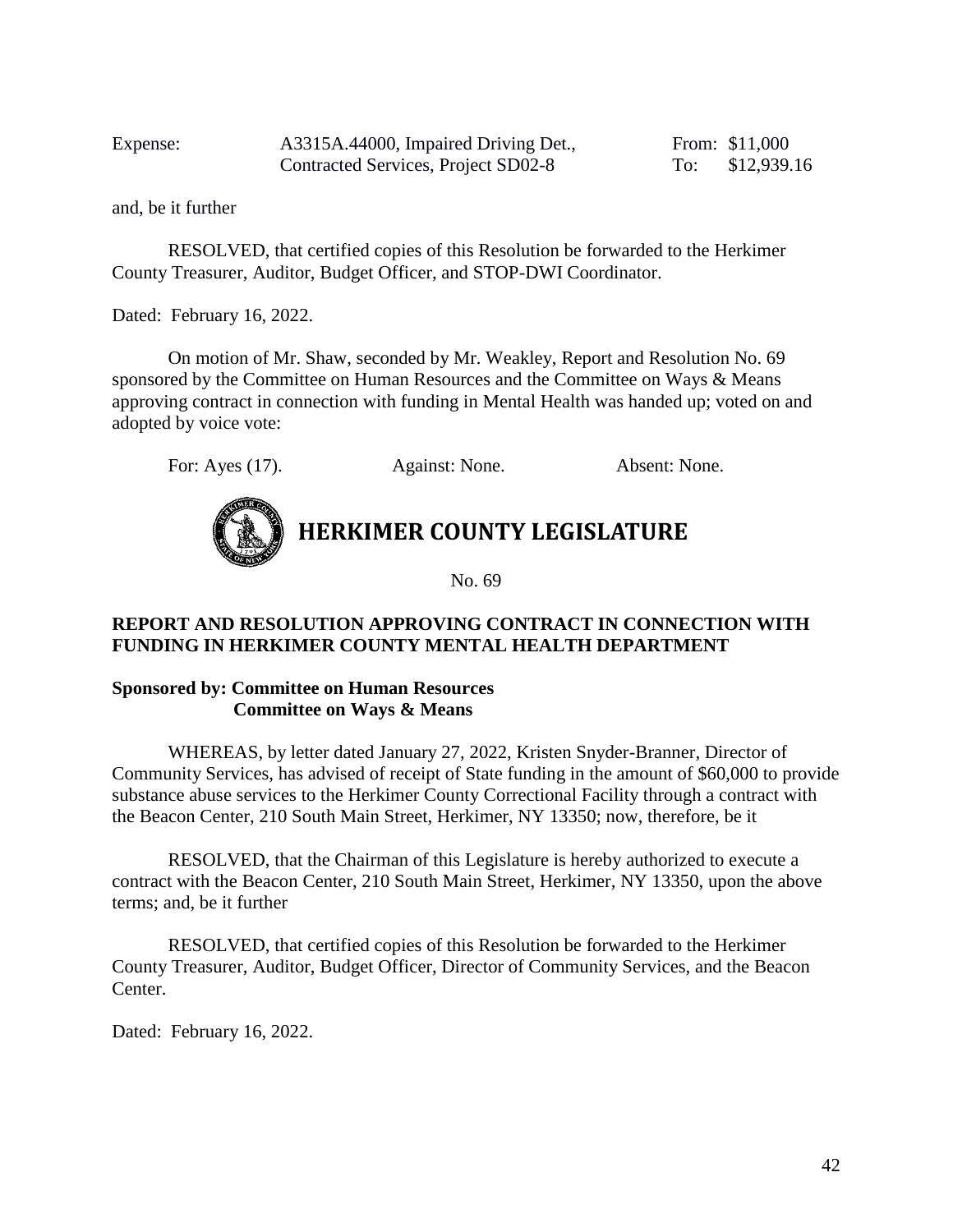On motion of Mr. Russell, seconded by Mr. Gaworecki, Report and Resolution No. 70 sponsored by the Committee on Ways & Means amending Resolution No. 296 of 2021 was handed up; voted on and adopted by roll call vote:

For: Malta, Gaworecki, Schrader, Hollum, Johnson, Stephens, Keeler, Brezinski, Manno, Swartz, Bono, Ackerman, Donley, Campione, Russell, Shaw, Weakley (17).

Against: None. Absent: None.



### **HERKIMER COUNTY LEGISLATURE**

No. 70

### **REPORT AND RESOLUTION AMENDING RESOLUTION NO. 296 OF 2021**

### **Sponsored by: Committee on Ways and Means**

WHEREAS, Resolution No. 269 of 2021 adopted the hourly salary schedule; and

WHEREAS, by letter dated January 27, 2022, John Raymond, Director of Emergency Services, has requested to amend the Part-Time Salary Schedule to increase the salary of the part-time Public Safety Telecommunicators; and

WHEREAS, by letter dated February 7, 2022, Steven Billings, Personnel Officer, requests to amend the hourly salary schedule to change the rate of part-time Public Safety Telecommunicators from \$16.01 per hour to \$16.87 per hour, also authorizing that the hourly pay rate of the part-time Public Safety Telecommunicators will stay equal with the hourly base rate of full-time Public Safety Telecommunicators when pay raises are given to the full-time Public Safety Telecommunicators, and be effective as of February 26, 2022; and

WHEREAS, your Committee has taken this matter under advisement and recommend said change; now, therefore, be it

RESOLVED, that the hourly salary schedule be amended to change the rate of part-time Public Safety Telecommunicators from \$16.01 per hour to \$16.87 per hour, also authorizing that the hourly pay rate of the part-time Public Safety Telecommunicators will stay equal with the hourly base rate of full-time Public Safety Telecommunicators when pay raises are given to the full-time Public Safety Telecommunicators, and be effective as of February 26, 2022; and, be it further

RESOLVED, that certified copies of this Resolution be forwarded to the Herkimer County Treasurer, Auditor, Budget Officer, Personnel Officer, and Director of Emergency Services.

Dated: February 16, 2022.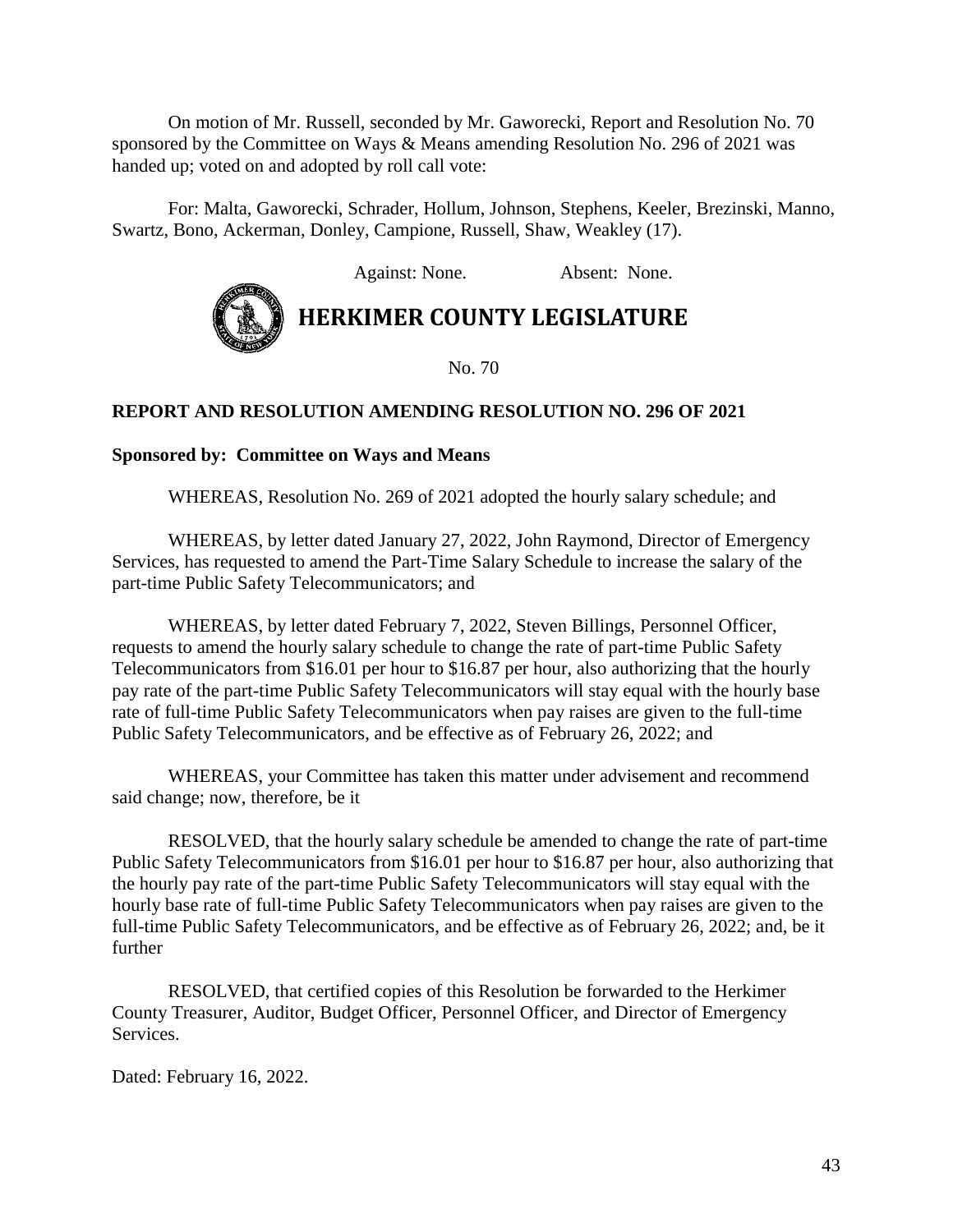On motion of Mr. Schrader, seconded by Mr. Hollum, Report and Resolution No. 71 sponsored by the Committee on County Properties approving Temporary Incidents of Ownership was handed up; voted on and adopted by roll call vote:

For: Malta, Gaworecki, Schrader, Hollum, Johnson, Stephens, Keeler, Brezinski, Manno, Swartz, Bono, Ackerman, Donley, Campione, Russell, Shaw, Weakley (17).

Against: None. Absent: None.



**HERKIMER COUNTY LEGISLATURE**

No. 71

### **REPORT AND RESOLUTION AUTHORIZING THE HERKIMER COUNTY TREASURER ON BEHALF OF HERKIMER COUNTY TO RE-COMMENCE AND/OR COMMENCE IN REM TAX FORECLOSURE PROCEEDINGS AGAINST THREE PARCELS PURSUANT TO REAL PROPERTY TAX LAW AND AUTHORIZING THE COMMENCEMENT OF AN ACTION TO OBTAIN TEMPORARY INCIDENTS OF OWNERSHIP PURSUANT TO THE PROVISIONS OF ENVIRONMENTAL CONSERVATION LAW ARTICLE 56 TO CONDUCT ENVIRONMENTAL RESTORATION INVESTIGATIONS**

#### **Sponsored by: Committee on County Properties**

WHEREAS, the premises known as Tax Map Parcel No. 119.27-1-13 and 14 in the Town of Frankfort were the subject of the In Rem proceedings brought by the County of Herkimer for the tax year 2008; and

WHEREAS, the premises known as Tax Map Parcel No. 119.27-1-15 in the Town of Frankfort [hereafter "the premises"] were the subject of the In Rem proceedings brought by the County of Herkimer for the tax year 2009; and

WHEREAS, the Properties Committee has recommended that the Herkimer County Attorney and the Herkimer County Treasurer on behalf of Herkimer County re-commence and/or commence an In Rem Tax Foreclosure against the above three parcels as set forth below pursuant to the provisions of Article 11 of the Real Property Tax Law and within those proceedings seek to obtain temporary incidents of ownership pursuant to Environmental Conservation Law Article 56 of the three (3) parcels as follows:

| <b>TOWN</b>      | ADDRESS        | OWNER        | TAX MAP PARCEL #  |
|------------------|----------------|--------------|-------------------|
| <b>Frankfort</b> | 4360 Acme Road | Cassella     | $119.27 - 1 - 13$ |
| <b>Frankfort</b> | Acme Road      | Cassella     | 119.27-1-14       |
| <b>Frankfort</b> | 4356 Acme Road | <b>Balch</b> | $119.27 - 1 - 15$ |

WHEREAS, in order to gain access to the three (3) parcels for the purposes of conducting environmental restoration investigations, the County Attorney is requesting authority to re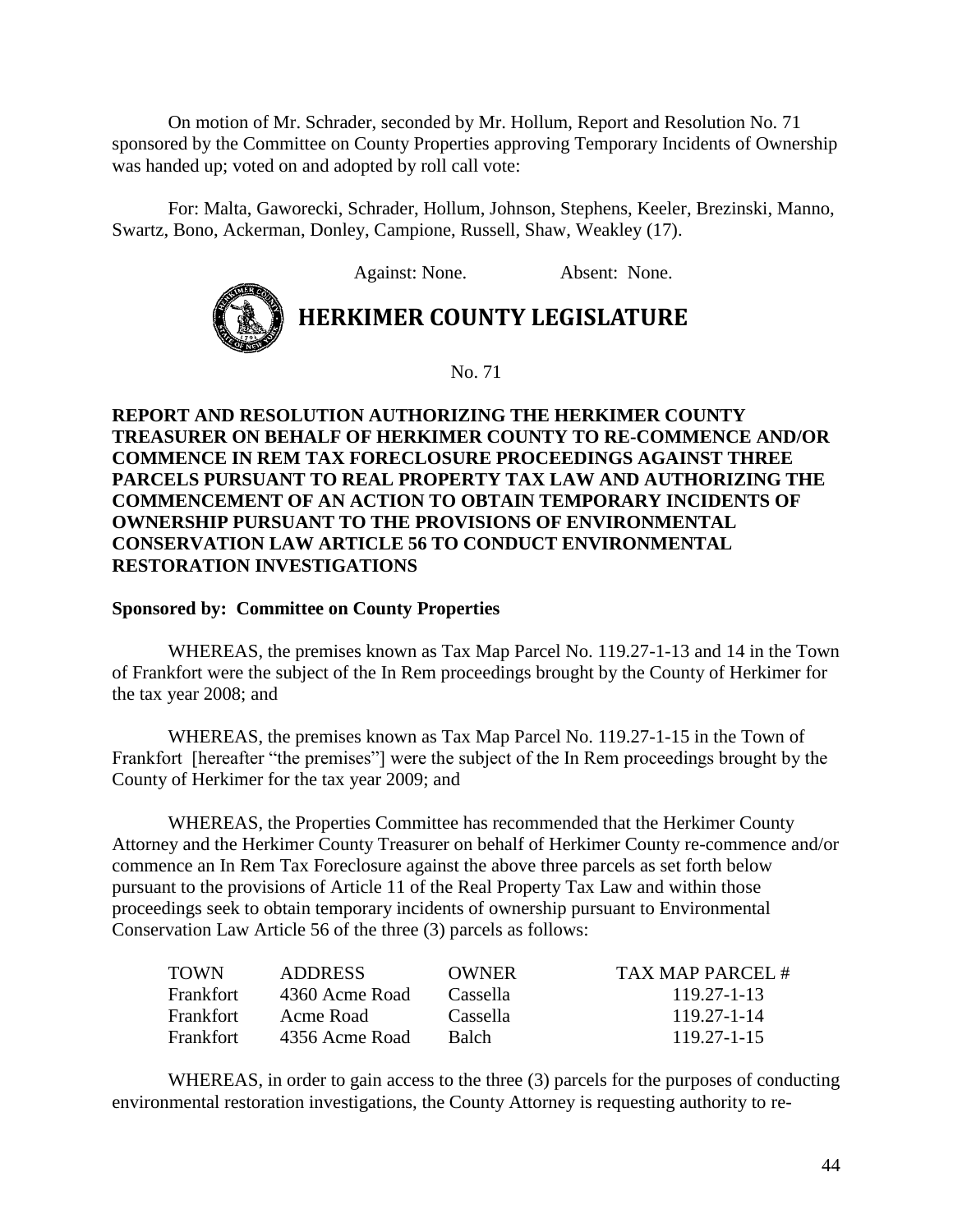commence and/or commence In Rem Tax Foreclosures proceedings in the appropriate Herkimer County Court and authority to seek to obtain temporary incidents of ownership of the aforementioned three (3) parcels; now, therefore, be it

RESOLVED, the County Attorney and the County Treasurer are authorized to recommence and/or commence In Rem Tax Foreclosure proceedings against the above three (3) parcels pursuant to RPTL Article 11 and within those proceedings seek to obtain temporary Page II

incidents of ownership of the three (3) parcels for the purposes of conducting an environmental restoration investigation pursuant to the provisions of ECL Article 56; and, be it further

RESOLVED, that the Chairman of the Herkimer County Legislature is authorized to enter into an agreement with the Herkimer County Industrial Development Agency [hereafter "IDA"] who will retain appropriate environmental firms to conduct environmental restoration investigations pursuant to ECL Article 56, with said agreement to further provide that the cost of such environmental restoration investigations to be paid for by the IDA; and, be it further

RESOLVED, that certified copies of this Resolution be forwarded to the Herkimer County Treasurer, County Auditor, County Property Agent, Herkimer County Industrial Development Agency and the Town of Frankfort.

Dated: February 16, 2022.

On motion of Mr. Russell, seconded by Mr. Stephens, Report and Resolution No. 72 sponsored by the Committee on Ways & Means amending Resolution No. 343 of 2021 was handed up; voted on and adopted by voice vote:

For: Ayes (17). Against: None. Absent: None.



### **HERKIMER COUNTY LEGISLATURE**

No. 72

### **REPORT AND RESOLUTION AMENDING RESOLUTION NO. 343 OF 2021 AUTHORIZING ATTENDANCE AT CONFERENCES FOR MUNICIPAL OFFICERS AND EMPLOYEES DURING THE YEAR 2022**

### **Sponsored by: Committee on Ways and Means**

WHEREAS, on December 15, 2021 this Legislature adopted Resolution No. 343 authorizing attendance at conferences for municipal officers and employees during the year 2022; and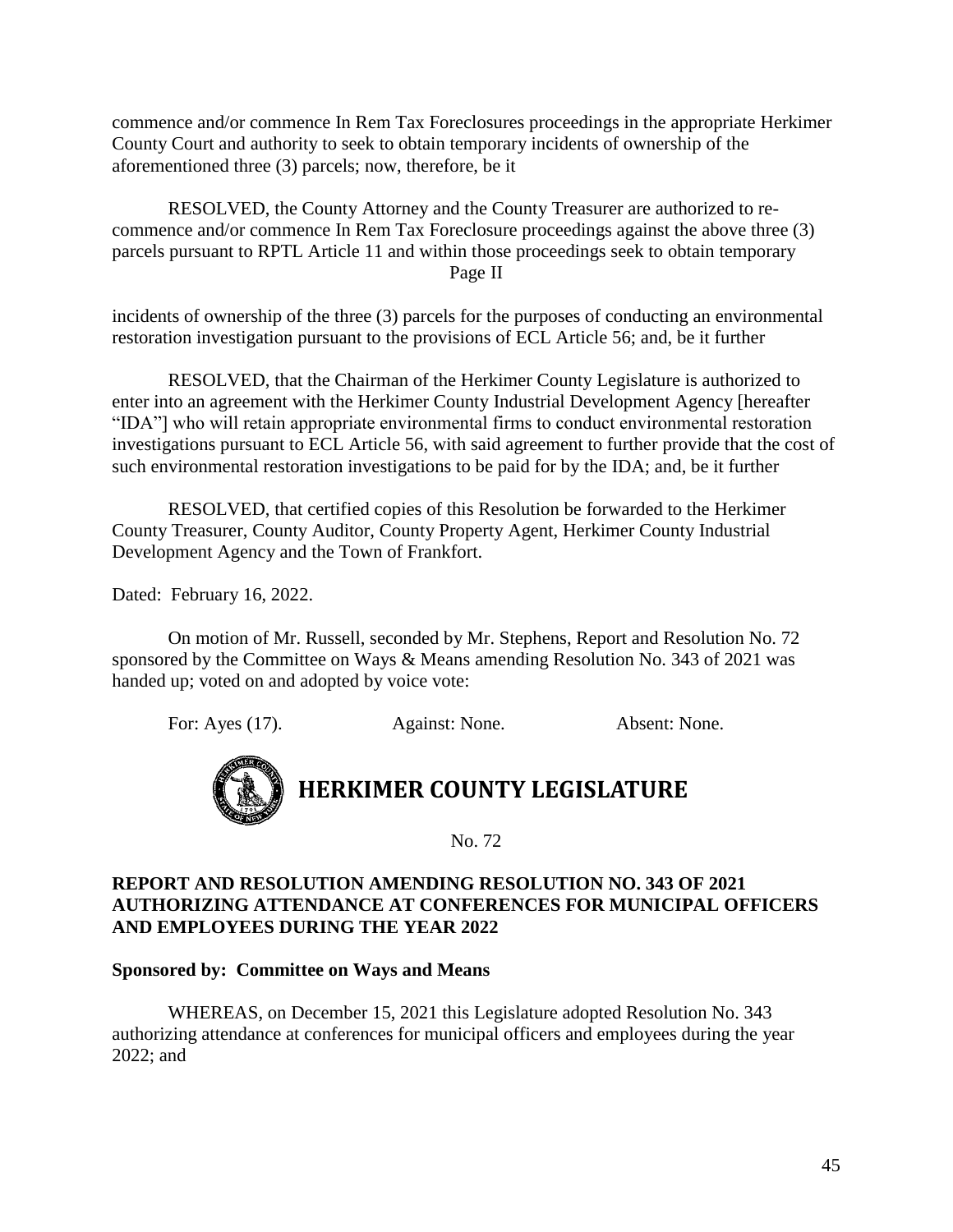WHEREAS, by communication dated February 10, 2022 from Herkimer County Sheriff Scott F. Scherer, request is made to add attendance to the NYAATCP Training Virtual Conference for the Inmate Services Coordinator to attend, and further requests said Resolution No. 343 of 2021 be amended to reflect said change; now, therefore, be it

RESOLVED, that Resolution No. 343 adopted on December 15, 2021 be amended under Sheriff and Undersheriff, to add attendance at the NYAATCP Training Virtual Conference; and, be it further

RESOLVED, that in all other respects Resolution No. 343 of 2021 shall remain in full force and effect; and, be it further

RESOLVED, that certified copies of this Resolution be forwarded to the Herkimer County Treasurer, Auditor, Budget Officer and Herkimer County Sheriff.

Dated: February 16, 2022

On motion of Mr. Ackerman, seconded by Mr. Gaworecki, Report and Resolution No. 73 sponsored by the Committee on County Planning & Development and the Committee on Ways & Means authorizing renewal of agreement with Strategic Development Specialists was handed up; voted on and adopted by voice vote:

For: Ayes (17). Against: None. Absent: None.



# **HERKIMER COUNTY LEGISLATURE**

No. 73

### **REPORT AND RESOLUTION AUTHORIZING RENEWAL OF AGREEMENT WITH STRATEGIC DEVELOPMENT SPECIALISTS TO RENDER PROFESSIONAL SERVICES REGARDING GRANT WRITING TO FURTHER ECONOMIC DEVELOPMENT IN HERKIMER COUNTY**

### **Sponsored by: Committee on County Planning and Development Committee on Ways and Means**

WHEREAS, by letter dated January 27, 2022, James W. Wallace, Jr., County Administrator, has requested a contract renewal of the current agreement entered into with Strategic Development Specialists of Syracuse, New York, to provide services in connection with grant writing for projects for the County, the IDA and the College to further economic development projects in the County, to extend said agreement for an additional twelve month period through April 4, 2023; and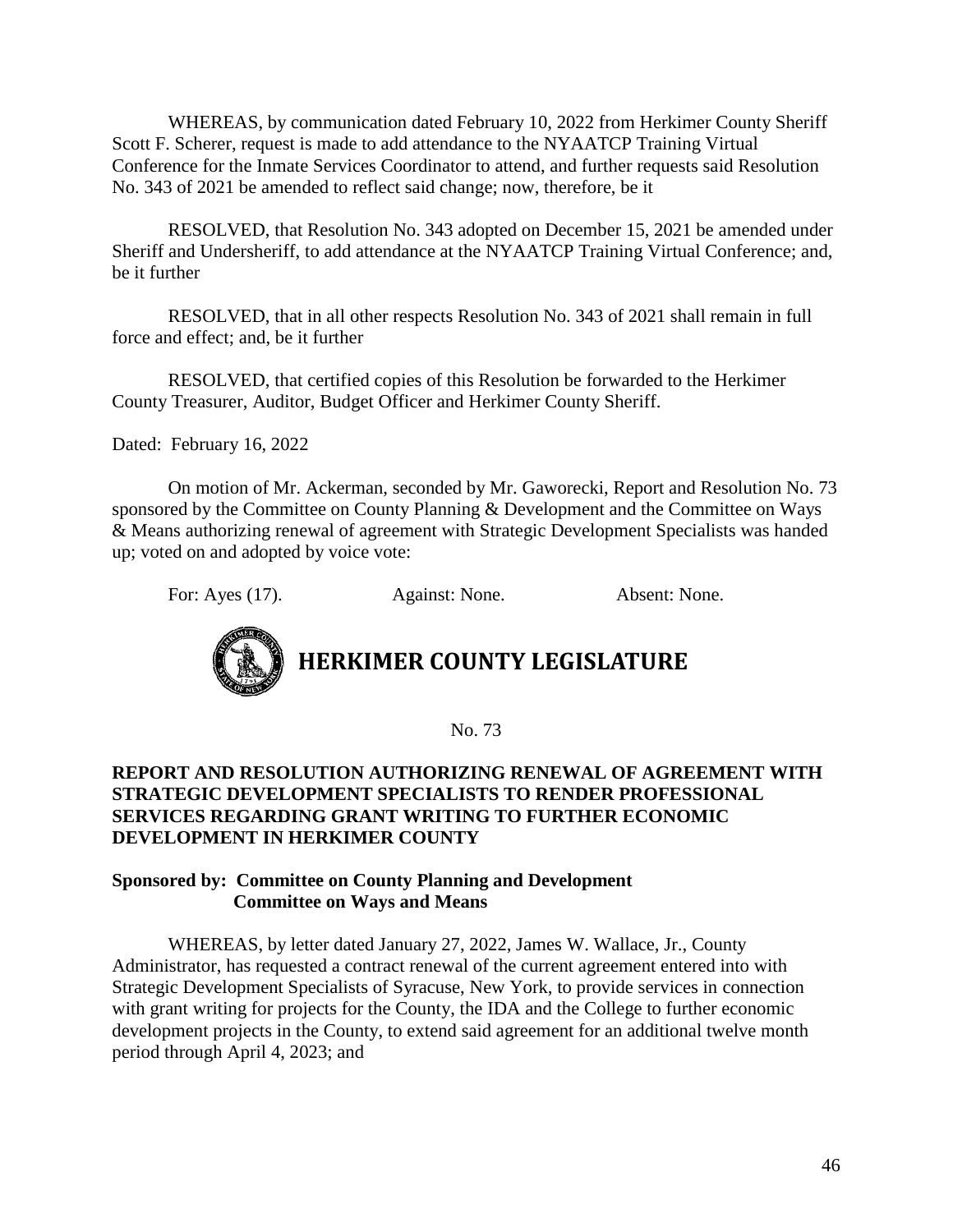WHEREAS, the cost for such services will be \$6,000 per month plus incidentals, totaling \$3,000 annually, for the period April 5, 2022 through April 4, 2023, with all other terms of the agreement to remain in force and effect; now, therefore, be it

RESOLVED, that the Chairman of the Legislature is hereby authorized to enter into a renewal of the agreement with Strategic Development Specialists, P.O. Box 205, Syracuse, New York 13214, to provide professional services in connection with grant writing for projects for the County, the IDA and the College to further economic development projects in the County, at a cost of \$6,000 per month plus incidentals, totaling \$3,000 annually, to extend the contract for the period April 5, 2022 through April 4, 2023, with all other terms of the agreement to remain in full force and effect, and with said contract to be subject to approval of the Herkimer County Attorney; and, be it further

RESOLVED, that certified copies of this Resolution be forwarded to the Herkimer County Treasurer, Auditor, Budget Officer, and Strategic Development Specialists.

Dated: February 16, 2022.

On motion of Mr. Weakley, seconded by Mr. Donley, Report and Resolution No. 74 sponsored by the Committee on Public Safety & Emergency Management and the Committee on Ways & Means amending contract for oversight of Indigent Representation and approval of Office Space was handed up; voted on and adopted by voice vote:

For: Ayes (17). Against: None. Absent: None.



# **HERKIMER COUNTY LEGISLATURE**

No. 74

### **REPORT AND RESOLUTION AMENDING CONTRACT FOR OVERSIGHT OF INDIGENT REPRESENTATION AND APPROVAL OF OFFICE SPACE**

### **Sponsored by: Committee on Public Safety/Emergency Management Committee on Ways and Means**

WHEREAS, Resolution No. 17 of 2020 approved a contract with Keith D. Bowers, dba Enhanced Representation, Inc., to provide services in connection with indigent representation improvements; and

WHEREAS, by letter dated January 7, 2022 from Lorraine Lewandrowski, County Attorney, this legislature has been notified of a communication from Mr. Bowers requesting an amendment to said contract to increase the annual compensation for administration of the program from \$30,000 to \$45,000 per year for year 3 retroactive to February 1, 2020, adjusted for subsequent years as approved by ILS; and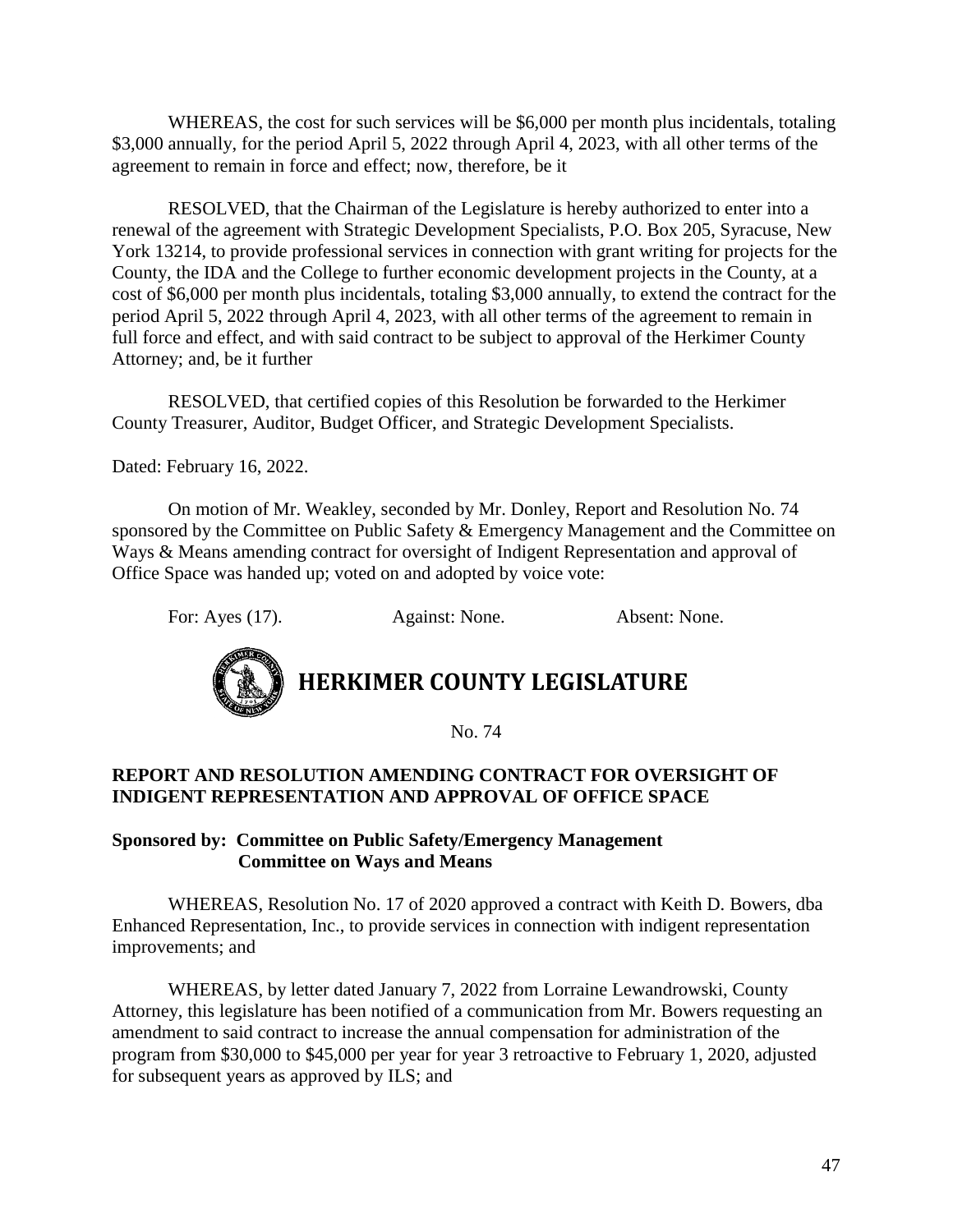WHEREAS, Mr. Bowers also requested the County enter into a lease agreement for office space at 401 East German Street, Herkimer, New York to house a Resource Center for the Assigned Counsel Program at a cost not to exceed \$1,200 per month inclusive of utilities; and

WHEREAS, the Indigent Legal Services Grant Program has approved the increase in compensation and the cost for the lease within the grant budget and will reimburse the County at 100% for both; now, therefore, be it

RESOLVED, that the Chairman be authorized to execute an amended contract with Enhanced Legal Representation, Inc., increasing the annual compensation for the program from \$30,000 to \$45,000 per year for year 3 retroactive to February 1, 2020, adjusted for subsequent years as approved by ILS; and, be it further

RESOLVED, that the Chairman be authorized to execute a lease agreement for office space at 401 East German Street, Herkimer, New York at a cost not to exceed \$1,200 per month inclusive of utilities, pending County Attorney approval; and, be it further

RESOLVED, that certified copies of this Resolution be forwarded to the New York State Office of Indigent Legal Services, Herkimer County Treasurer, Auditor, Budget Officer, County Attorney and Keith D. Bowers, dba Enhanced Representation, Inc.

Dated: February 16, 2022.

On motion of Mr. Ackerman, seconded by Mr. Gaworecki, Report and Resolution No. 75, as amended, sponsored by the Committee on County Planning & Development setting Public Hearing in connection with an application for CDBG-CV funding was handed up; voted on and adopted by voice vote:

For: Ayes (17). Against: None. Absent: None.



# **HERKIMER COUNTY LEGISLATURE**

No. 75

### **RESOLUTION SETTING A PUBLIC HEARING IN CONNECTION WITH AN APPLICATION FOR CDBG-CV FUNDING TO THE OFFICE OF COMMUNITY RENEWAL**

### **Sponsored by: Committee on County Planning & Development**

WHEREAS, by request from John Piseck, Executive Director of the Herkimer County IDA, this Legislature is advised of the proposed submission of a Community Development Block Grant – CV (COVID-19 Response) program application in the amount of \$500,000 to support microenterprises as well as small businesses with fewer than 25 employees that have been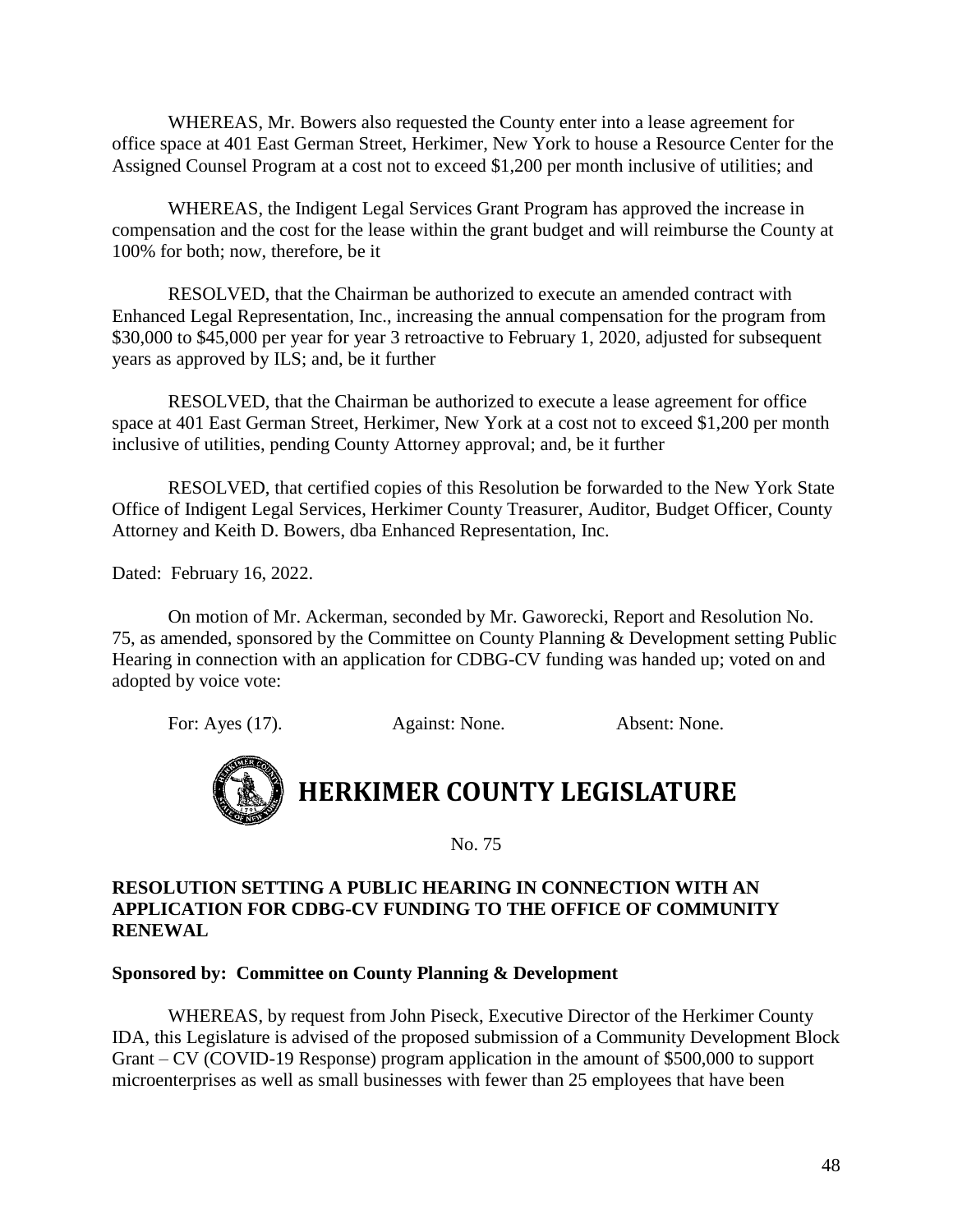impacted by the pandemic and that have been unable to access other state and federal resources; and

WHEREAS, these CDBG grant funds will establish a grant program to support microenterprises and small businesses in Herkimer County; and

WHEREAS, it is necessary that a public hearing be held to hear public comment in regards to this application; now, therefore, be it

RESOLVED, that the Chairman of the Legislature is authorized to execute all documents and certifications required as part of the submission of the application; and, be it further

RESOLVED, a Public Hearing will be held by the Legislature on March 16, 2022 at 6:25 p.m. in the Legislature Chambers of the County Office Building in the Village of Herkimer, New York, for the purpose of hearing public comment on the aforesaid application for assistance to the Office of Community Renewal; and, be it further

RESOLVED, that a certified copy of this Resolution be forwarded to the Executive Director of the Herkimer County IDA.

Dated: February 16, 2022.

AMENDMENT: In the second Resolved Clause, March 4, 2022 at 9:20 a.m. in place of March 16, 2022 at 6:25 p.m.

On motion of Mr. Gaworecki, seconded by Mr. Ackerman, Report and Resolution No. 76 sponsored by the Committee on County Planning & Development and the Committee on Ways & Means approving issuance of certain obligations by Herkimer County IDA to finance a certain project for Nathan Galinsky Apartments LLC was handed up; voted on and adopted by roll call vote:

For: Malta, Gaworecki, Schrader, Hollum, Johnson, Stephens, Keeler, Brezinski, Manno, Swartz, Bono, Ackerman, Donley, Campione, Russell, Shaw, Weakley (17).

Against: None. Absent: None.

# **HERKIMER COUNTY LEGISLATURE**

No. 76

### **RESOLUTION APPROVING THE ISSUANCE OF CERTAIN OBLIGATIONS BY HERKIMER COUNTY INDUSTRIAL DEVELOPMENT AGENCY TO FINANCE A CERTAIN PROJECT FOR NATHAN GALINSKY APARTMENTS PRESERVATION LLC.**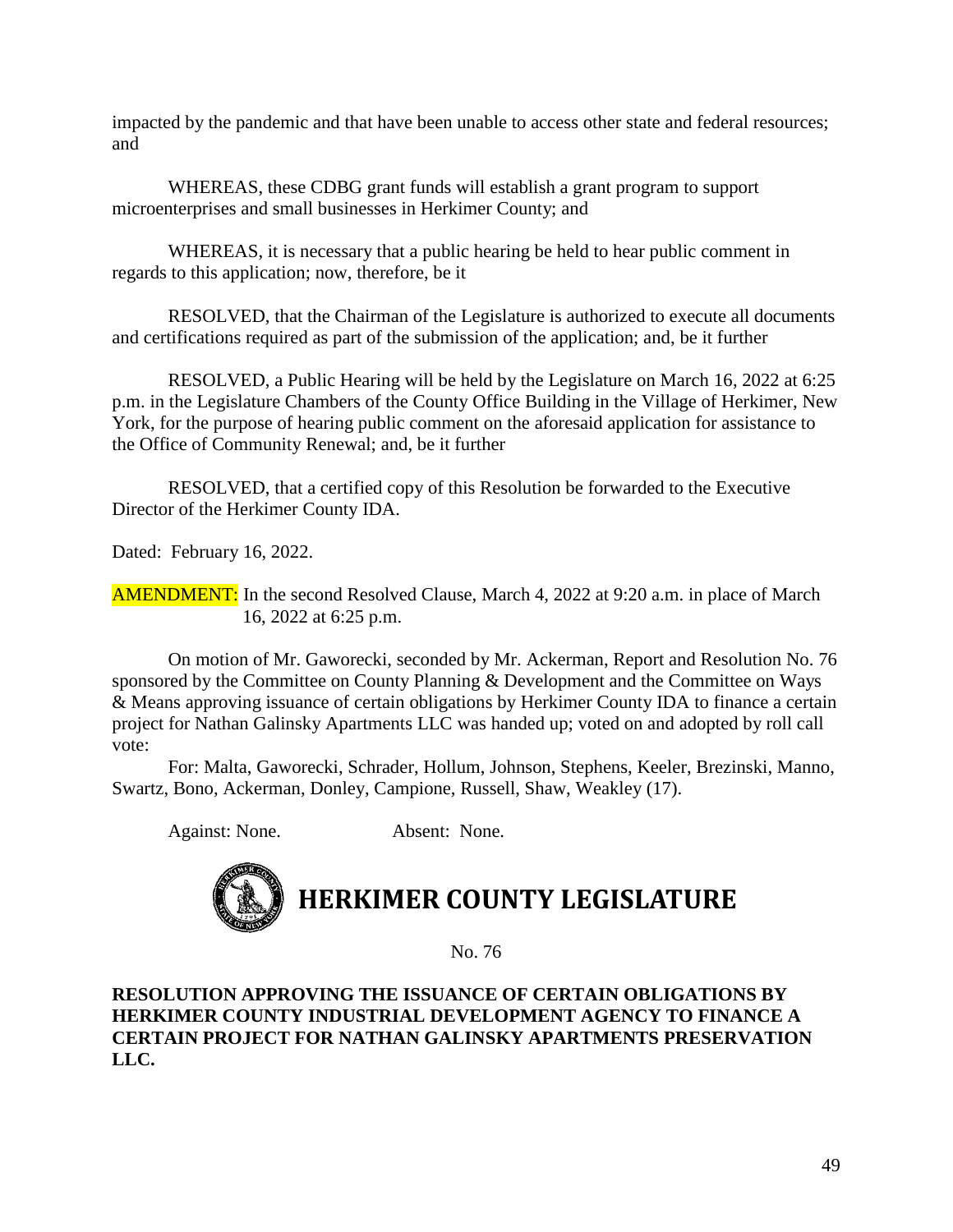### **Sponsored by: Committee on County Planning & Development Committee on Ways & Means**

BE IT ENACTED by the County Legislature of Herkimer County, New York, as follows:

WHEREAS, pursuant to Title 1 of Article 18-A of the General Municipal Law of the State of New York, as amended (the "Enabling Act") and Chapter 410 of the 1970 Laws of New York, as amended, constituting Section 898 of said General Municipal Law (said Chapter and the Enabling Act being hereinafter collectively referred to as the "Act"), the County Legislature of Herkimer County, New York (the "County Legislature") has heretofore appointed the Chairman and members of Herkimer County Industrial Development Agency (the "Issuer") and has duly caused to be filed in the office of the Secretary of State of the State of New York the certificates required by Section 856 of the Act; and

WHEREAS, pursuant to the Act, the Issuer is authorized and empowered to promote, develop, encourage and assist in the acquiring, constructing, reconstructing, improving, maintaining, equipping and furnishing of industrial, manufacturing, warehousing, commercial, research and recreation facilities, among others, for the purpose of promoting, attracting and developing economically sound commerce and industry to advance the job opportunities, health, general prosperity and economic welfare of the people of the State of New York, to improve their prosperity and standard of living, and to prevent unemployment and economic deterioration; and

WHEREAS, to accomplish its stated purposes, the Issuer is authorized and empowered under the Act to issue its revenue bonds to finance the cost of acquisition, construction and installation of one or more "projects" (as defined in the Act), to acquire, construct and install said projects or to cause said projects to be acquired, constructed and installed, and to convey said projects or to lease said projects with the obligation to purchase; and

WHEREAS, in October, 2021, Nathan Galinsky Apartments Preservation LLC., a limited liability company duly organized and existing under the laws of the State of New York (the "Institution") submitted an application (the "Application") to the Issuer, which Application requested that the Issuer consider undertaking a project (the "Project") for the benefit of the Institution, said Project consisting of the following: (A) (1) the acquisition of an interest or interests in a parcel of land located at 105 Protection Avenue in the Village of Herkimer, Herkimer County, New York (the "Land"), together with the existing building located on the Land and known as the Nathan Galinsky Apartments (the "Facility"); (2) the reconstruction and renovation of the Facility, and (3) the acquisition and installation thereon and therein of various machinery and equipment (the "Equipment") (the Land, the Facility and the Equipment hereinafter collectively referred to as the "Project Facility"), all of the foregoing to constitute a housing facility containing approximately 112 apartment units to be owned and operated by Nathan Galinsky Housing Development Fund Company, Inc., as nominee for and on behalf of the Institution, and any other directly or indirectly related activities; (B) the financing of all or a portion of the costs of the foregoing by the issuance of taxable and/or tax-exempt revenue bonds of the Issuer in one or more issues or series in an aggregate principal amount sufficient to pay all or a portion of the cost of undertaking the Project, together with necessary incidental costs in connection therewith, presently estimated to equal approximately \$15,000,000, but in any event not to exceed \$27,000,000 (the "Obligations"); (C) the payment of a portion of the costs incidental to the issuance of the Obligations, including issuance costs of the Obligations and any reserve funds as may be necessary to secure the Obligations; (D) the granting of certain other "financial assistance" (within the meaning of Section 854(14) of the Act) with respect to the foregoing, including exemption from certain sales taxes, deed transfer taxes, mortgage recording taxes and real property taxes (collectively with the Obligations, the "Financial Assistance"); and (E) the lease (with an obligation to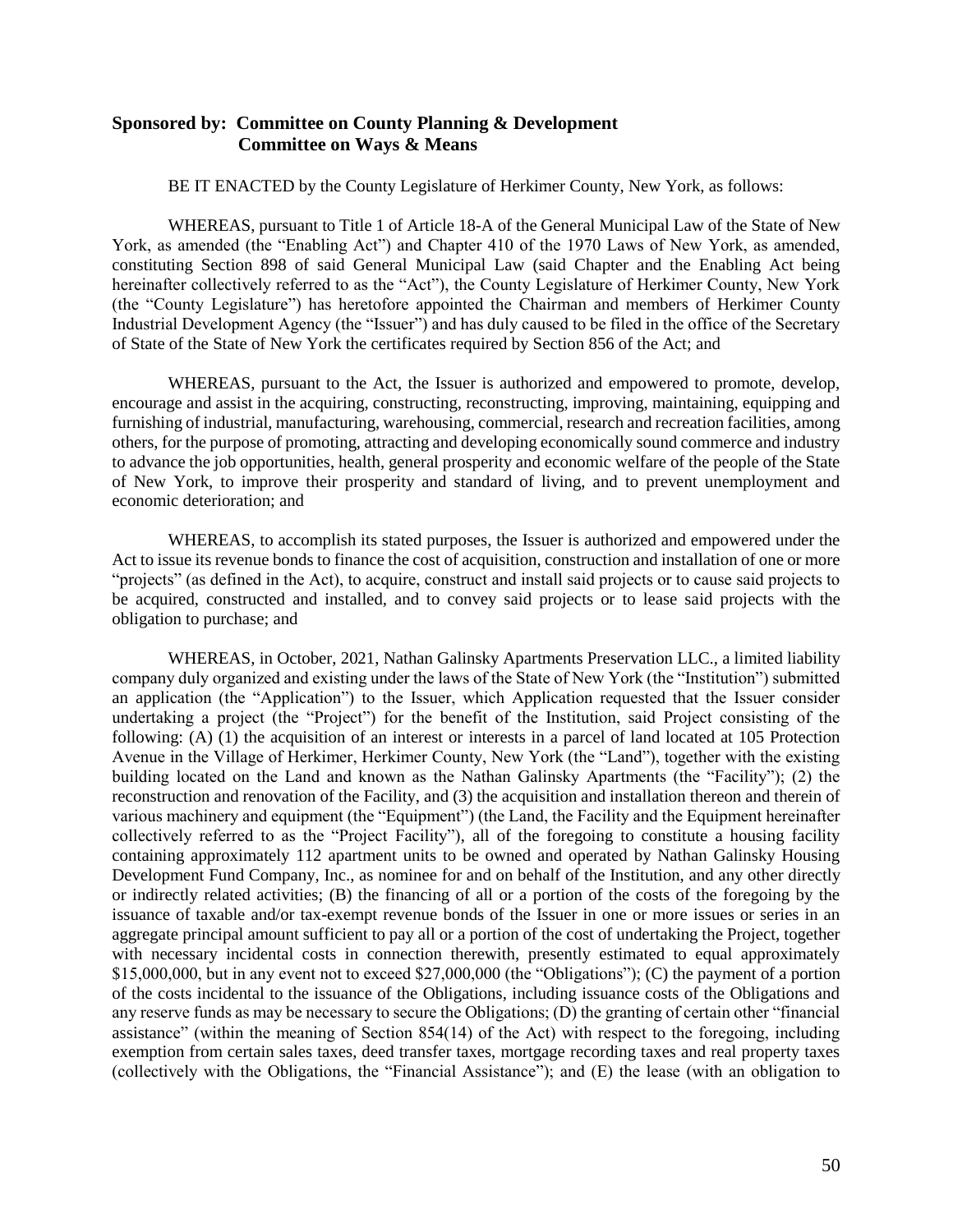purchase) or sale of the Project Facility to the Institution or such other person as may be designated by the Institution and agreed upon by the Issuer; and

WHEREAS, the Issuer has not yet made a determination pursuant to Article 8 of the Environmental Conservation Law (the "SEQR Act") regarding the potential environmental impact of the Project; and

WHEREAS, the Institution has requested that interest on the Obligations be treated by the federal government as excludable from gross income for federal income tax purposes pursuant to Section 103 and Section 142(a)(7) of the Code; and

WHEREAS, the County Legislature of Herkimer County, New York (the "County Legislature") has been advised by the Issuer that the Issuer proposes to issue, subsequent to the adoption of this resolution, the Obligations from time to time in a principal amount sufficient to fund all or a portion of the costs of the Project; and

WHEREAS, interest on the Obligations will not be excludable from gross income for federal income tax purposes unless, among other things, pursuant to Section 147(f) of the Code, the issuance of the Obligations is approved by the "applicable elected representative" of Herkimer County, New York after the Issuer has held a public hearing on the nature and location of the Project Facility and the issuance of the Obligations; and

WHEREAS, pursuant to the authorization contained in a resolution adopted by the members of the Issuer on November 17, 2021 (the "Public Hearing Resolution"), the Executive Director of the Issuer (A) caused notice of public hearing of the Issuer (the "Public Hearing") pursuant to Section 859-a of the Act and Section 147(f) of the Internal Revenue Code of 1986, as amended (the "Code"), to hear all persons interested in the Project and the Financial Assistance being contemplated by the Issuer with respect to the Project, to be mailed on January 12, 2022 to the chief executive officers of the county and of each city, town, village and school district in which the Project is or is to be located, (B) caused notice of the Public Hearing to be posted on January 12, 2022 on a bulletin board located at Herkimer County Office Buildings located at 109 Mary Street, in the Village of Herkimer, Herkimer County, New York, and on the Issuer's website (C) caused notice of the Public Hearing to be published on January 12, 2022 in Times Telegram, a newspaper of general circulation available to the residents of the Village of Herkimer, Herkimer County, New York, (D) conducted the Public Hearing on January 25, 2022 at 8:00 o'clock a.m., local time at the offices of the Issuer located at 420 East German Street, Suite 101A in the Village of Herkimer, Herkimer County, New York, and (E) prepared a report of the Public Hearing (the "Hearing Report") which fairly summarized the views presented at said Public Hearing and distributed same to the members of the Issuer and to the County Legislature; and

WHEREAS, pursuant to Section 147(f) of the Code, the County Legislature desires to allow the interest on the Obligations to be treated as excludable from gross income for federal income tax purposes; and

WHEREAS, Section 870 of the General Municipal Law of the State of New York specifically provides that neither the Obligations nor any other obligation of the Issuer shall be a debt of Herkimer County, New York, nor shall Herkimer County, New York be liable thereon; now, therefore, be it

RESOLVED by the County Legislature of Herkimer County, New York, as follows:

Section 1. The County Legislature hereby finds and determines that: